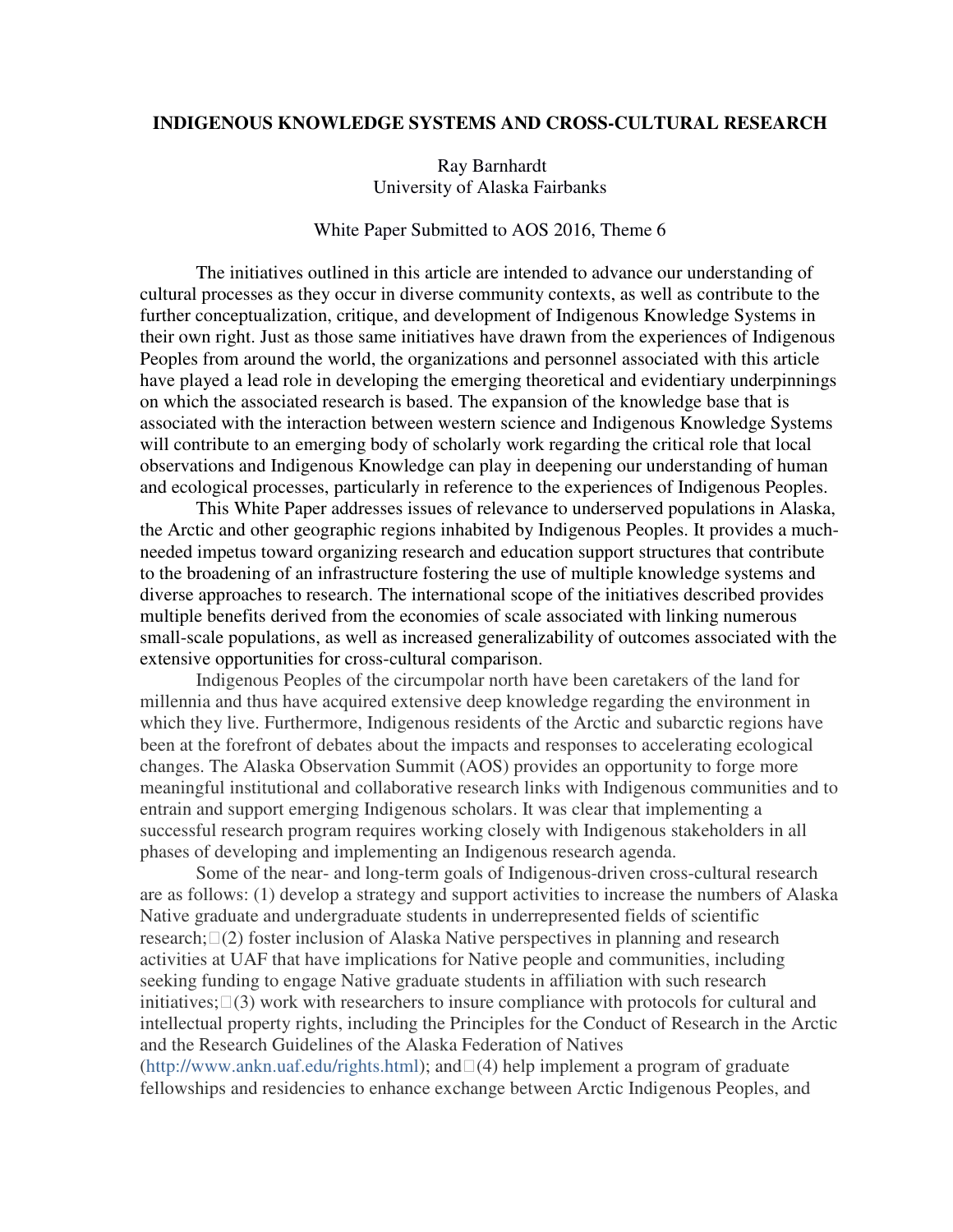between Indigenous and western perspectives on topics of relevance to the circumpolar north.

#### **In Pursuit of Indigenous Research Methodologies**

 The graduate education initiatives outlined here integrate the tools and approaches of the natural and social sciences in a cross-cultural and interdisciplinary framework for analysis to better understand the emerging dynamic between Indigenous Knowledge systems and western science. The focus is on the interface between Indigenous knowledge and research on an international scale, with opportunities for collaboration among Indigenous Peoples from throughout the major Indigenous regions of the world. The emphasis is on engaging a new generation of Indigenous PhD's by providing support for a cohort of Indigenous graduate students and scholars who can effectively integrate multiple cultural perspectives. In so doing, we are pursuing the development of a deeper understanding of Indigenous Knowledge systems as they relate to conceptions of research and the application of that understanding to contemporary issues, particularly in the context of Indigenous research initiatives. It also draws and builds upon past and current Indigenous research initiatives that have sought to utilize Indigenous Knowledge to strengthen the research and pedagogical practices in K-16 education.

 With numerous research initiatives currently in various stages of development and implementation that revolve around themes that drive The University of Alaska Fairbanks (UAF) engagement with Indigenous research, there is an unprecedented window of opportunity to open new channels of communication between scientists and Indigenous communities, particularly as they relate to those research activities that are of the most consequence to Indigenous Peoples (e.g., effects of climate change, environmental degradation, contaminants and subsistence resources, health and nutrition, bio/cultural diversity, natural resource management, economic development, resilience and adaptation, community viability, cultural sustainability, language education, etc.). To the extent that there are competing bodies of knowledge (Indigenous and western) that have bearing on a comprehensive understanding of particular research initiatives associated with the Indigenous themes, we seek to provide an opportunity for faculty and students to embed an Indigenous perspective within their graduate research initiatives to contribute to and learn from a collaborative research process.

 Given the range of interdisciplinary applications and research topics that come into play at the interface between Indigenous and western knowledge systems, the UAF Indigenous Studies PhD program has been structured to insure that students achieve both breadth and depth in their graduate studies. This is accomplished by requiring all students to complete a set of core courses, coupled with specialization from a choice of six emphasis areas:

| Indigenous Knowledge Systems |  |
|------------------------------|--|
| Indigenous Research          |  |
| Indigenous Languages         |  |

Indigenous Pedagogy/Education Indigenous Leadership Indigenous Sustainability

 By providing graduate fellowships and support for a cohort of Indigenous PhD candidates who are matched with various research initiatives, while at the same time they are engaged in an articulated course of graduate studies focusing on the Indigenous Knowledge theme, we are preparing a new generation of scholars whose legacy will extend well beyond the projected time frame of the current research initiatives. The crosscutting nature of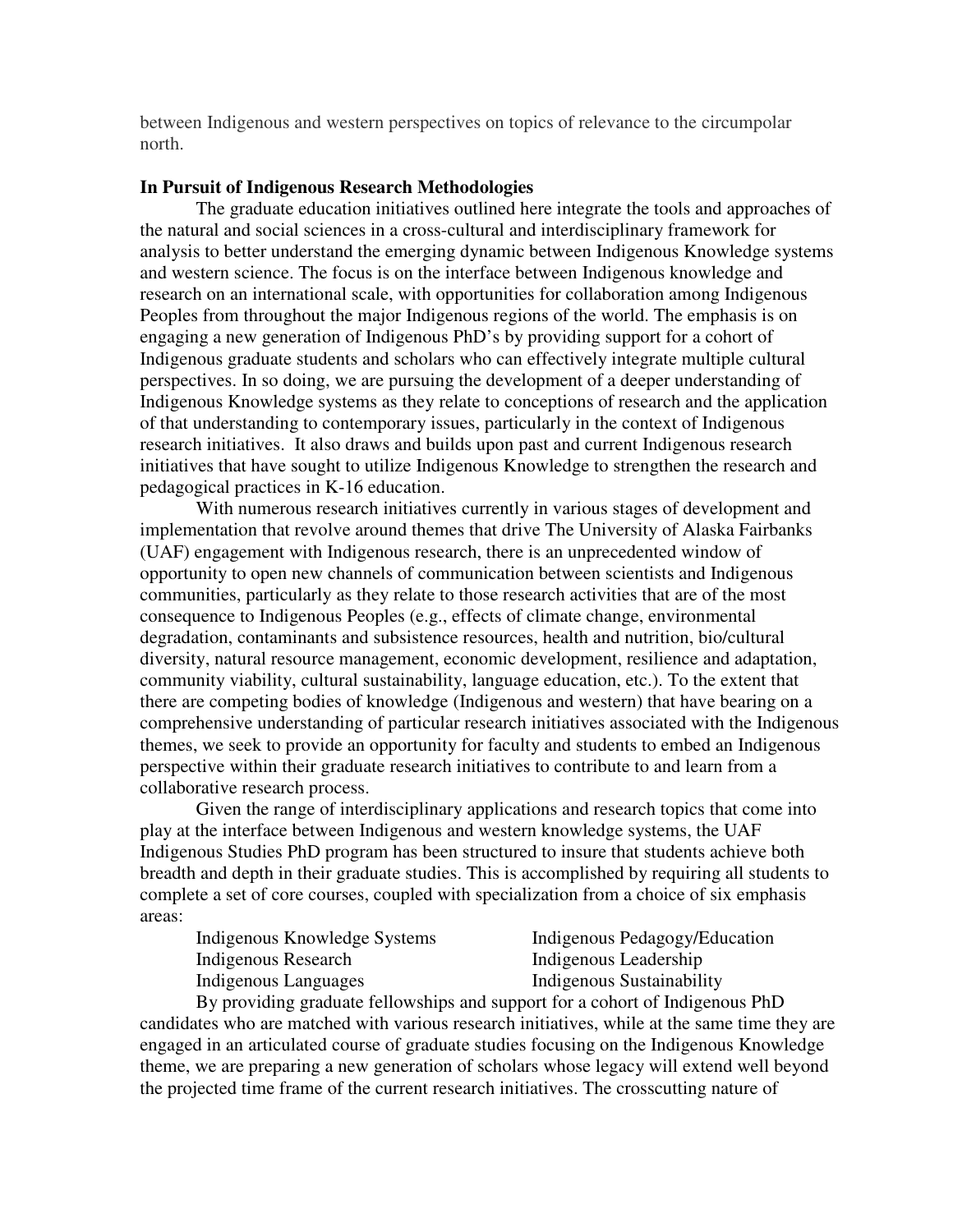Indigenous knowledge systems provides opportunities to not only deepen our understanding within particular thematic areas, but also to better understand processes of interaction across and between thematic areas.

 Much research has been done in recent years on identifying discrete features of Indigenous knowledge systems that are recognized as having scientific relevance and application in various fields (Krupnik and Jolly, 2005). However, few cultural insiders have engaged in systematic studies of Indigenous Knowledge systems to identify the underlying epistemological structures that connect those discrete elements together and the processes by which the knowledge is accrued, adapted and passed on to succeeding generations (Kawagley, 1995). By addressing these latter considerations, we are confronting some of the most long-standing educational, social, and political challenges in Indigenous societies around the world.

 In addition to conducting research on the inner dynamics of Indigenous Knowledge systems, the graduate students (and associated faculty) are also examining the interplay between Indigenous and western knowledge systems, particularly as it relates to processes of knowledge construction and utilization. Given the complexities that have arisen from the intermingling of disparate systems of thought and ways of knowing on a global scale, it is essential that the issues be addressed in a coordinated, comparative, cross-cultural and crossdisciplinary manner. We are seeking to take advantage of the geographic context and cultural diversity of Alaska and the research strengths that have been developed over the past 30 years at the University of Alaska Fairbanks (UAF) to assemble a comprehensive research agenda and strategy that will meet the challenge before us. As the only PhD-granting institution in Alaska, UAF serves as the lead institution in the development of the described initiatives, in cooperation with related strategically distributed partner institutions with distinguished reputations in Indigenous scholarship.

 Alaska, including UAF, has been at the forefront in bringing Indigenous perspectives into a variety of policy arenas through a wide range of research and development initiatives in recent years. From 1995 to 2005, the National Science Foundation supported the implementation of the Alaska Rural Systemic Initiative, a joint effort of the Alaska Federation of Natives and UAF's Center for Cross-Cultural Studies (CXCS), to integrate Indigenous Knowledge and pedagogical practices into all aspects of the education system, K-20 (the Alaska Rural Systemic Initiative, AKRSI, 2005). Through this effort, a network of partner schools and communities throughout Alaska has been formed, providing a fertile real-world context in which to address many of the research issues associated with Indigenous Knowledge systems outlined above. In the past few years alone, the National Science Foundation has funded projects incorporating Indigenous Knowledge in the study of climate change, the development of indigenous-based math curriculum, a geo-spatial mapping program, the effects of contaminants on subsistence foods, observations of the aurora, and alternative technology for waste disposal. A major limitation in all these endeavors, however, has been the lack of Indigenous People with advanced degrees and research experience to bring balance to the Indigenous Knowledge/western science research enterprise.

 One of the long-term purposes of the current initiatives is to develop a sustainable research infrastructure that makes effective use of the rich cultural and natural environments of Indigenous Peoples to implement an array of intensive and comparative research initiatives, with partnerships and collaborations in Indigenous communities across the U.S.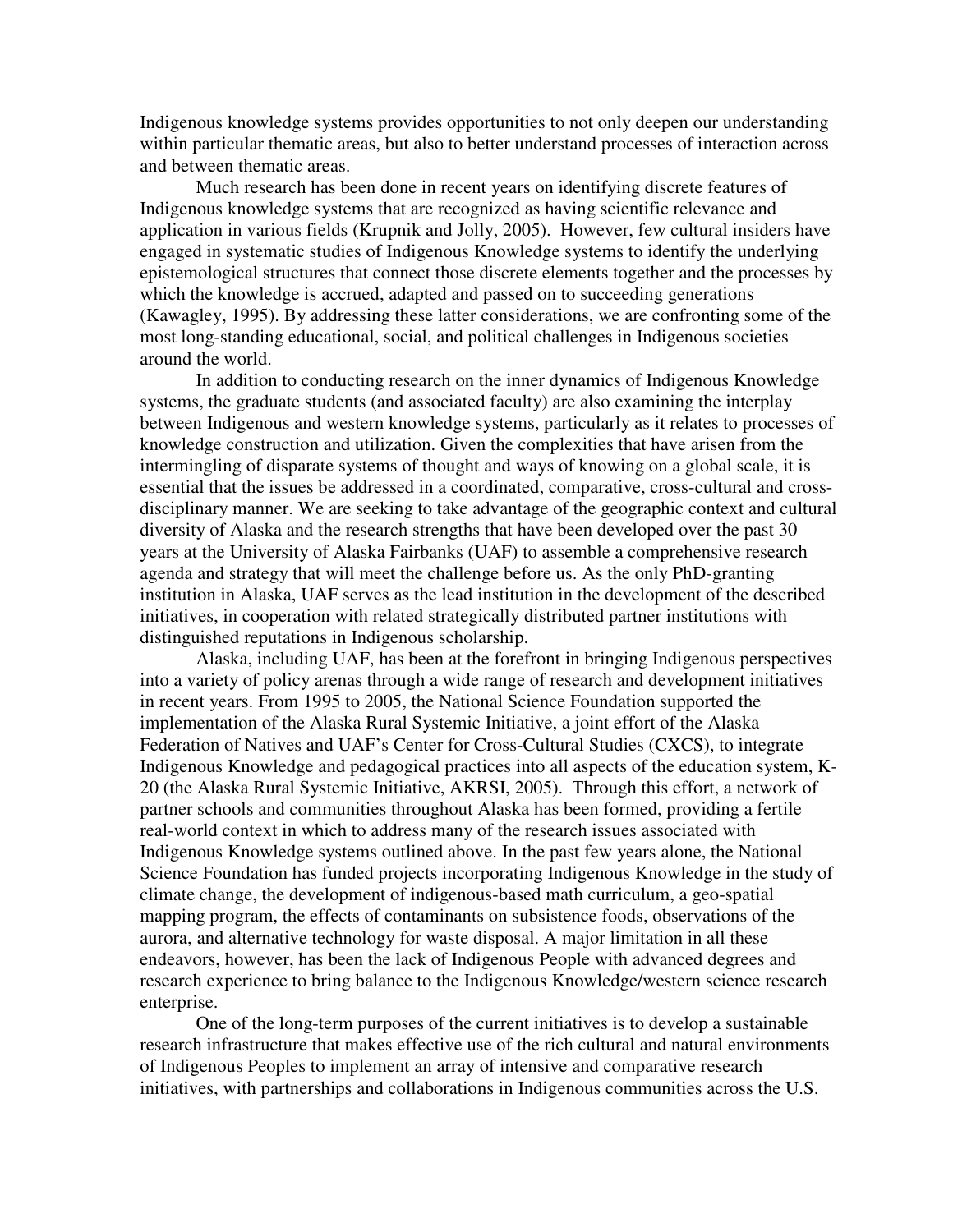and around the Indigenous world. The initiatives outlined in this article are intended to bring together the resources of Indigenous-serving institutions and the communities they serve to forge new configurations and collaborations that break through the limitations associated with conventional paradigms of scientific research. Alaska, along with other participating Indigenous regions, provides a natural laboratory in which Indigenous graduate students and scholars can get first-hand experience integrating the study of Indigenous Knowledge systems and western science.

#### **Cultivating an Interdisciplinary Research Culture**

The heart of the Indigenous Knowledge systems research initiative is made up of a cohort of PhD students enrolled in the newly created UAF Indigenous Studies PhD program, established in 2009 and currently enrolling 30 students distributed throughout Alaska and extending to students across the country through a distance education delivery system. Through the research requirements associated with a series of PhD graduate fellowships, we have recruited a cohort of PhD students with an interdisciplinary interest in the theme of Indigenous Knowledge systems and scientific research. These students, along with the Center for Cross-Cultural Studies (CXCS) and the Alaska Native Knowledge Network (ANKN) faculty, are responsible for implementing a series of research initiatives that address the core themes associated with cultivating a culture of Indigenous research as applied to Indigenous Knowledge systems and related research practice in a cross-cultural context.

 Both the Indigenous Knowledge systems and research initiatives are intended to offer and guide research opportunities for a cohort of current and aspiring scholars. All students are expected to participate in a common course of study associated with the broad theme of Indigenous Knowledge systems, plus each student is required to choose an area of relevant studies in which they achieve in-depth expertise through participation in related research initiatives. Coursework to achieve both the breadth and depth requirements is taken through a combination of existing and newly developed UAF and partner institution course offerings, along with special seminars, distance education programs, visiting scholars, international exchanges, internships, and Indigenous elders' academies sponsored by the participating institutions. Following are examples of the core courses that students can choose from:

CCS 601, Documenting Indigenous Knowledge

CCS 608, Indigenous Knowledge Systems

CCS 610, Educational and Cultural Processes

CCS 611, Culture, Cognition and Knowledge Acquisition

CCS 612, Traditional Ecological Knowledge

CCS 602, Cultural and Intelligence Property Rights

CCS 631, Culture, Community and Curriculum

 In addition to students having the opportunity to enroll in existing UAF courses through extended modes of instruction, they are also able to access expertise from cooperating partner institutions, as well as identify a scholar with whom they become associated who will serve as a mentor and member of their graduate advisory committee to help guide their research in ways that foster cross-disciplinary collaboration and comparative analysis. At the same time, students engaged in related research will be eligible to participate in UAF-sponsored programs and research initiatives with a comparable goal of promoting scholarly cross-fertilization and synergy around the Indigenous Knowledge systems and ethical research theme. Video and audio conferencing and internet-based technologies are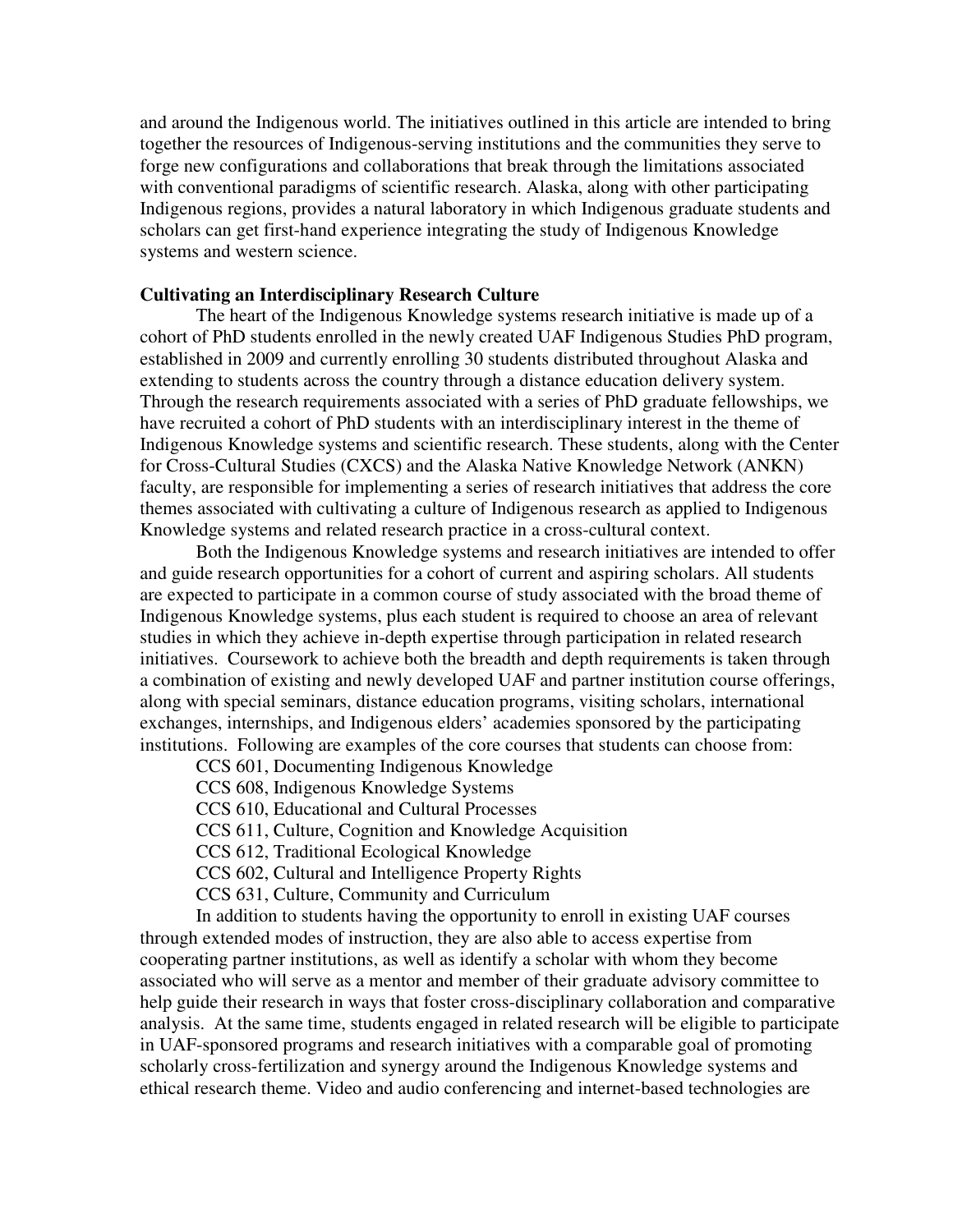utilized to support an array of course offerings and joint seminars on topics of interest to an interdisciplinary audience. Such shared course offerings linking faculty and students across multiple institutions have already been implemented and the infrastructure is in place to expand to further topics.

 Each partner program and institution brings a unique perspective to the research arena that serves to inform and expand the capacity of the overall effort. Other institutions or researchers beyond those directly associated with the Indigenous Knowledge research initiative are able to participate in and contribute to the initiatives as affiliates. Following is a brief description of some of the capabilities, programmatic functions and research topics that are associated with each of the participants. The key elements include building the capacity of Indigenous graduate students to create an international Indigenous graduate network in which students are challenged to become transformative knowledge mobilizers.

#### **Related Resources and Initiatives**

In January 2005, the University of Alaska Fairbanks organized an international *Indigenous Knowledge Systems Research Colloquium,* which was held at the University of British Columbia (UBC), bringing together a representative group of Indigenous scholars from the United States, Canada, and New Zealand "to identify salient issues and map out a research strategy and agenda to extend our current understanding of the processes that occur within and at the intersection of diverse world views and knowledge systems." A second gathering of Indigenous scholars took place in March 2005, focusing on the theme of "*Native Pedagogy, Power, and Place: Strengthening Mathematics and Science Education through Indigenous Knowledge and Ways of Knowing."* The following is a list of research topics identified by the participants in these two events as warranting further elucidation as they relate to our understanding of the role of Indigenous Knowledge systems with regard to contemporary research and also to educational contexts:

| Native Ways of Knowing              | Indigenous Language Learning             |
|-------------------------------------|------------------------------------------|
| Culture, Identity and Cognition     | Ethno-mathematics                        |
| Place-based Learning/Sense of Place | Oral Tradition/Story Telling & Metaphor  |
| Indigenous Epistemologies           | Disciplinary Structures in Education     |
| Indigenizing Research Methods       | Cultural Systems and Complexity Theory   |
| Cross-generational Learning         | Ceremonies/Rites of Passage              |
| Culturally Responsive Pedagogy      | <b>Technologically Mediated Learning</b> |
| Native Science/Sense Making         | Cultural & Intellectual Property Rights  |

 Drawing on the seminal work of the distinguished scholars who participated in these gatherings, the research agenda outlined above is intended to advance our understanding of the existing knowledge base associated with Indigenous Knowledge systems. Likewise, the agenda will contribute to an emerging international body of scholarly work regarding the critical role that local knowledge can play in our understanding of global issues (Barnhardt and Kawagley 2005).

 Alaska Natives have been at the forefront in bringing Indigenous perspectives into a variety of policy arenas through a wide range of research and development initiatives. In addition, Native people have formed new institutions of their own (Consortium for Alaska Native Higher Education, Alaska Native Science Commission and the First Alaskans Institute) to address some of these same issues through an indigenous lens.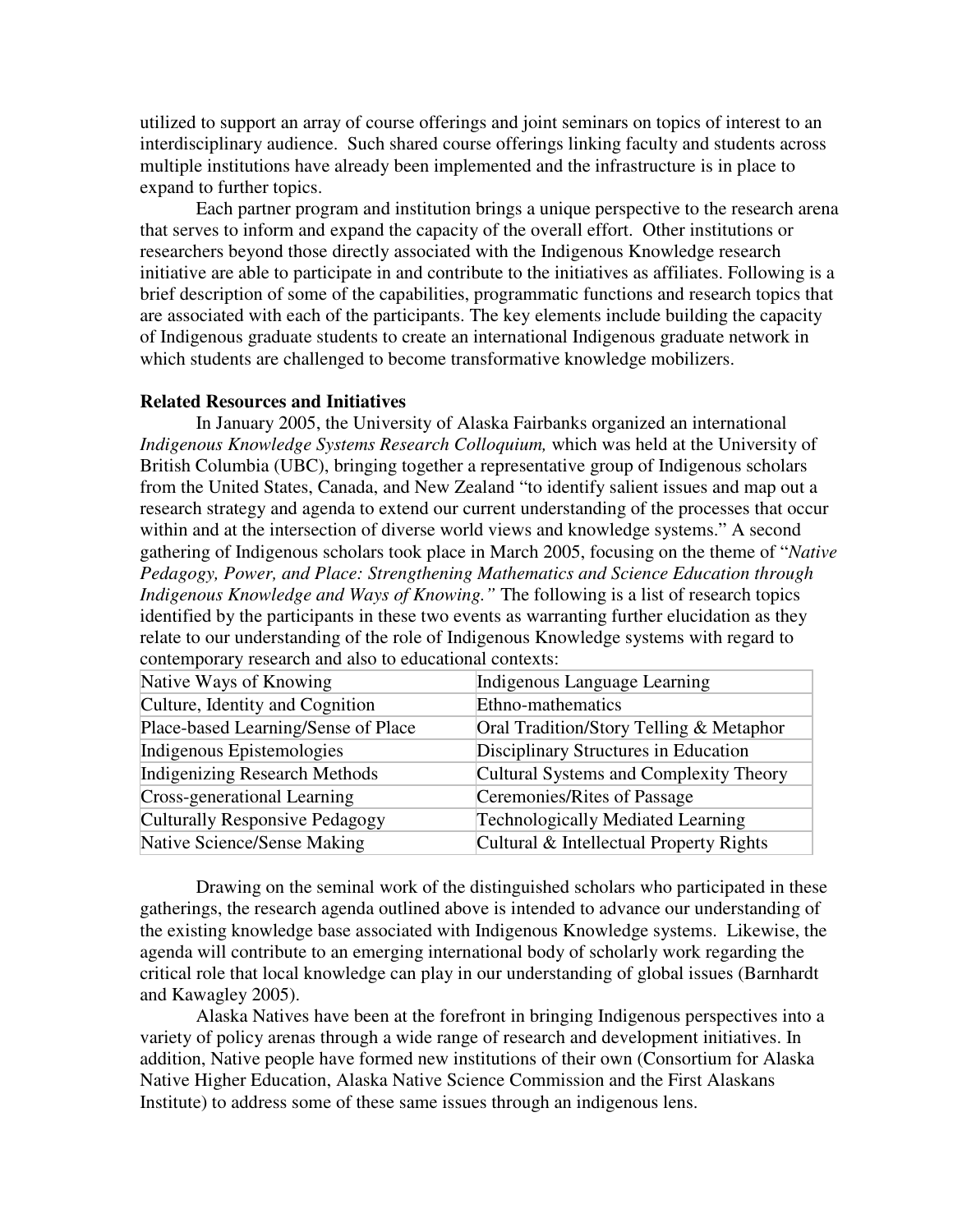One of the long-term purposes of this approach is to develop a sustainable research infrastructure that makes effective use of the rich cultural and natural environments of Indigenous Peoples in order to implement an array of intensive and comparative research, partnerships and collaborations within indigenous communities across the U.S. and around the circumpolar world. These initiatives are intended to bring together the resources of indigenous-serving institutions and the communities they serve to forge new configurations and collaborations that break through the limitations associated with conventional paradigms of scientific research. Alaska, along with each of the other participating Indigenous regions, provides a natural laboratory in which Indigenous graduate students and scholars can get first-hand experience integrating the study of Indigenous Knowledge systems and western science.

 The timing of these initiatives is particularly significant as it provides a pulse of activity that capitalizes on new Indigenous-oriented academic offerings that are emerging in institutions around the world (Alaska Native Knowledge Network 2015).

 While the University of Alaska Fairbanks has had a dismal track record of graduating only 15 Alaska Natives with a PhD over its entire 100-year history, there is now a strong push, due in large part to the initiative of Alaska Native students and leaders, to bring more resources to bear on this issue. This includes drawing upon programs and institutions from around the world to provide student's with an opportunity to access expertise from a variety of Indigenous settings, as well as to identify Indigenous scholars who might serve as members of their graduate advisory committees and to help guide their research in ways that foster cross-institutional, interdisciplinary and comparative analysis.

 At the same time, students from partner institutions engaged in related research are eligible to participate in UAF-sponsored courses and research initiatives with a comparable goal of promoting scholarly cross-fertilization and synergy. Each partner institution brings a unique perspective to the research initiatives that serve to inform and expand the capacity of the overall effort. Close attention is also given to addressing issues associated with ethical and responsible conduct in research across cultures and nations, employing the 'Mataatua Declaration on Cultural and Intellectual Property Rights of Indigenous People," "Principles for the Conduct of Research in the Arctic," and the "Guidelines for Respecting Cultural Knowledge" (Alaska Native Knowledge Network 2001).

#### **World Indigenous Nations Higher Education Consortium**

 The international partnerships associated with this endeavor are essential to its success, particularly as it relates to gaining a deeper understanding of the relationship between Indigenous Knowledge systems and western scientific research. The primary benefits to be derived from cross-institutional collaboration on research related to Indigenous Knowledge systems are the opportunities for scholars and graduate students to engage in cross-cultural analysis of data from diverse Indigenous settings to delineate what is particular to a given situation vs. what is generalizable across Indigenous populations and beyond. There are also considerable economies of scale and synergistic benefits to be gained from such collaborations, since many of the Indigenous populations are relatively small in number and thus are seldom able to engage in large-scale research endeavors on their own.

 The primary vehicle by which these Indigenous collaborations are being implemented is through UAF's charter membership in the International Indigenous Graduate Education Alliance (IIGEA), which was established in 2009 under the auspices of the World Indigenous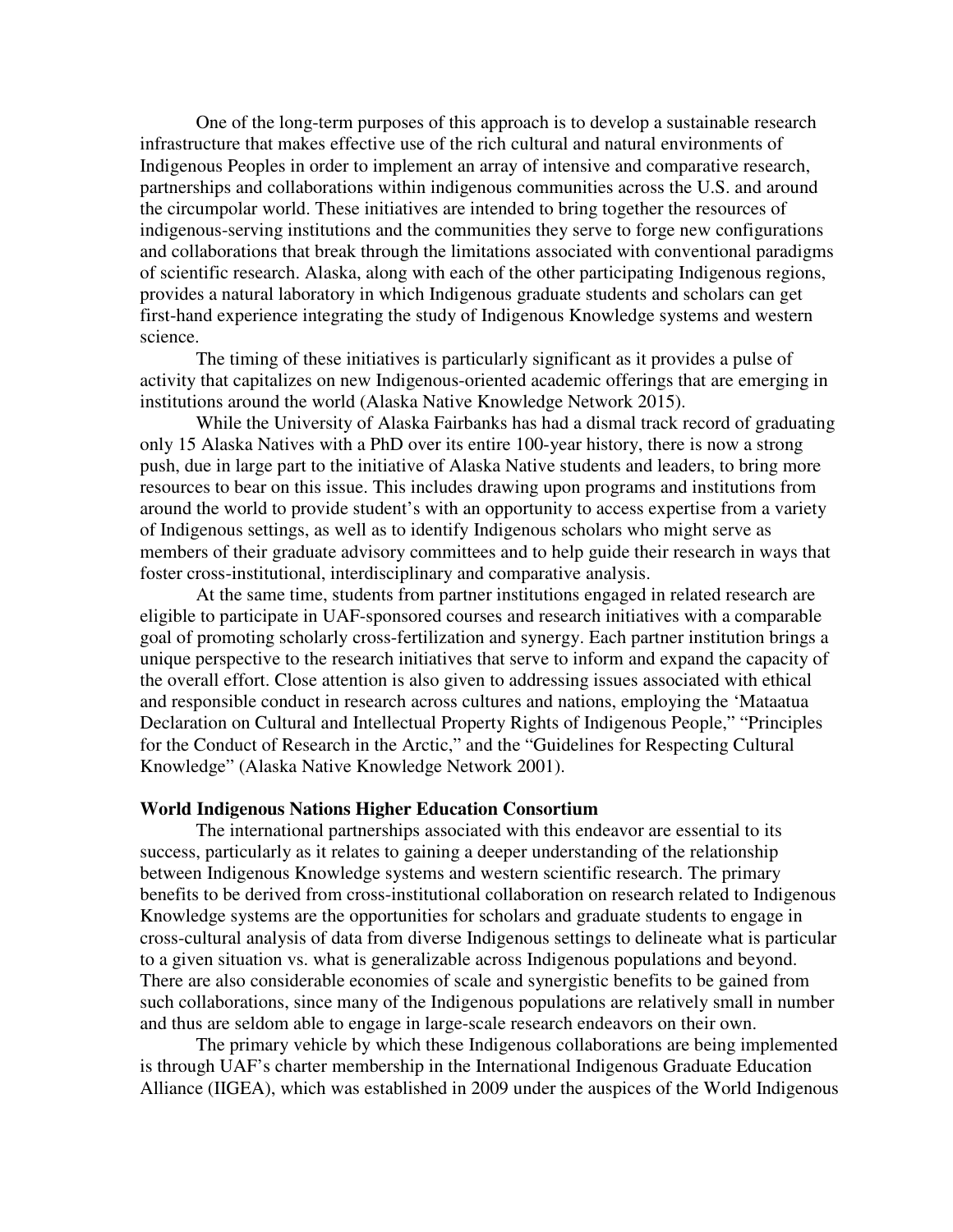Nations Higher Education Consortium (WINHEC). The members of IIGEA have formed an alliance which includes the following commitments:

With this Memorandum of Understanding, the participating Indigenous-serving universities agree to join with the World Indigenous Nations Higher Education Consortium in forming a partnership for exchanging information and for developing cooperative research programs and activities in the areas of graduate education, professional faculty development, and research broadly related to the education of Indigenous People.

 In addition to facilitating cooperative research programs on an international scale, WINHEC has established an Indigenous accreditation process for Indigenous-serving programs and institutions, and, most recently, WINHEC has formed a World Indigenous Nations University (WINU) dedicated to the principles outlined in the *United Nations Declaration on the Rights of Indigenous Peoples*.

#### **University of the Arctic**

 Of particular relevance in establishing international linkages for the IKS research initiative is the long-standing association of UAF with the University of the Arctic (UArctic), which is a cooperative network of universities, colleges, and other organizations committed to higher education and research in the North. Members share resources, facilities, and expertise to build postsecondary education programs that are relevant and accessible to northern students. The overall goal is "to create a strong, sustainable circumpolar region by empowering northerners and northern communities through education and shared knowledge" (UArctic Strategic Plan, 2010). With the UArctic infrastructure already in place and with UAF serving in a leadership role across the circumpolar region, UArctic serves as a close collaborator in the implementation of the IKS research initiatives, particularly as it relates to support for Indigenous contributions to the research efforts.

 In addition to the networks of institutions listed above, there are many other institutions and scholars across Alaska and beyond who have much to contribute to and gain from the work of the IKS research initiatives. Within the U.S., affiliation with organizations such as the U.S. Tribal Colleges extends the reach of the IKS networks to other cultural groups with similar interests. IKS research reaches out to potential institutional and/or individual contributors to the IKS initiatives and incorporates them in regional symposia, collaborative research endeavors, international exchanges, shared course offerings, joint seminars, etc.

#### **Indigenous Knowledge Research Consortium**

Overall coordination and implementation occurs through an Indigenous Knowledge Research Consortium (IKRC) made up of representatives from participating institutions. Extensive use of telecommunications technology (e-mail, listserv, web, teleconference) provides the essential communication and dissemination links among the various partners, supplemented by meetings that bring all the partners together in a face-to-face context to facilitate planning collaboration, cross-fertilization and dissemination of initiatives. Given the scope of the research agenda and support activities associated with the Indigenous Knowledge systems research initiatives, the IKRC serves as the vehicle by which the various networks and research strands are linked together and coordinated.

The Indigenous Knowledge Research Consortium also provides opportunities for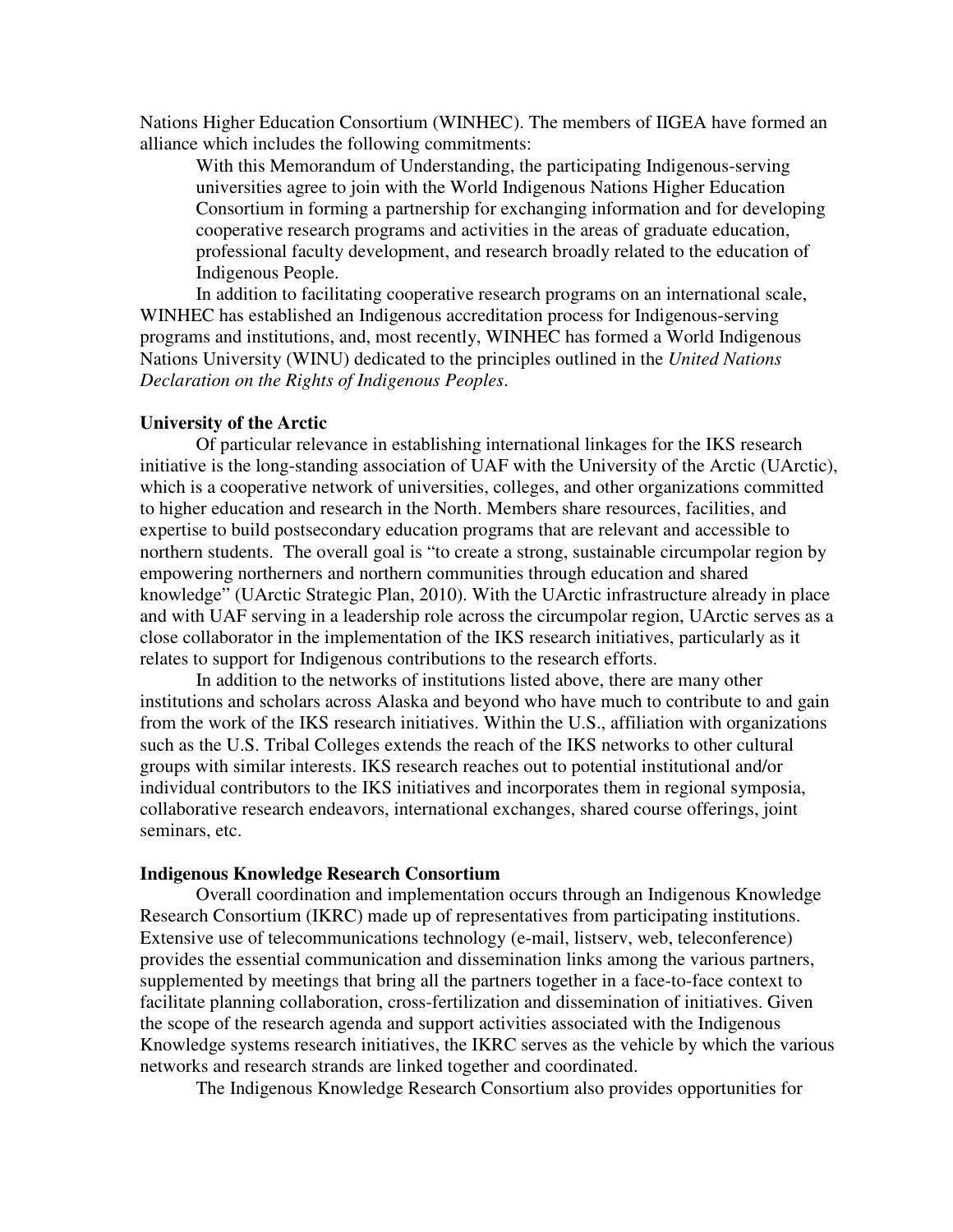graduate students engaged in Indigenous-related research to link with one another through a coordinated set of course offerings, seminars, exchanges and collaborative research endeavors that give students access to Indigenous Knowledge, resources and communities on an international scale. Through the use of distance education modalities, the internet and teleconferencing capabilities, students are able to draw on the resources of all the collaborating programs to enrich their graduate studies and research activities. UAF and participating members of the WINHEC International Indigenous Graduate Education Alliance contribute to scaling up the networking model of the Alaska Native Knowledge Network web site (http://www.ankn.uaf.edu), newsletter, publications, curriculum resources, etc., and apply it at an international level to serve as an all-purpose resource for information related to Indigenous cultures, communities and educational practices. Participation in the IIGEA functions as a two-way exchange with UAF students accessing resources from other institutions and participants from other institutions accessing UAF resources.

#### **Doctoral Research Fellowships**

A limited number of Doctoral Research Fellowships and travel support are included in the PhD program as essential elements that provide students the opportunity to step back from day-to-day demands in their local context and immerse themselves in their graduate studies and research so they can complete a program in a reasonable timeframe. The intent is to provide support for an on-going cohort of doctoral students with each candidate receiving support for up to three years. We also welcome students from other institutions who may wish to participate in the Indigenous research program and course offerings under UAF sponsorship.

In addition to Indigenous research fellows having the opportunity to enroll in a cooperating partner institution with a strong Indigenous emphasis, they are also expected to identify an indigenous scholar from that institution who can serve as a member of the graduate advisory committee to help guide the research in ways that foster cross-institutional collaboration and comparative analysis of research issues. At the same time, students from partner institutions are engaged in related research to be eligible to attend other affiliated institutions with a comparable goal of scholarly cross-fertilization and synergy around the Indigenous research themes.

 A primary emphasis in the recruitment of doctoral research fellows for the Indigenous Studies program is based on attracting Indigenous candidates from throughout all the participating cultural regions, including Alaskans, Native Americans, Native Hawaiians, Canadian First Nations, Greenlandic Inuit, Scandinavian Sami, Australian Aborigines, and others from around the Indigenous world who have in-depth experience in Indigenous settings. This is so that the Indigenous cohort represents multiple cultural perspectives which can be brought to bear on the themes of the indigenous research program outlined above. One of the key incentives for initiating the research and education program at UAF has been to address the severe shortage of Alaska Natives with advanced degrees who can assume critical faculty roles and research responsibilities throughout the state. Video and audio teleconferencing is also utilized extensively to support an array of course offerings and joint seminars on topics of interest to a cross-institutional audience. At UAF, the courses, CCS 601 (Documenting Indigenous Knowledge), CCS 602 (Cultural and Intellectual Property Rights) and CCS 690 (Seminar in Cross-Cultural Studies) address issues associated with ethical and responsible conduct in research across cultures.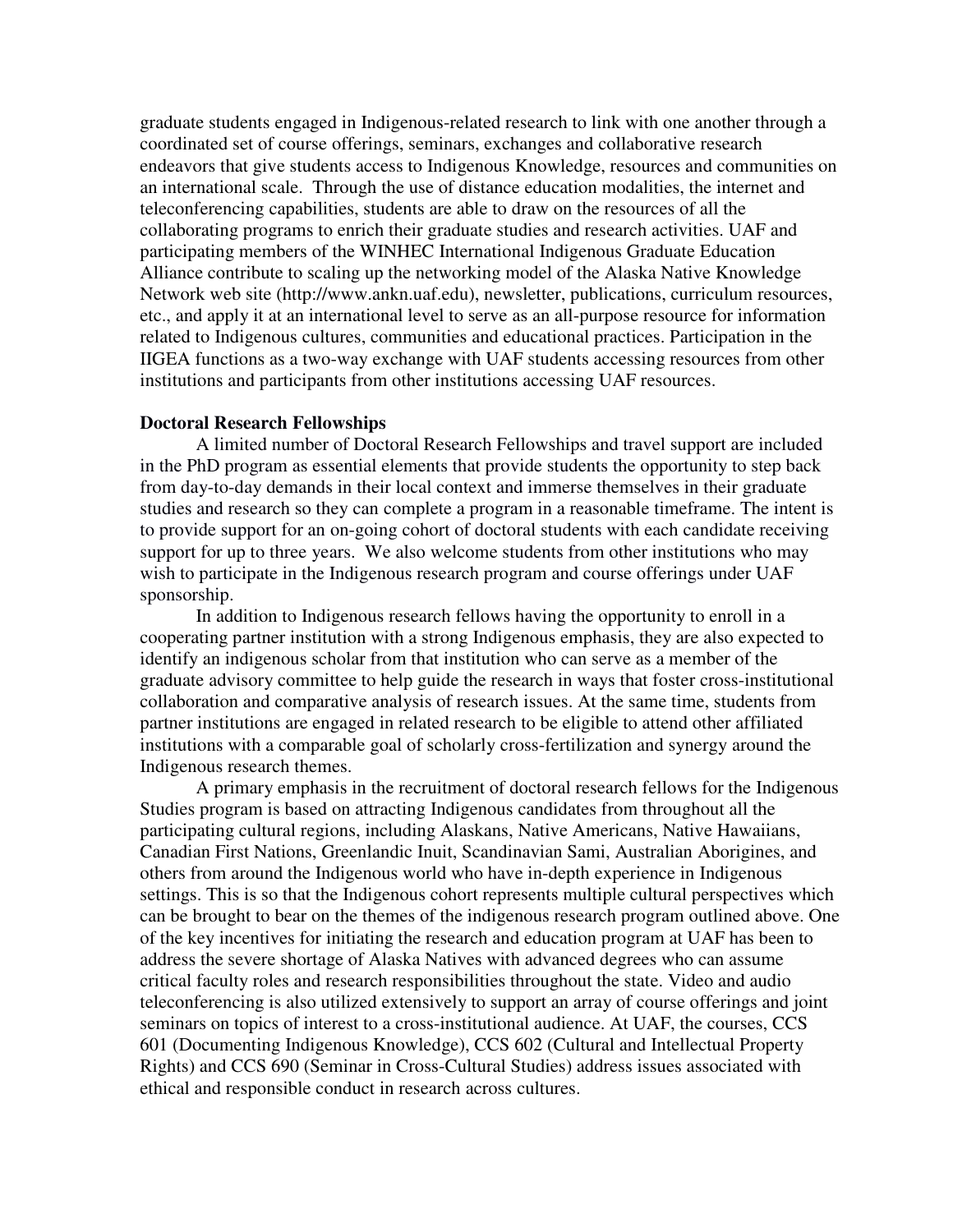#### **Institutional Roles and Responsibilities**

 The University of Alaska Fairbanks has adopted as one of its major strategic goals to "serve as the premiere higher educational center for Alaska Natives," and historically has been the lead higher education institution in Alaska providing programs addressing Indigenous issues. The Center for Cross-Cultural Studies, which serves as the institutional home base for the Indigenous research initiative, was established by the University of Alaska Board of Regents in 1971 as a teaching, research, and development unit to promote programs that concentrate on the needs of Alaska's Indigenous societies, with particular regard to educational needs and issues in rural Alaska. Accordingly, objectives of CXCS are to offer academic degree programs and coursework in cross-cultural studies; design and conduct basic and applied research projects; develop, conduct and evaluate alternative educational strategies; and disseminate findings on current Alaska research in cross-cultural studies.

 In recent years, most of the work carried out under the auspices of the Center for Cross-Cultural Studies has revolved around the newly created PhD program in Indigenous Studies and the contractual work associated with the Alaska Rural Systemic Initiative. Both of these endeavors have opened up new avenues to expand our knowledge base in areas related to the study of Indigenous Knowledge systems, most significantly by attracting and preparing the first generation of Alaska Native graduate students, at least 35 of whom are now engaged in pursuing further advanced studies and research.

In addition, we have participated in numerous national and international conferences and symposia on related issues through which we have formed alliances with other programs and institutions engaged in similar endeavors, many of which have agreed to contribute to the WINHEC International Indigenous Graduate Education Alliance initiatives. Through its efforts, UAF is assuming a lead role in linking together these numerous localized endeavors to form a synergistic relationship that enhances the capacity of all the participating institutions and personnel to achieve goals we cannot achieve alone. Each of the partner institutions shares a common commitment to the overall goals of the various research initiatives, but each have also evolved in ways that adapt to the cultural and institutional milieu in which they are situated, so the partnership structure is critical to establishing the parameters and responsibilities for the implementation of each of the regional networks and research programs. In addition, the strategy for engagement of partner institutions in each region is incorporated into the planning and implementation process at the regional level, building on the research focus and strengths of each site.

#### **Sustainability**

An underlying theme of these initiatives has been the need to reconstitute the relationship between Indigenous Peoples and the host societies in which they are embedded by documenting the integrity of locally situated cultural knowledge and skills and critiquing the learning processes by which that knowledge is transmitted, acquired and utilized. To overcome the long-standing estrangement between indigenous communities and the external institutions through which they have been reshaped, all parties in this endeavor (community, school, higher education, state and national agencies) need to form a true multi-lateral partnership in which mutual respect is accorded the contributions that each brings to the relationship. The key to overcoming the historical imbalance in that regard is the development of an Indigenous–driven research process that focuses on the role of Indigenous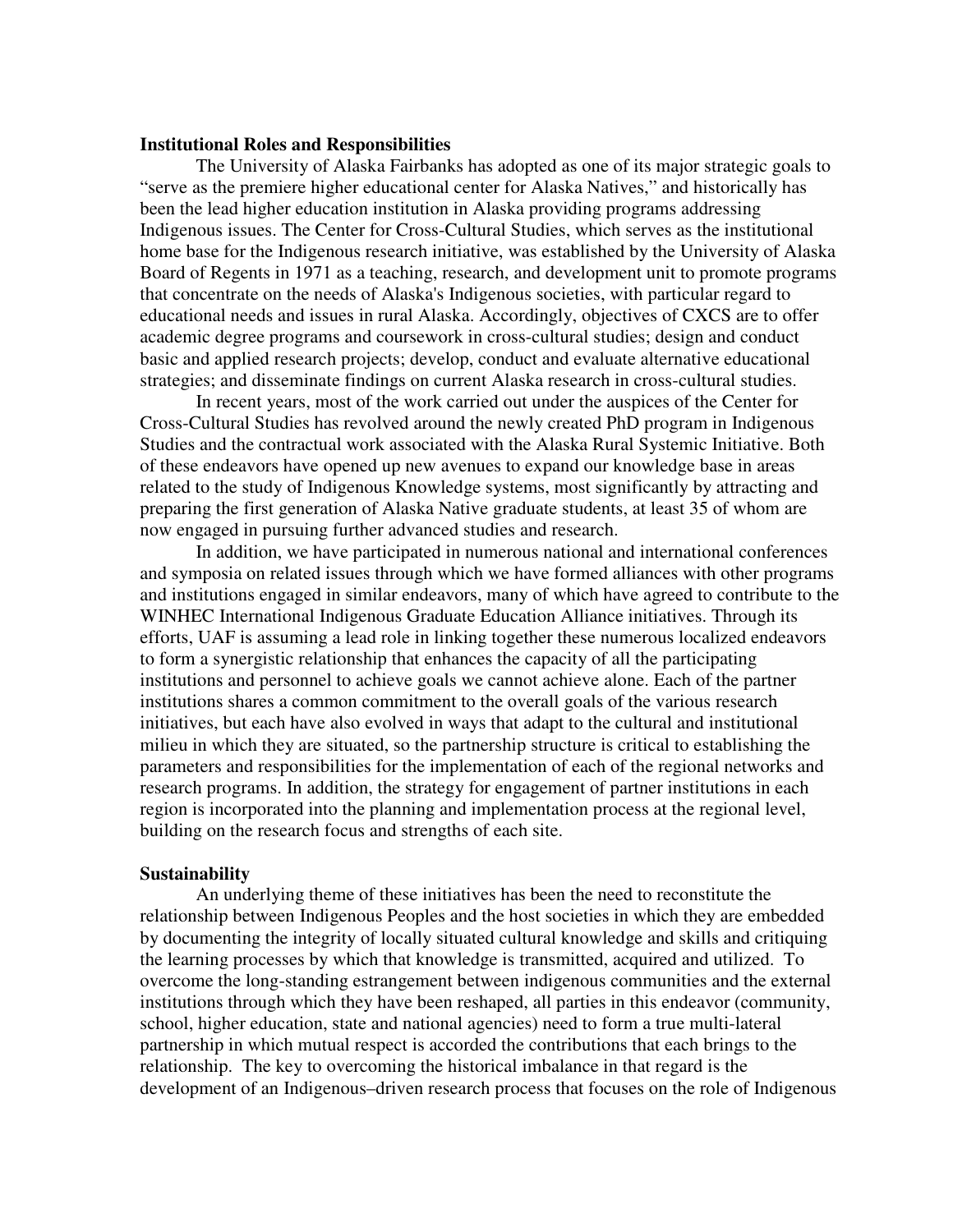Knowledge systems, with primary direction coming from Indigenous communities, so that Indigenous People are able to move from a passive role subject to someone else's agenda to an active leadership position with explicit authority in the construction and implementation of the research initiatives. The willingness of the partner institutions to enter into this partnership represents a significant milestone in the relationship between educational institutions and Indigenous communities around the world, and it is to insuring that it becomes a truly reciprocal relationship of mutual benefit that much of the efforts are directed.

 In this context, the task of achieving sustainability hinges on our ability to demonstrate that such an undertaking has relevance and meaning in the local Indigenous contexts with which we are associated, as well as in the broader social, political, and educational arenas involved. By utilizing research strategies that link the Indigenous ways of knowing already established in the local community and culture, Indigenous People are more likely to find value in what emerges and be able to put the new insights into practice toward achieving their own ends. In turn, the knowledge gained from these efforts will have applicability in furthering our understanding of basic human processes associated with research and the transmission of knowledge in all forms. By bringing the research expertise and educational capabilities of the higher education institutions into direct involvement with Indigenous communities, the initiatives serve a capacity-building function with potential "multiplier effects" for indigenous communities in areas with disproportionate levels of underdevelopment on a range of socio-economic indices, e.g., improvements in health, education, and economic well-being.

All of the above contributes to the development of new insights that increase our understanding of how Indigenous Knowledge systems function in relation to the cultural context in which they are situated. By focusing on an interdisciplinary, cross-institutional, and cross-cultural research endeavor toward a common goal with a carefully articulated, and unified strategy, we are well positioned to ensure that the work will move forward on a pathway toward becoming self-sufficient and sustainable into the future.

### **References**

- Alaska Native Knowledge Network (2001). *Guidelines for respecting cultural knowledge*. Retrieved 2015, from http://www.ankn.uaf.edu/standards/knowledge.html
- Alaska Native Knowledge Network (2007). *Indigenous higher education*. Retrieved 2015, from http://www.ankn.uaf.edu/IEW/ihe.html
- Alaska Rural Systemic Initiative (2005). *AKRSI Annual Report*. Fairbanks, AK: Alaska Native Knowledge Network, University of Alaska Fairbanks.
- Barnhardt, R. and Kawagley, A.O. (2005). Indigenous knowledge systems and Alaska Native ways of knowing. *Anthropology and Education Quarterly, 36*(1), 8-23.
- Kawagley, O. (1995). *A Yupiaq world view: A pathway to ecology and spirit*. Prospect Heights, IL: Waveland Press.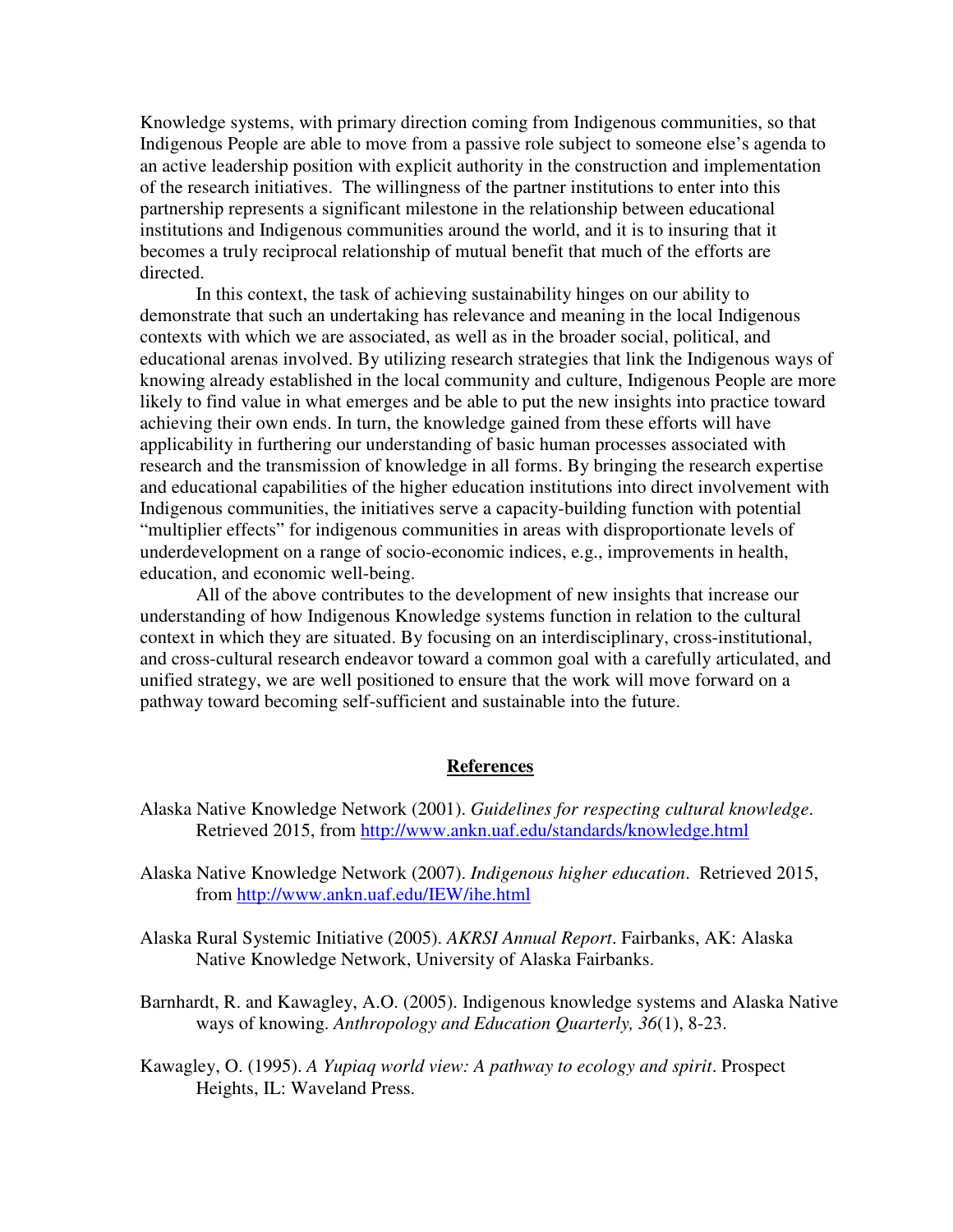Kullerud, L. (2010). *UArctic strategic plan*. Copenhagen: University of the Arctic.

Krupnik, I. and Jolly, D. (eds.) (2001). *The earth is faster now: Indigenous observations of arctic environmental change*. Fairbanks, AK: Arctic Research Consortium of the U.S.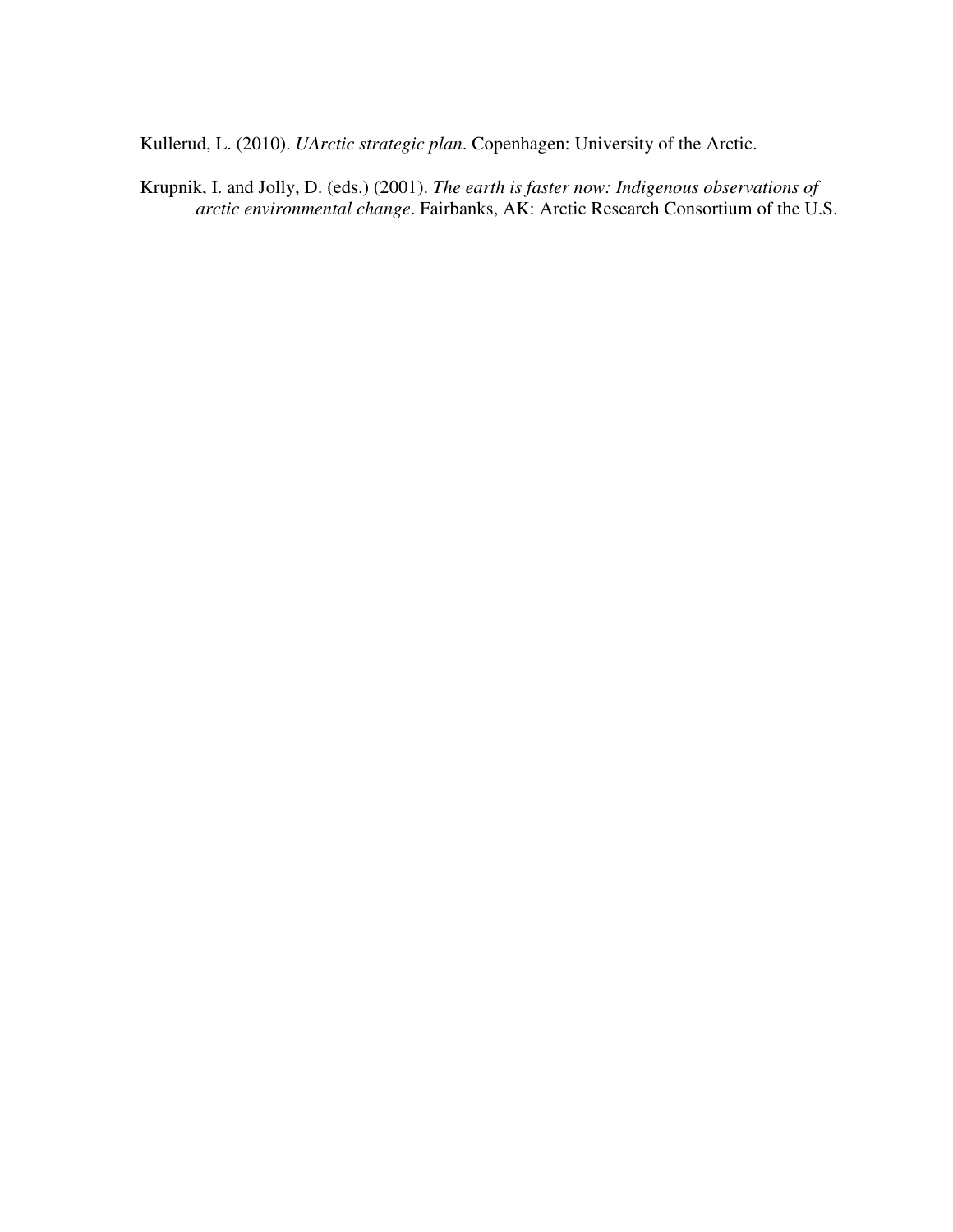Community-based monitoring and assessment to foster human rights protections and community resilience in Alaska

#### Robin Bronen

Extreme weather events combined with decreased arctic sea ice and thawing permafrost are causing accelerating rates of erosion in Alaska Native communities located along the western coast of Alaska. These climate-induced environmental changes are causing Alaska Native communities to choose the relocation of their entire community as the only long-term adaptation strategy that can protect their culture and subsistence lifestyles. Preventive relocations, which occur prior to an extreme weather event that causes land to permanently disappear and displaces populations, can be a critical disaster risk reduction tool that can save lives and offer long-term protection. No institutional mechanism currently exists in the United States, or anywhere in the world, to determine when a preventive relocation should occur, who should make this decision, or how the decision should be made. Communitybased social-ecological monitoring and assessment tools may be a critical mechanism to determine whether and when relocations need to occur.

International law requires nation state governments to protect vulnerable populations from climate-induced environmental change. The government responsibility to protect people through the implementation of preventive relocations may require relocation against people's will (Ferris 2012). However, government-mandated relocations have been uniformly disastrous for the people relocated. Development projects, particularly dams, have displaced approximately 280–300 million people between 1990 and 2010 (Ferris 2012). Governments have also forcibly relocated people for geopolitical motives (Tester and Kulchyski 1994). During World War II, the U.S. government forcibly relocated Alaska Natives living on the Aleutian Islands, theoretically to protect them from the Japanese (Mobley 2012). These government-mandated relocations weaken social, cultural, and political institutions, disrupt subsistence and economic systems, and affect the culture and traditional kinship ties within a community (Jha 2010). In Alaska, the forcible relocation of the Aleuts caused the death of approximately 10% of the relocated population.

To address both the severe consequences of government-mandated relocations and the lack of a methodology to assess climate change risk in relation to the ability of people to remain where they currently live, I propose the design of an adaptive governance relocation framework. One component of such a framework is a social-ecological monitoring and assessment tool.

An adaptive governance framework means that governance institutions can respond dynamically to environmental changes and can shift their efforts from protection in place to managed retreat and community relocation (Bronen 2011, Bronen and Chapin 2013). A community-based social-ecological monitoring assessment tool that can engage community residents in a collaborative decision-making process with government representatives to determine whether and when to relocate may avoid or minimize the harmful effects of government-mandated relocations and can foster the protection of human rights. Human rights must be embedded in any relocation process to ensure that people will not suffer as a result of the permanent loss of home. Community-based social-ecological monitoring and assessing can foster human rights protections so that community residents are empowered with the information they need to determine whether, when and how relocation needs to occur.

Community-based integrated assessments can foster empowerment, promote human rights protections, and encourage transparent decision-making processes, all of which are elements of good governance (Alfredsson 2013). Human rights principles, based on the fundamental freedoms inherent in human dignity, can be an important foundation on which adaptation strategies are designed and implemented (Moyn 2010, Bronen 2011, Tanner et al. 2015). The right to self-determination is the most important human rights principle to guide climate change adaptation. In the context of climate-induced environmental change that threatens the habitability of the places where people live, self-determination means that people have the right to make decisions regarding adaptation strategies (Bronen 2011, 2014). The right to self-determination also means that people have the right to make fundamental decisions about when, how, where, and if relocation occurs to protect them from climate-induced environmental threats. To operationalize this right, people need the capacity to assess and document the environmental changes and sociological effects and vulnerabilities caused by climate change (May and Plummer 2011). However, the ability of this community-based process to foster human rights will depend on the capacity of governance institutions to collaborate, be transparent in decision-making, and be inclusive of all sectors of society.

Designing and implementing adaptation strategies also require the involvement of multi-level institutions. Communitybased integrated social-ecological assessments can facilitate communication between community residents and local, state, regional, and national actors who can bring technical expertise that may not exist at the local level to better assess and implement adaptation strategies. Local knowledge can provide not only a long-term historical perspective, but an understanding of the connections between people and the environment, while Western scientific approaches can generate projections of future change in the context of broader global scientific data analysis (Kannen and Forbes 2011). Through this collaborative data-gathering process, local scenarios can be integrated into regional or national models of climate change scenarios (Lewis 2012). In this way, both residents and government agencies can anticipate vulnerability to implement a dynamic and locally informed institutional response.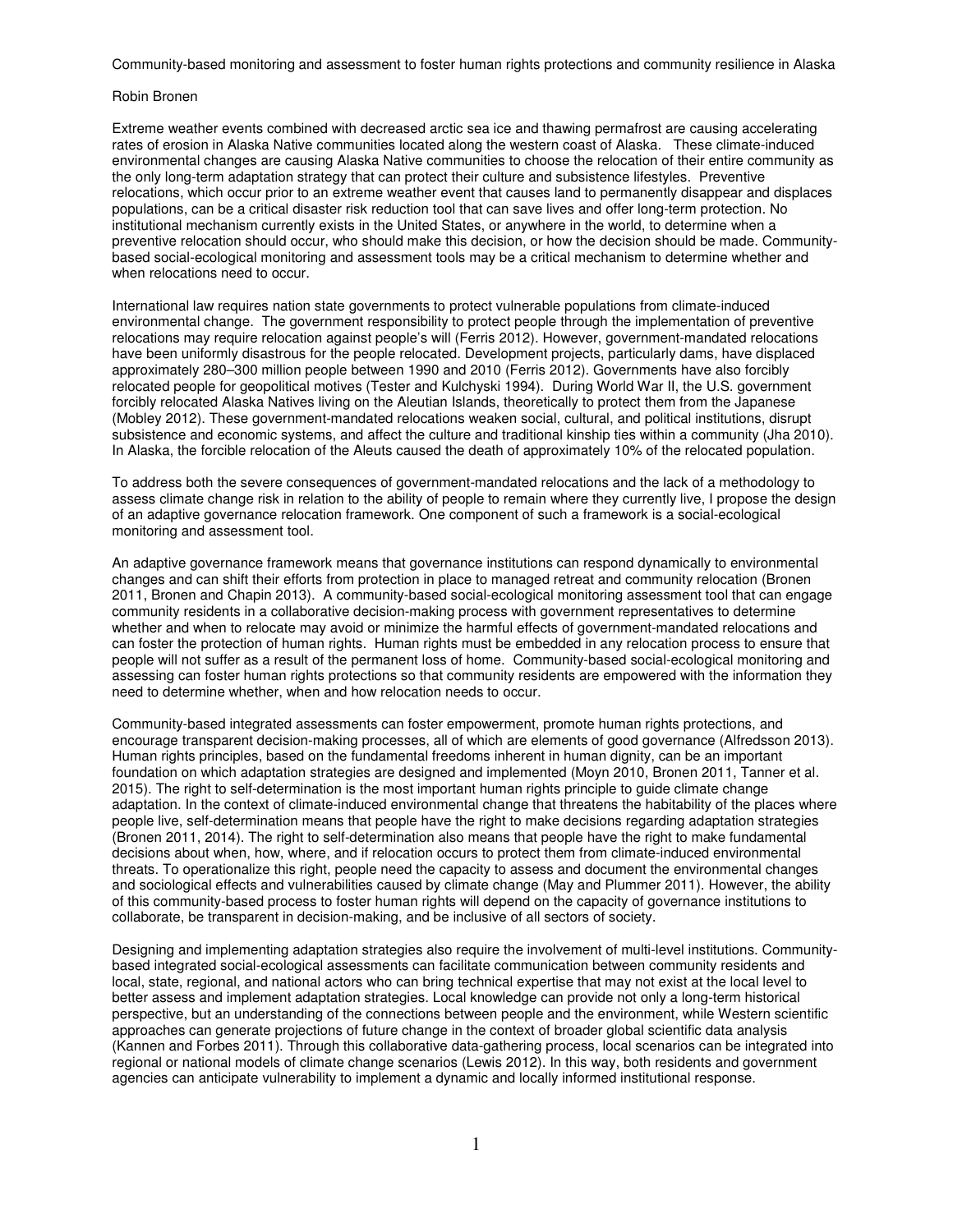References:

Bronen, R. 2011. Climate-induced community relocations: creating an adaptive governance framework based in human rights doctrine. N.Y.U Review of Law and Social Change 35 (2):101-148.

Bronen, R., and F. S. Chapin III. 2013. Adaptive governance and institutional strategies for climate-induced community relocations in Alaska. Proceedings of the National Academy of Sciences 110 (23):9320-9325. http://dx.doi.org/10.1073/pnas.1210508110

Bronen, R. 2014. Community relocations: the Arctic and South Pacific. Pages 221-242 in S. F. Martin, S. Weerasinghe, and A. Taylor, editors. Humanitarian crises and migration: causes, consequences and responses. Routledge, New York, New York, USA.

Ferris, E. 2012. Protection and planned relocations in the context of climate change. United Nations High Commission of Refugees, Division of International Protection, Geneva, Switzerland. [online] URL: http://www.unhcr.org/5024d5169.html.

Jha, A. K. 2010. Safer homes, stronger communities: a handbook for reconstructing after natural disasters. Global Facility for Disaster Reduction and Recovery, World Bank, Washington, D. C., USA. [online] ULR: https://www.gfdrr.org/sites/gfdrr/files/publication/SaferHomesStrongerCommunitites.pdf.

Kannen, A., and D. L. Forbes. 2011. Integrated assessment and response to Arctic coastal change. Pages 79-122 in V. Rachold, D. Forbes, H. Kremer, H. Lantuit, and L.-O. Reiersen, editors. State of the Arctic coast 2010: scientific review and outlook. Helmholtz-Zentrum, Geesthacht, Germany. [online] URL: http://library.arcticportal.org/1277/1/state\_of\_the\_arctic\_coast\_2010.pdf.

Lewis, D. A. 2012. The relocation of development from coastal hazards through publicly funded acquisition programs: examples and lessons from the Gulf Coast. Sea Grant Law and Policy Journal 5(1):98-139. [online] URL: http://nsglc.olemiss.edu/SGLPJ/vol5No1/Lewis.pdf.

May, B., and R. Plummer. 2011. Accommodating the challenges of climate change adaptation and governance in conventional risk management: adaptive collaborative risk management (ACRM). Ecology and Society 16(1): 47. [online] URL: http://www.ecologyandsociety.org/vol16/iss1/art47/.

Mobley, C. 2012. World War II Aleut relocation camps in southeast Alaska. National Park Service, Anchorage, Alaska, USA. [online] URL: http://www.nps.gov/aleu/learn/historyculture/upload/mobleyaleut-book-lo\_res.pdf.

Moyn, S. 2010. The last utopia: human rights in history. Harvard University Press, Cambridge, Massachusetts, USA.

Tester, F. J., and P. Kulchyski. 1994. Tammarniit (mistakes): Inuit relocation in the eastern Arctic, 1939–63. UBC Press, Vancouver, Canada.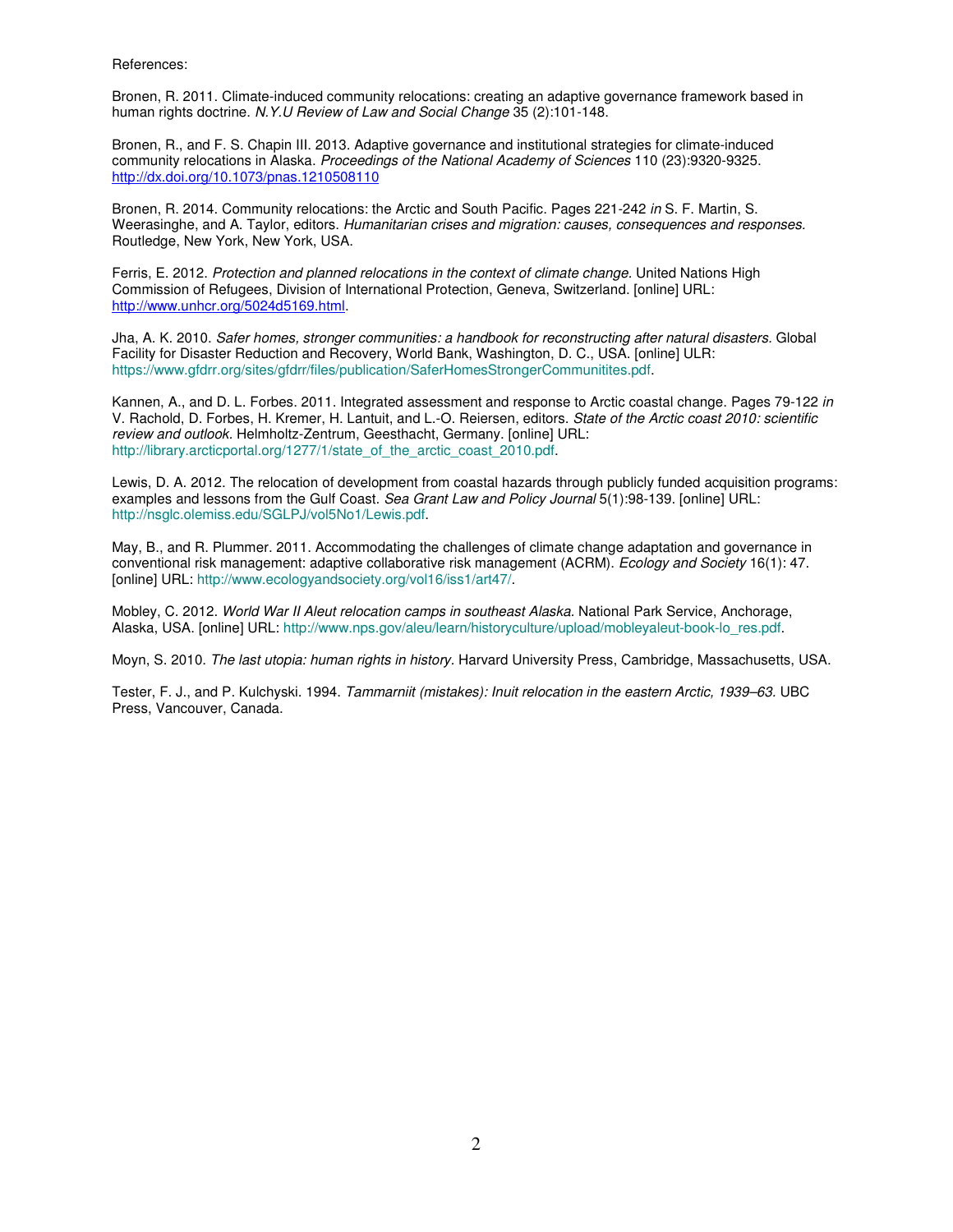# **Understanding observations of selected environmental changes in communities surrounding the Bering Sea**

Authors:

Paula Williams, Alaska Experimental Program to Stimulate Competitive Research

E. Jamie Trammel, Alaska Center for Conservation Science

Frank Witmer, University of Alaska Anchorage

Rieken Venema, University of Alaska Anchorage

Andy Kliskey, Center for Resilient Communities, University of

Idaho

Grace Beaujean, Resilience and Adaptive Management Group, UAA

Lilian Alessa, Alaska Experimental Program to Stimulate Competitive

Research

Lead author: Paula Williams [pwilliams@uaa.alaska.edu](mailto:pwilliams@uaa.alaska.edu)

Acknowledgements: We would like to thank the residents of the villages of : Nikolskoye, Tymlat, Kanchalan, St. George, Togiak, Sand Point, Savoonga and Gambell for their help in conducting this study. This study was funded by a National Science Foundation grant (ARC #0856774, #0856305 and #1355238).

## **ABSTRACT**

Data in remote Arctic communities is sparse and can be unreliable. Proposals have been made to use Community-Based Observing Network and Systems (CBONS) as human sensor-arrays to increase collection of data and knowledge in the Arctic. Cognitive neuroscience suggests that natural selection has not shaped our perceptions to be an accurate representation of objective reality, but to be a species-specific guide to behaviors that we need to survive and reproduce. An understanding of which human perceptions are more or less reliable is essential if human-arrays are to be used. This study sought to investigate the correspondence between observations made by community members selected based on their length of residence or amount of time spent on the land and the sea, to local instrumented data. Interviews were conducted in communities bordering the Bering Sea in the Russian Federation: Nikolskoye, Tymlat and Kanchalan; and in Alaska: St. George, Togiak, Sand Point, Savoonga and Gambell.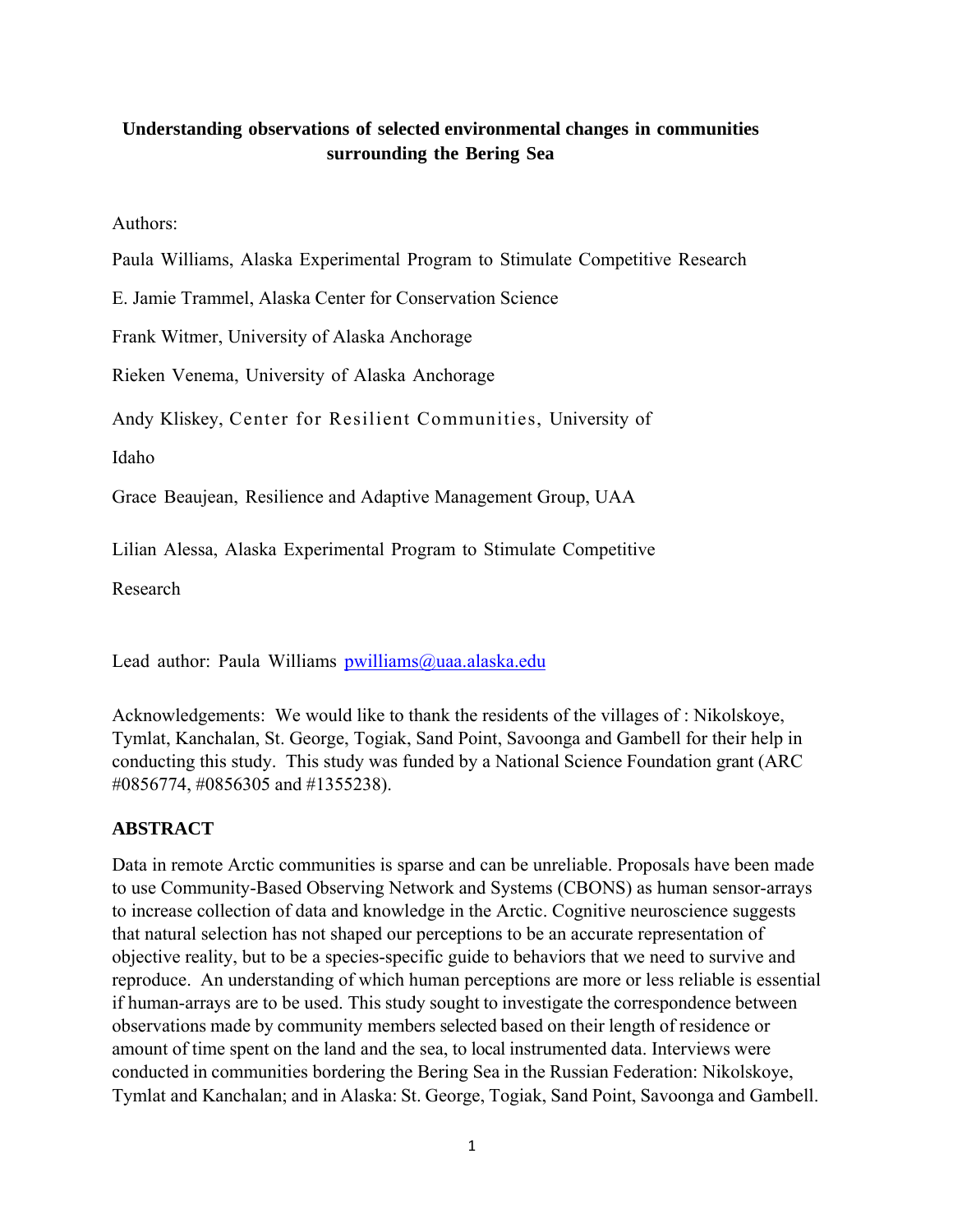Survey participants answered questions about a wide range of environmental changes. We selected environmental changes for comparison only if robust instrumented data records existed with which to compare them. The environmental variables that met those criteria were: air temperature, changes in vegetation, and freeze up and break up of sea ice surrounding St. Lawrence Island. We examined the correspondence of community-based (local) knowledge and instrumented data. The results suggest that observable stimuli that are tied to ability to gather food and to safety are more accurately perceived and that high variability in stimuli makes accurate perception difficult.

# **INTRODUCTION**

Considerable scientific monitoring has been conducted in the Arctic; including ocean surface current sensors, buoy networks, and subsurface glider observations at sea; and terrestrial gauges, and meteorological stations on land. Instrumented records of environmental conditions in Alaska present challenges. The geographic area of Alaska and the Arctic is immense. Gauges are inadequate to reliably monitor environmental changes because they are sparse and are often placed in populated areas and near-shore locations which are easy to access and maintain. As a result, there is very little instrumented data at fine scales (Alexander et al. 2011) causing inconsistencies between instrumented data and community-based observations. Additionally, records often do not extend far back in time, or are kept for a limited time period and are then discontinued (NRC 2006).

Increasing the number of observations in the Arctic is critical since it is a bellwether of climate change. Incorporating Community-Based Observing Networks and Systems (CBONS) into a "data web"; a human sensor-array creating a network of observation stations across the Arctic, would improve data availability as well as response to change in the Arctic. Observing Networks are currently used to observe arctic events and changes as part of scientific monitoring efforts (Alessa et al. 2015). In Alaska these include, but are not limited to, the Arctic Ocean Observing System, the Global Ocean Observing System, the Arctic Observing Network, and the Sustaining Arctic Observing Network for global level efforts (Alaska Ocean Observing System 2015). There is increasing interest to augment and enhance these observing networks with CBONS, that could potentially allow observations based on scientific instruments to be coupled with local community-based observations of change.

The Bering Sea Sub-Network: A Distributed Human Sensor Array to Detect Arctic Environmental Change (BSSN) was an international community-based observation alliance for the Arctic Observing Network. This project was initiated to improve knowledge of environmental changes occurring in the Bering Sea in order to enable Arctic communities, governments and scientists to predict, plan and respond to these changes. The BSSN and its successor, the Community-based Observing Network for Adaptation and Security (CONAS), is composed of eight indigenous communities bordering the Bering Sea in the Russian Federation and Alaska, USA. In Russia participating communities are Nikolskoye (Western Aleut/Unangas), Tymlat (Koryak), and Kanchalan (Chukchi); in Alaska participating communities include Gambell, (Siberian Yupik), Savoonga (Siberian Yupik), Togiak (Central Yup'ik), St. George (Eastern Aleut/Unangan), and Sand Point (Eastern Aleut/Unangan). All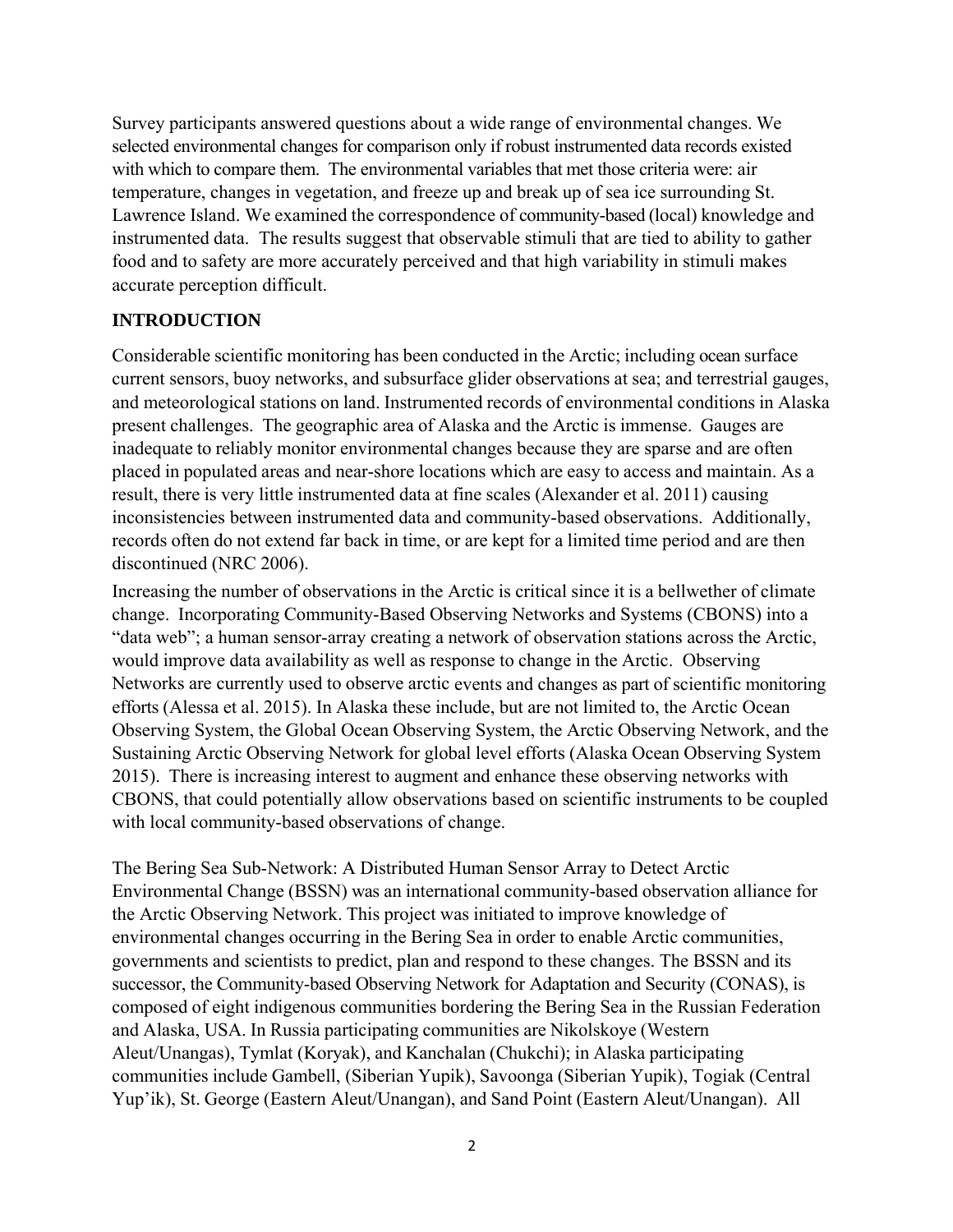

communities are dependent on subsistence resources from the productive Bering Sea.

*Figure 1: Map of communities surveyed and assessed for environmental change.*

Knowledge contributed by CBONS is predominantly local place-based knowledge (LPBK) that, in the communities included in this study, also incorporates Indigenous Knowledge (IK). In this paper, because of the demographics of the communities included in the study, we use the terms community-based knowledge and local place-based knowledge synonymously. In a changing Arctic LPBK has much to offer, although integration with dominant Western scientific tradition can be difficult. Integration challenges have led to the underutilization of this knowledge (Huntington et al. 2004). Nonetheless, LPBK has made contributions to adaptation research by elucidating vulnerability to environmental change and exploring appropriate adaptive actions and interventions (Brubaker et al. 2011, Collings 2011, Ford & Pearce 2012, Pearce et al. 2009, Riedlinger 2001, Tremblay et al. 2007). Beyond expanding data availability, other important goals of LPBK research include: 1) shaping policies toward greater relevance to those affected (Ford et al 2010, Mahoney et al 2009, Meek et al. 2008); 2) more equitable power sharing by coproducing knowledge (Gearheard & Shirley 2007); 3) contributing to an understanding of social processes that relate to use of natural resources (Wolfe et al 2007); 4) providing alternative perspectives of ecological change (Berkes et al 2007); 5) guiding scientific inquiry (Carmack & MacDonald 2008), and; 6) capacity and relationship building (Pearce et al. 2009).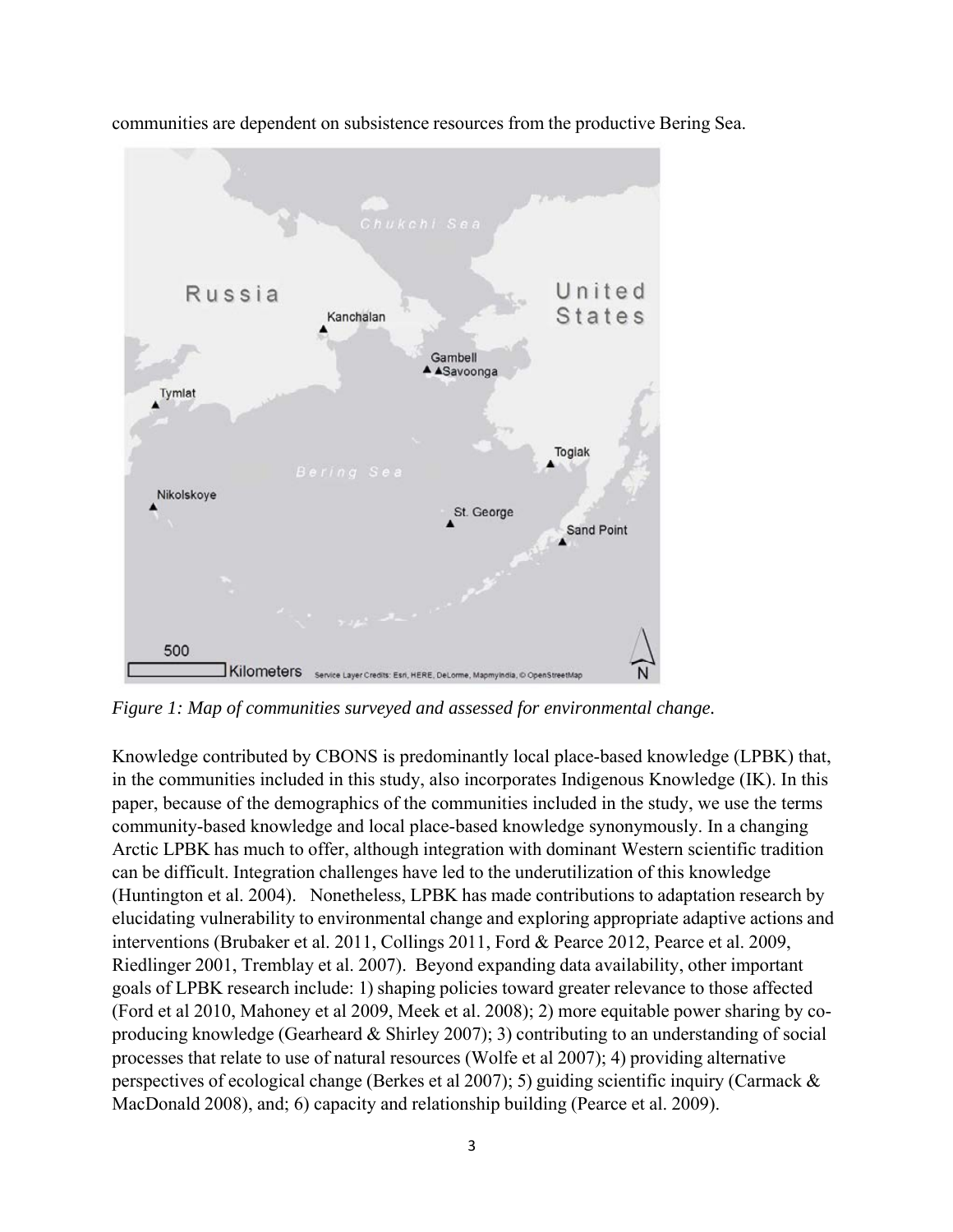### **Local place-based knowledge (Indigenous Knowledge and Traditional Ecological Knowledge) and Western science instrument-derived data**

Traditional Ecological Knowledge (TEK) is a subset of LPBK that relates specifically to ecology. Traditional Ecological Knowledge and Western science are similar because both are based on an accumulation of observations, but there are also differences between these two ways of knowing. Descriptions of TEK vary, but most include: 1) detailed systematic observations of the environment of a specific place through direct interaction; 2) an active process that makes use of new information and often includes elements of knowledge handed down through generations (Berkes et al. 2000; Mauro & Hardison 2000; Ramnath 2014; UNEP 2008), and; 3) a holistic understanding of ecosystems and interactions among ecosystems and human socio-economic systems (Philip 2001). Fienup-Riordan and Carmack (2011) characterize it as tacit knowledge embodied in life experiences and reproduced in everyday behavior and speech. Indigenous knowledge (IK), while encompassing cumulative place-based observations of natural phenomena that includes humans and non-human others, additionally integrates and acknowledges humans as part of the natural world and its processes (Pierotti et al. 2000). In TEK and IK, cues are rich, and observations are holistic.

Fienup-Riordan and Carmack (2011) define Western science as: 1) investigations based on the scientific method; 2) a body of techniques for formulating and testing hypotheses, and; 3) based on systematic observation, measurement and experiment. Scientists typically view Western science as analytical, reductionist, positivist, objective, and quantitative (Berkes et al. 2000; Fienup- Riordan & Carmack 2011; Mauro & Hardison 2000; Ramnath 2014). Western scientists typically simplify and control their experiments, sometimes studying a single isolated parameter, and purposely attempt to isolate themselves from context (Fienup-Riordan & Carmack 2011). Western science is able to examine phenomena at larger scales, but often during shorter increments of time. In the Arctic, observations occur largely during the summer field season and projects are often five years or less (Eicken & Lee 2013). In this paper, following Alexander et al. (2011), we define science as "a set of statistically analyzed data or instrumental records . . . that can be empirically measured and that demonstrate acceptable levels of reliability and validity" (p. 477). We refer to the instrumented data we use in this paper as Western Science Instrument-Derived Data (WSIDD). And the place-based local observations are referred to as community-based observations. We also note that while some community-based observations may overlap with TEK or IK, for particular observers, but they are not synonymous.

### **Community-based observations of change in the Arctic**

Natural selection has not shaped our perceptions to be an accurate representation of objective reality, but has shaped our perceptions to be species-specific guide to behaviors that we need to survive and reproduce (Hoffman 2009). Perceptions are a complex interaction among the organism, the environment, and the social context in which an organism is found (Hoffman 2009; Hoffman & Prakash 2014). We are not capable of perceiving or observing everything that surrounds us, and, similar to optimal foraging strategy, to do so would require too much energy and time for us to observe and process. Hence, natural selection has shaped our perception to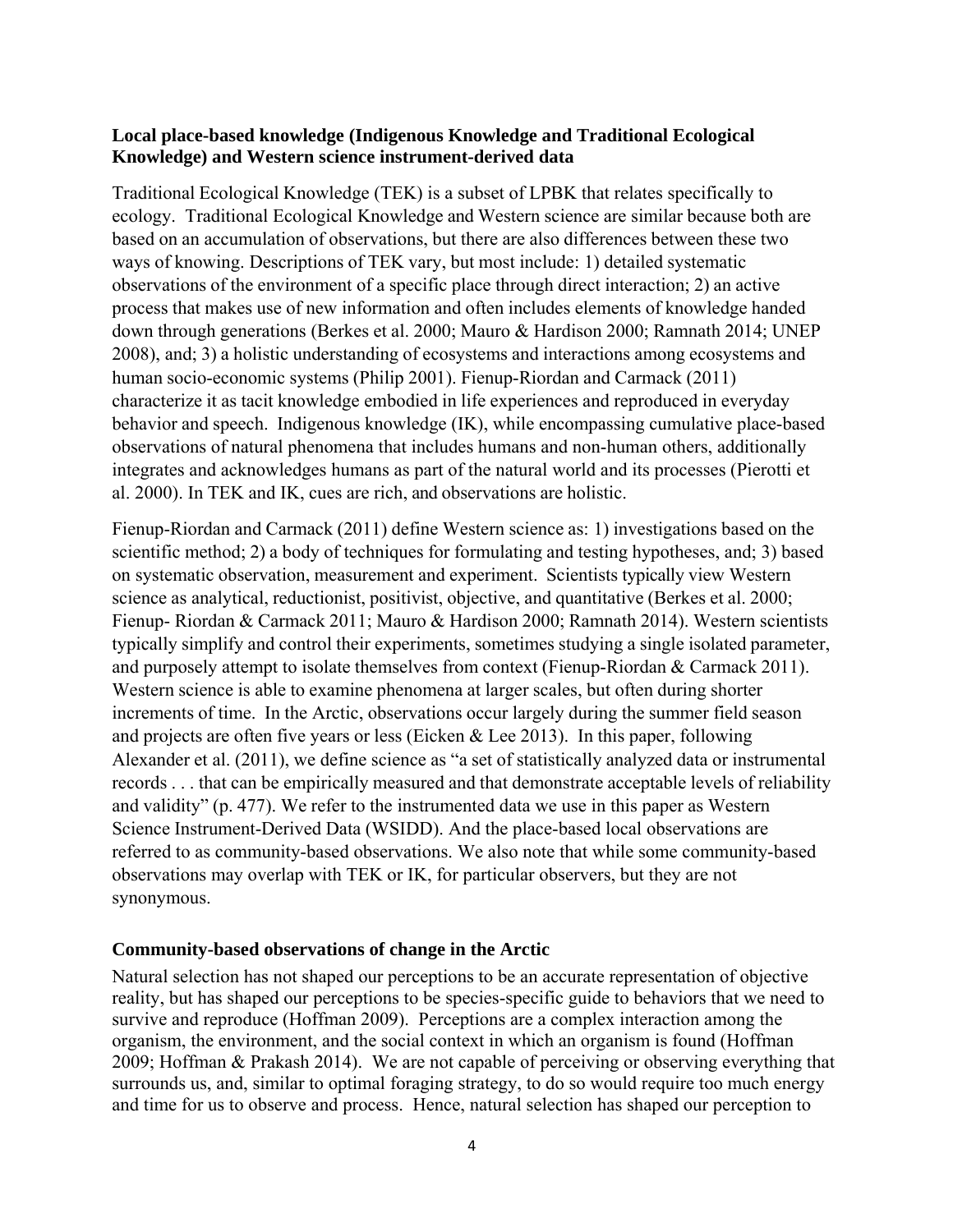attend to that which most highly relates to our survival and ability to reproduce (Hoffman et al. 2015).

Additionally, environmental conditions are an adaptive system with great variability and can be difficult to quantify (Levin 1998). We have assumed that observers who rely on the land and sea for their food may be particularly adept at observing and reporting complex ecological systems. Few studies have compared community-based observations to instrumented data. An understanding of under what circumstances community-based observations are most accurate would be beneficial in the continued use of CBONS. "The purpose of such comparison is not to 'validate' one set of observations in terms of the other. Rather, it is to combine them while taking advantage of their differences . . . ." (Huntington et al. 2004, p. 18).

Studies that have examined whether community-based observations and instrumented data have converged include: Prno et al. (2011) who found convergence between scientific literature related to trends in temperature and precipitation and observations of changes to sea ice by residents of Kugluktuk, Canada. Fienup-Riordan and Carmack (2011) documented a correspondence between Western science studies and TEK understanding of the response of sea ice to ocean waves, swells and tides, the formation of shore ice and ice piles and changes in timing of break up and freeze up in villages along the west coast of Alaska.

Inuit elders in the Foxe Basin, Canada characterized the summer ice conditions and late freeze up of 2006 as being "unprecedented in living memory" and instrumented records supported both observations (Ford et al. 2008). Weatherhead et al. (2010) examined the Clyde River/Baker Lake region of Nunavat, Canada. A 50-year record of hourly temperature data confirmed local residents' observations that weather was less predictable due to an increase in variability.

Herman-Mercer et al. (2011) compared local observations of weather, river conditions, flora and fauna in two small villages on the lower Yukon River, Alaska: St. Mary's and Pitka's Point and Huntington et al. (2004) compared local observations of plants, lichens, and insects across northern Canada and northwest Alaska found correspondence in most observations. In both of these studies, TEK observations occurred at local scales while scientific observations occurred at regional scales, primarily across the Arctic. Ambrose et al. (2012) found expert fishers in Kotzebue Alaska to be more sensitive to environmental change as compared to elders and expert hunters. This study suggests that TEK knowledge may be domain-specific.

Community-based observations, and TEK specifically, have been compared to fuzzy logic, which employs heuristic rules. Fuzzy logic enables people to successfully navigate ecological complexity (Berkes & Berkes 2009) and provides flexibility for people to adapt and thrive in natural environments (Turnbull 2000). Expert fishers have been shown to use heuristic rules to process ecological knowledge (weather, fish behavior, 'folk oceanography', etc.) to make decisions related to fishing (Grant & Berkes 2007). Nonetheless, there is likely to be some uncertainty present as understanding ecosystems is a complex process and observations of the environment are seen through the filter of human perception. While these studies make specific reference to TEK we argue that they are not unique to Indigenous populations but apply more broadly to place-based local knowledge or community-based observations generically.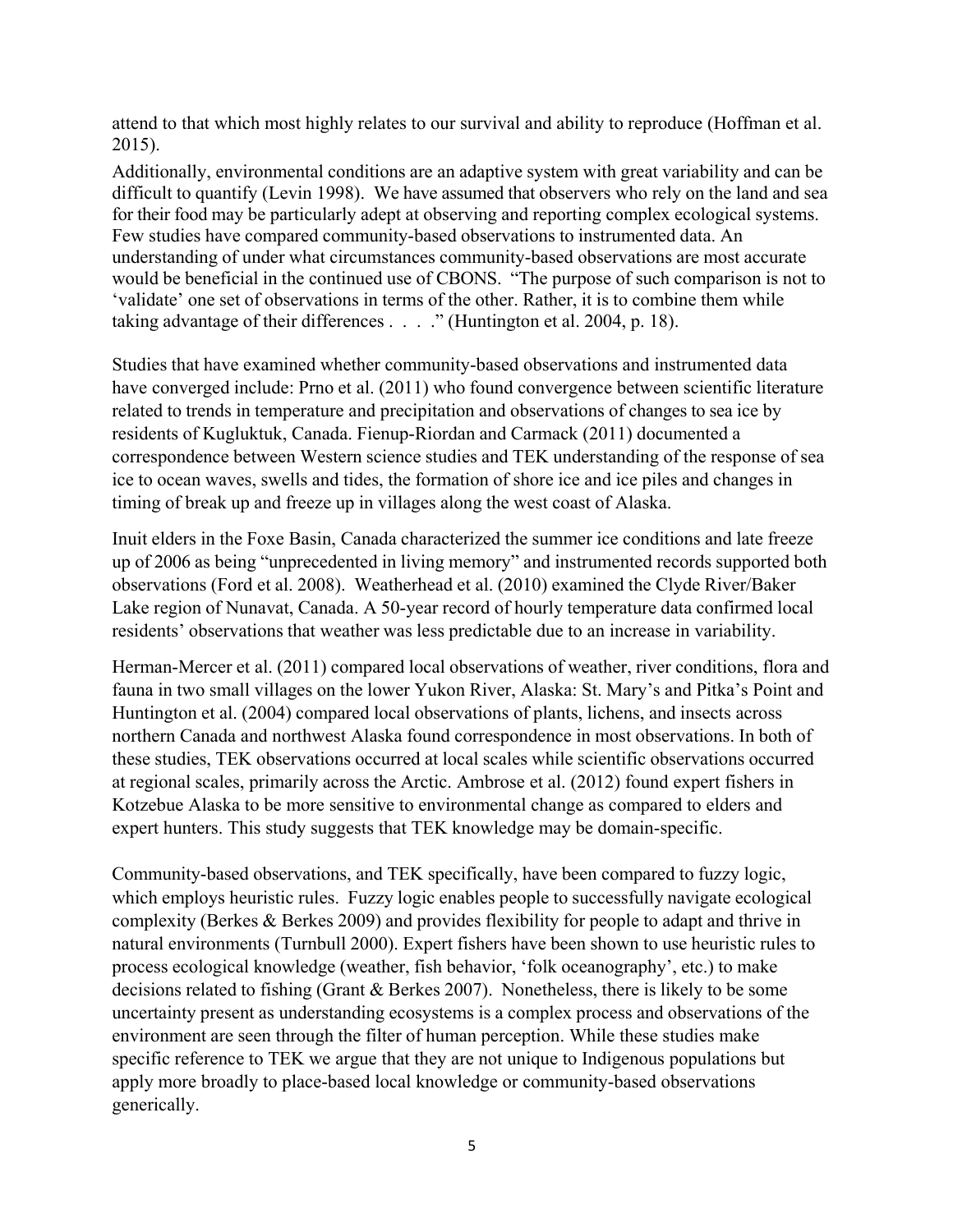Other research has found a lack of correspondence between community-based observations and instruments. Gearheard et al. compared wind data with observations at Clyde River, Nunavut, Canada and found little correspondence between observations and instrumented data (2010). Alessa et al. (2007) found differences between perceptions of change in water quality and quantity of younger observers compared to middle-aged and older observers in western Alaska, finding that accuracy increased with age. Ambrose et al. (2014) found that expert fishers were more highly attuned to environmental changes in marine species than were elders or expert hunters.

## **METHODS**

**Social Data:** Community-based data were collected as part of the Bering Sea Sub-Network (BSSN) project funded by the National Science Foundation. Community Research Assistants (CRAs) were hired from within the community to conduct interviews. All interviewers were trained and provided with guidelines on interviewing. Consent was obtained from all participants in the study. The same questions were asked at all locales, albeit in languages appropriate to the survey respondents: English, Russian, Yup'ik or Siberian Yupik. Interviewers were different in each village and larger villages had two interviewers. Community experts and project personnel created a list identifying knowledgeable elders and high harvesters, defined as those who frequently harvest in their community, and had done so for 15 or more years. Directed sampling was used with the goal of capturing a majority of high harvesters and knowledgeable elders.

Survey questions assessed observed change in a variety of environmental variables including: timing of freeze-up and break-up, ice conditions, wind direction, wind velocity, air temperature, water temperature (sea, and river or lake), frequency and intensity of storms, snow conditions, rain and changes in vegetation. Surveys included multiple-choice and openended questions. For each environmental condition, the respondent was first asked the yes, no or don't know question, "Have you observed changes in (environmental condition) in the past 15 years or longer?" Next they were asked what changes they had observed in that time period and the direction of change specific to each season. They were then asked, "When did you first notice these changes?"

Quantitative data from the surveys in the form of yes, no, or don't know responses to the question whether participants had observed change were analyzed using SPSS 22 and 23. We aggregated spring and summer seasons and fall and winter seasons in questions about temperature change as studies predict that fall/winter temperatures will increase more than summer temperatures in the northern latitudes (Kirtman et al., 2013, p. 984). We defined spring/summer as April through August and fall/winter as September through March. For the qualitative data indicating direction of change, emergent coding in NVivo was used to categorically organize observational data.

**Biophysical data:** Based on papers assessing the reliability of WSIDD gauged data in Alaska written by Kane & Stuefer (2015) and by Bauret & Stuefer (2013) we eliminated instrumented precipitation records as being insufficiently reliable for comparison to human perceptions.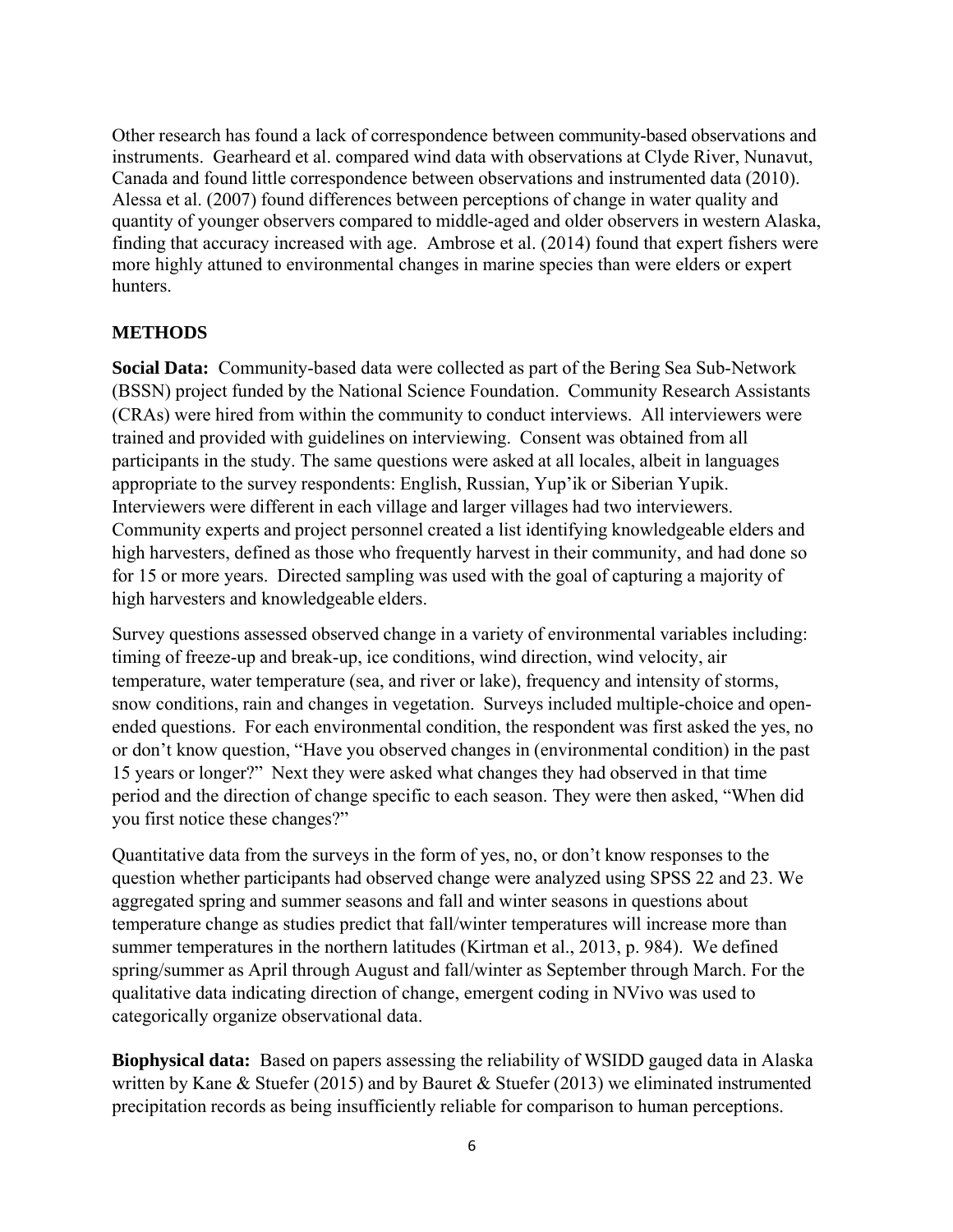Instrumented data for wind had a significant percentage of missing values for all communities and it was determined that this data was not sufficiently reliable as well. We analyzed missing values in the air temperature datasets; and examined the scientific literature for studies on environmental changes in the area in which the villages are located. We assessed satellite imagery to determine whether sufficient data existed to test vegetation change in the villages. We determined that sufficiently robust air temperature data existed for Nikolskoye, Tymlat, Togiak, and Sand Point; scientific studies of ice break up and freeze up for Savoonga and Gambell; and satellite images of vegetation change for all villages except St. George.

 **Air Temperature:** WSIDD air temperature data were downloaded from the National Oceanic and Atmospheric Administration's (NOAA) National Climate Data Center (NCDC). Monthly or daily datasets were selected based on which was more complete (Lawrimore et al. 2011). The datasets were analyzed for missing values. The villages included in the analysis (because 90% or greater of the data was available) were: Nikolskoye, Tymlat, Togiak, and Sand Point. As with the social data, we analyzed spring/summer and fall/winter temperature data separately, defining spring/summer as April through August and fall/winter as September through March. Trend analysis for fall/winter and spring/summer months was conducted using Minitab 17. The average temperature was calculated for the time periods available for each village. A fitted time series was determined using linear regression analysis; specifically the sum of the squared

vertical distances from all observations was minimized to the fitted line. We calculated a 95% confidence interval for the slope of the line of best fit. Of particular importance, is the sign of the slope of the trend line from which we could conclude with 95% certainty that temperatures had increased (positive confidence interval) or decreased (negative confidence interval).

Because trend analysis does not indicate whether a statistically significant change has occurred, we used a two sample t-test. The purpose of the two-sample t-test, also known as the (nonpooled) independent samples t-test, is to perform a hypothesis test to compare two population means. Under the assumption that the two observed datasets are independent simple random samples from two normal populations, we tested the null hypothesis that the means are equal versus the alternative hypothesis that the means are not equal, using a fixed significance level of .05. The two-sample t-test is known to be robust to moderate violations of the normality assumption.

The time periods used to compare means for each village were determined by calculating the median year in which respondents said that they had started noticing changes in temperature (hereafter the median year). The time period from the start of data availability to the end of the year immediately preceding the median year was compared to the time period from the beginning of the median year to the end of the time that the social survey was administered in the relevant village. The comparison periods for each village are as follows: Nikolskoye (January 1979 through December 2003, and January 2004 through May 31, 2010); Tymlat (January 1981 through December 2005, and January 2006 through August 31, 2010); Togiak (July 1992 through December 2007, and January 2008 through December 31, 2012); and Sand Point (August 1983 through December 2007, and January 2008 through August 31, 2012).

**Timing of ice break up and freeze up:** WSIDD assessments of ice break up and freeze up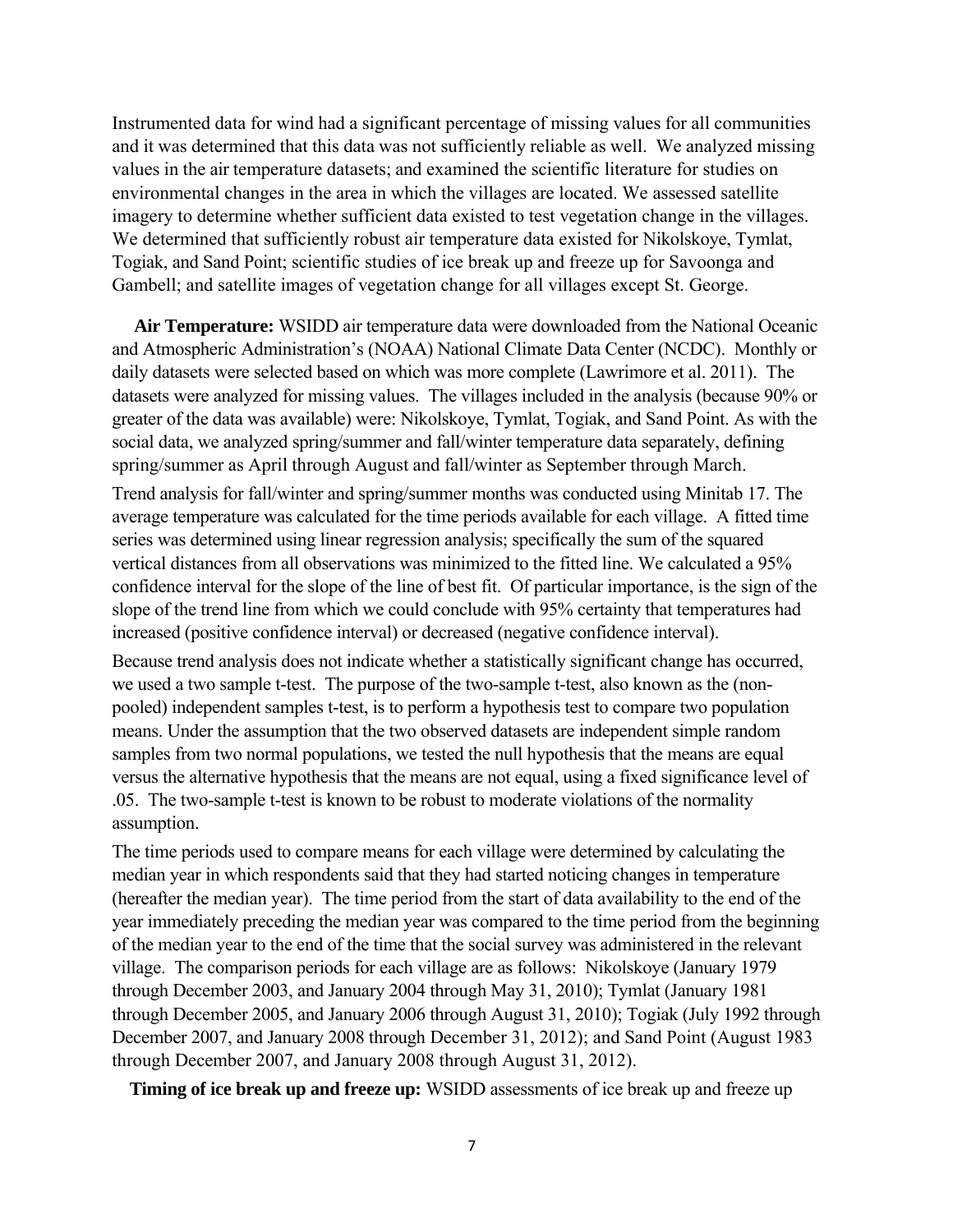times have been conducted for sea-ice surrounding St. Lawrence Island, on which the villages of Gambell and Savoonga are located. A study was conducted by Grebmeier et al. (2006) on the timing of sea ice break-up based on air temperature records. In 2012, Grebmeier examined sea ice retreat in the Chukchi Sea and Bering Sea to just south of St. Lawrence Island. Shimada et al. (2006) studied sea surface temperature and its effect on ice formation in the Chukchi and Beaufort Seas which surround St. Lawrence Island. The heat flux through the Bering Strait has steadily increased from 2001 to 2007 (Woodgate et al. 2010). These studies were used to assess community-based observations of sea ice change.

 **Vegetation change:** We measured regional vegetation change using MODIS satellite imagery for each of the study communities. Specifically, we used the MODIS 16-day Normalized Difference Vegetation Index (NDVI) composite available through Google Earth Engine (earthengine.google.com). NDVI is regularly used to measure vegetation change and has proven particularly effective in the Arctic and subarctic (Jia et al. 2003, Stow et al. 2003, Verbyla 2008, Pattison et al. 2015). The 16-day composite is especially useful in northern coastal communities where cloud cover often reduces the utility of individual image scenes. Access to Google Earth Engine allowed us to use top of atmosphere (TOC) corrected images (Chander et al. 2009), and facilitated rapid assessment across the different study locations using the entire MODIS archive.

Average NDVI was calculated for a 50km buffer around each village location to represent the general community area of use. Buffers were then modified to remove any ocean so as to not bias the NDVI values. Average NDVI was calculated beginning in 2000 (first year of MODIS) until the survey year for each village using the modified buffers. On average, there were 283 composites available for each village, with occasional gaps during winter months.

Annual NDVI trends were analyzed using Seasonal Decomposition of Time Series by Loess (STL; Cleveland et al. 1990). STL works by removing seasonality to assess long-term trends in NDVI.

## **RESULTS**

#### **Air Temperature Nikolskoye**

# Trend analysis indicates that there has been an increase in temperatures in Nikolskoye over the temperature record from 1979 to 2010 for both the spring/summer and fall/winter time periods. Compared to the mean temperature from 1979 through 2003, mean temperature from 2004 to 2010 was about 0.5 °C higher in fall/winter and about 0.9 °C higher in spring/summer. About equal numbers of survey participants observed that it was warmer and that it was colder in the winter and in the summer. Ten respondents indicated that it was colder in fall, whereas 16 said it was warmer. Only spring clearly had consensus, two said spring was warmer and 23 said it was colder. The t test indicated that the increases were not statistically significant, despite an almost 1 °C increase in spring/summer – an indication that air temperature is highly variable in this region.

## **Tymlat**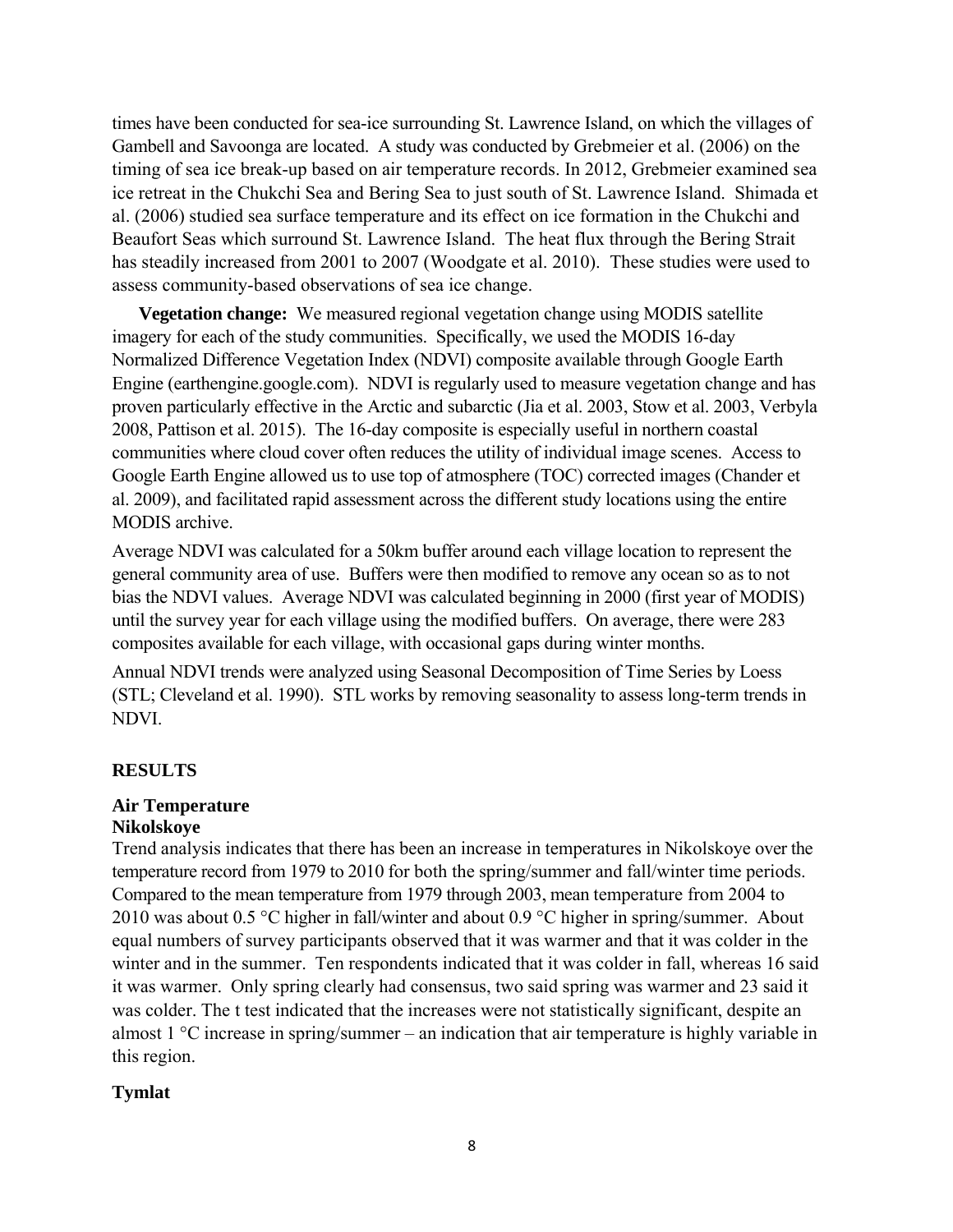Similarly, trend analysis indicates that there has been an increase in WSIDD temperatures in Tymlat, over the time period 1981 to 2010, for both the spring/summer and fall/winter time periods. Comparing the two time periods, there was a 0.9 C increase for fall/winter and 0.5 °C for spring/summer. Of 51 respondents, only 22 indicated that there had been a change in temperature. Of the 22 who responded, 7 said that winter was warmer. Responses to questions about temperature change and direction were low. No other question garnered more than four responses. The t test indicated that the increases were not statistically significant, again an indication of variability when considering the overall increase.

## **Togiak**

In Togiak, trend analysis indicated there was a WSIDD temperature decrease in fall/winter of 1.5 °C from 1992 to 2012. Fifty-two percent of respondents in Togiak, however, reported that fall/winter was warmer and 18.6% reported these seasons as colder. In spring/summer, there was a decrease in temperature of about 0.5°C. Smaller numbers of survey participants responded to the question about spring/summer and the largest percentage (11%) indicated that summer was colder. Both trends in temperature were significant in t tests.

## **Sand Point**

Sand Point was colder in both fall/winter (about 0.9°C decrease) and in spring/summer (about a 0.6°C decrease) over the period from 1983 through 2012 based on WSIDD records. Fifty-nine percent of respondents answered the question about air temperature change direction and of those, 36% indicated that both seasons were colder while 23% said both seasons were warmer. T tests for both seasons were significant. See Table 1 below.

| Village           | Time periods<br>for which<br>means were<br>compared<br>spring/summer | Mean<br><b>WSIDD</b><br>change in<br>temp<br>spring/<br>summer | Percent of<br>participants<br>noting trend<br>shown by<br>instrumented<br>data | <b>Time</b><br>periods for<br>which<br>means were<br>compared<br>fall/winter | Mean<br><b>WSIDD</b><br>change in<br>temp<br>fall/winter | Percent of<br>participants<br>noting trend<br>shown by<br>instrumented<br>data |
|-------------------|----------------------------------------------------------------------|----------------------------------------------------------------|--------------------------------------------------------------------------------|------------------------------------------------------------------------------|----------------------------------------------------------|--------------------------------------------------------------------------------|
| <b>Nikolskoye</b> | 1979-2003<br>2004-2009                                               | $+0.9$ °C                                                      | 27%                                                                            | 1979-2003<br>2003-2010                                                       | $+0.5$ °C                                                | 47%                                                                            |
| <b>Tymlat</b>     | 1981-2005<br>2006-2010                                               | $+0.5$ °C                                                      | 10%                                                                            | 1981-2005<br>2005-2010                                                       | $+0.9$ °C                                                | 14%                                                                            |
| <b>Togiak</b>     | 1993-2007<br>2008-2012                                               | $-0.5^{\circ}C^*$                                              | 11%                                                                            | 1992-2007<br>2007-2012                                                       | $-1.5^{\circ}C^{**}$                                     | 19%                                                                            |
| <b>Sand Point</b> | 1983-2007<br>2008-2012                                               | $-0.6^{\circ}C**$                                              | 36%                                                                            | 1983-2007<br>2007-2012                                                       | $-0.9^{\circ}C^{**}$                                     | 36%                                                                            |

Table 1: Summary of mean change in temperatures, time-periods that means were compared and percent of study participants whose observations were consistent with instrumented data. Significant relationships are in bold. The levels of significance are: \*p < 0.05, \*\*p < 0.01.

## **Ice Break Up and Freeze Up (Gambell/Savoonga)**

Fifty-two percent of Gambell survey participants indicated that ice freeze up was later, and 61% indicated that ice break up was earlier. In Savoonga 52% indicated that ice freeze up was later and 50% indicated that break up was earlier. Grebmeier et al. (2006) calculated the timing of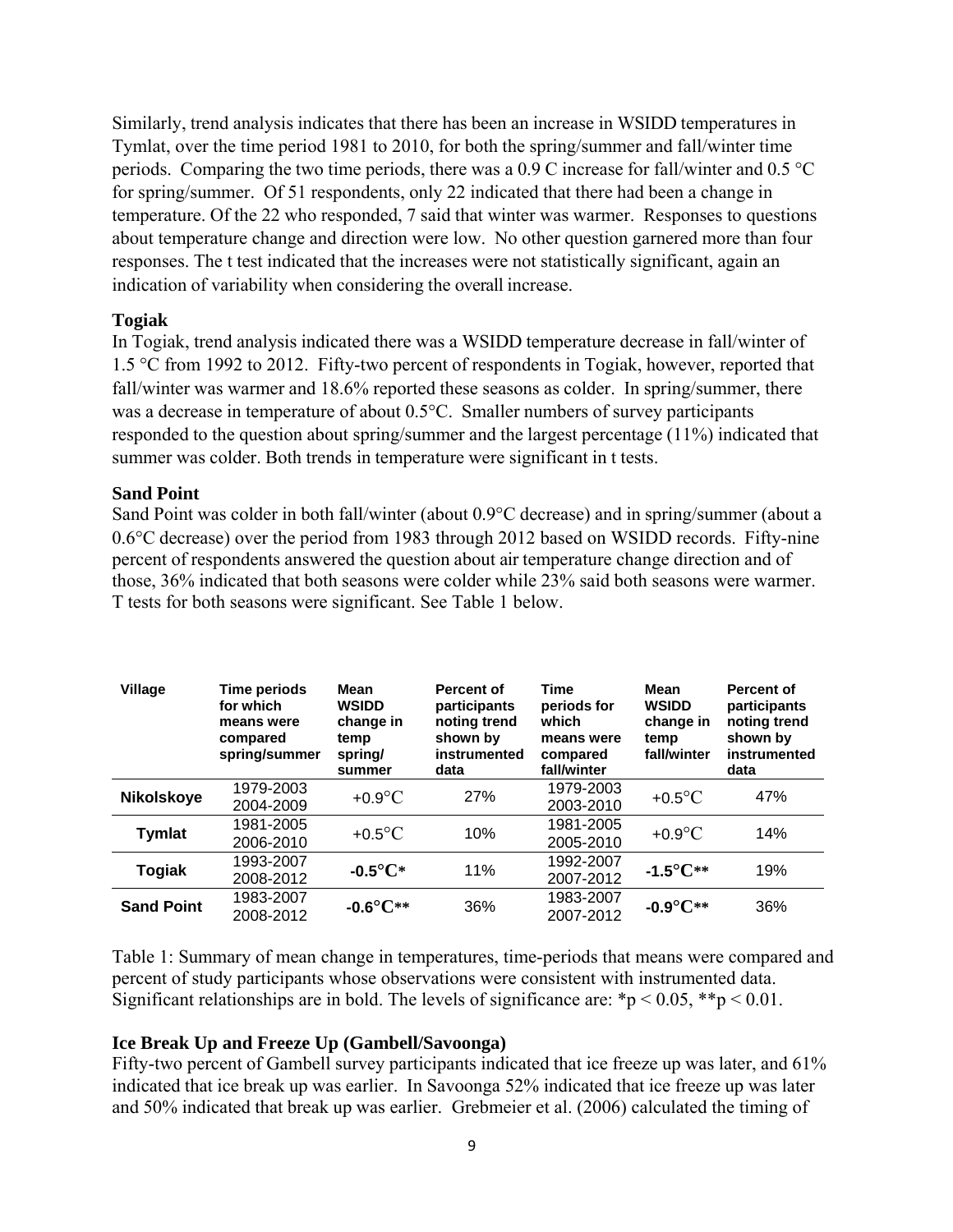sea ice break-up as occurring 3 weeks earlier just south of St. Lawrence Island based on WSIDD air temperature records, although this was calculated during a warm period in the Bering Sea (2001-2005) which was followed by a cold period (2007-2010) (Stabeno et al. 2012). Just north of the Bering Strait, the Chukchi Sea has consistently had earlier spring sea ice retreat (Grebmeier 2012). Shimada et al. (2006) demonstrated that WSIDD sea surface temperature around St. Lawrence Island increased from 1978-2004, which affected ice formation in the Chukchi and Beaufort Seas surrounding St. Lawrence Island, accelerating break up time. The heat flux through the Bering Strait has steadily increased from 2001 to 2007 (Woodgate et al. 2010). The observations of the majority of St. Lawrence Island residents that break up is occurring earlier and freeze up later support these WSIDD records.

**Changes in Vegetation:** A majority of survey participants across all villages except Togiak reported that there had not been a change in vegetation. Sixty-nine percent of participants in Gambell, 83% in Savoonga, 72% in Kanchalan, 62% in Nikolskoye, 80% in Tymlat, and 69% of participants in Sand Point answered no to the question whether there had been changes to vegetation. In Togiak, 42% answered that there had been no changes, 41% answered that there had been changes. Statistical analysis of vegetation change shows that there is considerable seasonal and inter-annual variability in NDVI (Figure 2). Decomposing the time-series into seasonal and trend components reveals no long-term trends in NDVI for any location. Figure 2 shows NDVI trends for each of the villages surveyed using the MODIS 16-day composite. To further quantify this result, linear regression models were fit to each time series, with no statistically significant trends detected.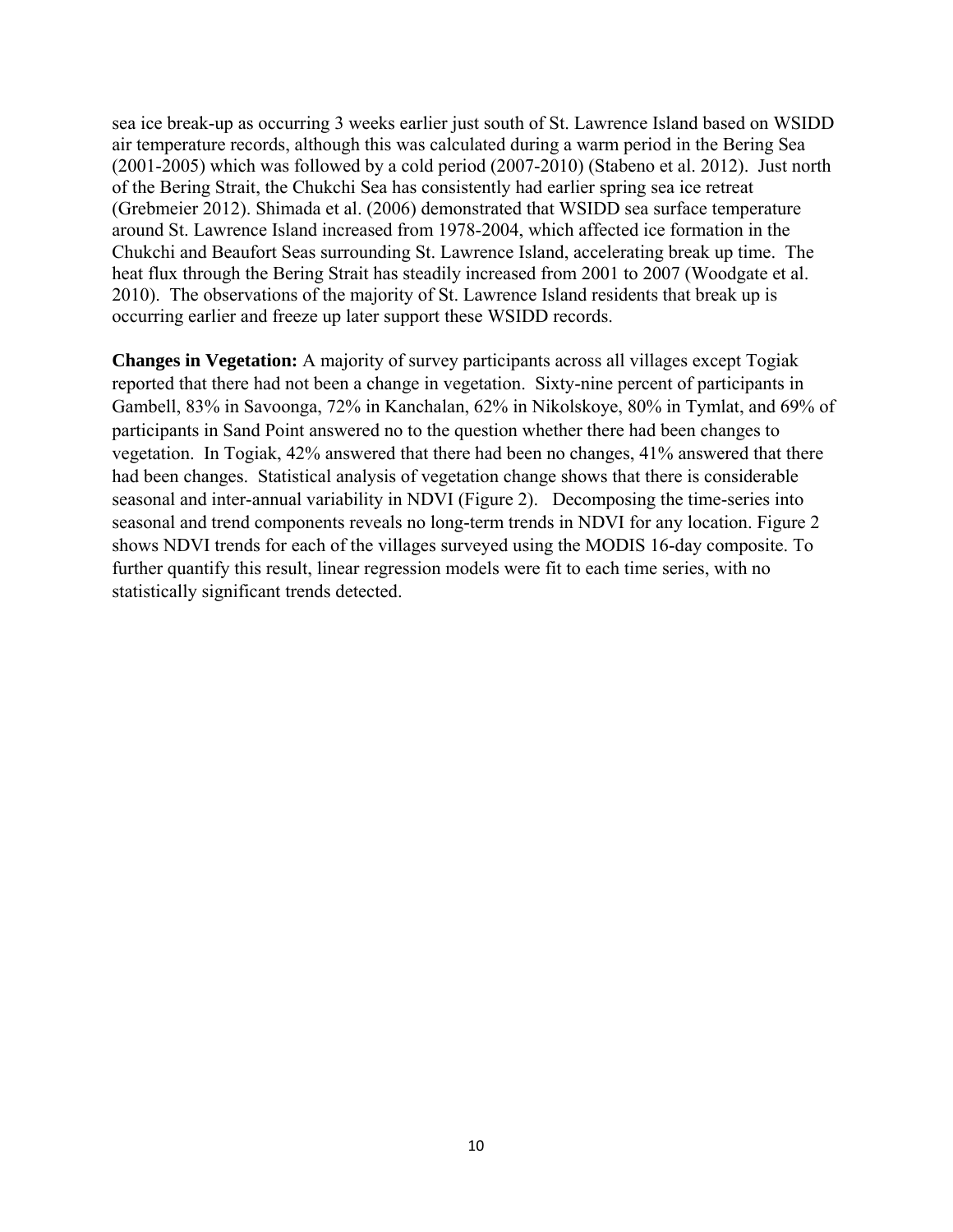

# **16-day MODIS NDVI trends**

Figure 2: NDVI trends for each of the villages surveyed using the MODIS 16-day composite. Trend analysis was ended on the last survey date (Appendix 1).

### **DISCUSSION**

### **Air temperature observations**

The majority of survey responses in all communities did not correspond closely with WSIDD air temperature trends in either spring/summer or fall/winter. The closest to a majority of corresponding observations occurred in Nikolskoye in which 47% of respondents reported increasingly warm fall/winters in that area (Table 1). It is interesting to note that, with the exception of the relatively larger decrease in spring/summer temperatures in Togiak  $(\sim 1.5^{\circ}C)$ , the mean temperature increases in Nikolskoye and Tymlat were very similar, as were the mean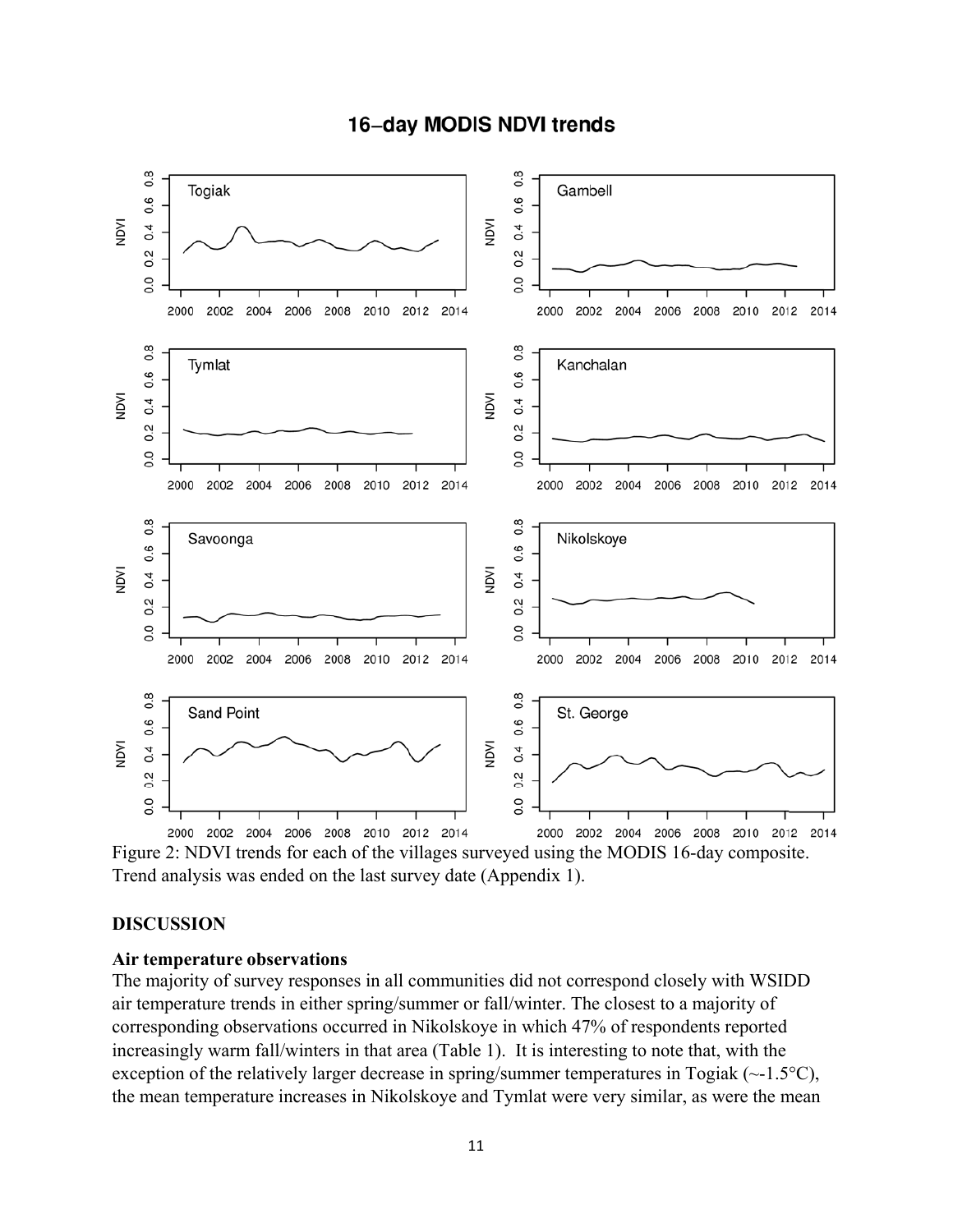temperature decreases in Togiak and Sand Point. Only Togiak and Sand Point, however, had statistically significant change, indicating that temperatures in Nikolskoye and Tymlat had greater variability.

Despite the overall mean change in temperature in Togiak in the fall/winter of -1.5 °C, the change was not perceived and this relatively large change was not statistically significant because of variability in temperatures. Fifty-seven percent of Togiak residents stated that fall/winter temperatures were warmer, 19% stated it was colder. This suggests that variability may impact community perceptions of changes in air temperature when compared to WSIDD. This is supported by prior research in which respondents of northern communities in Nunavat, Canada reported that weather was less predictable, and this observation was statistically supported by analyzing the increase in variability of the weather in that area based on WSIDD (Weatherhead et al. 2010). At 60˚ North latitude, the rounded latitude of the communities included in this study, mean annual variation in temperature is 30˚C /54˚F. Mean annual variation in temperature increases with increased latitude. (Brigham Young University n.d.). In addition to annual variation, there is pronounced temperature variation from season to season.

Humans may be poor observers of temperature overall when compared to WSIDD. Air temperature and trends in air temperature over time is arguably a much more important environmental variable for people living in lower latitude urban areas than in upper latitude rural areas. Deschenes and Moretti (2007) studied deaths from heat and cold waves and found "mortality rates are significantly higher on both cold and hot weather days, but that the excess mortality on hot days is substantially larger (e.g. 3-6 times larger) than on cold days." p. 13.

The Urban Heat Island effect accelerates temperature changes in cities (Arnfield 2003; Lowry 1967; Taha 1997; Voogt 2002). In large cities such as Chicago (Semenza et al. 1996), Cincinnati (CDC 2000), Philadelphia (Mirchandani et al. 1996), and Paris, France (Vandentorren et al. 2004), among many others, thousands of deaths each year are caused by summer heat waves. The Maricopa County Department of Public Health (in which Phoenix is located) concluded that heat or heat exposure was a direct or contributing cause of 215 deaths from 2005 to 2007 (MCDPH 2008). In a study conducted in metropolitan Phoenix Arizona in 2006, a year after an unprecedented heat wave in 2005, researchers analyzed the correspondence between a climate model that had shown accurate results on finer scales, and hence the ability to assess microclimates, and people's perceptions of changes to regional and neighborhood air temperatures. Tests indicated only "a modest positive association between daily average, high, and low neighborhood temperatures and respondents' aggregated perceptions of change in regional temperatures over time (r=0.26 to 0.33)." Statistics were stronger, but still statistically modest, for aggregated perceptions of temperature at finer scales of neighborhood relative to other neighborhoods ( $r=0.47$  to 0.50). The correlation at the neighborhood level was statistically significant, although below r=0.50 (Rudell et al. 2012, p. 596).

 Given the direct safety concerns from higher temperatures in Phoenix, it is surprising that perception is not more accurate at both neighborhood and regional scales. Variation in temperatures is not as significant a factor in Phoenix, which is located at 33˚ North latitude where mean annual temperature variation is  $13^{\circ}$ C/23°F (at 30° North latitude) (Brigham Young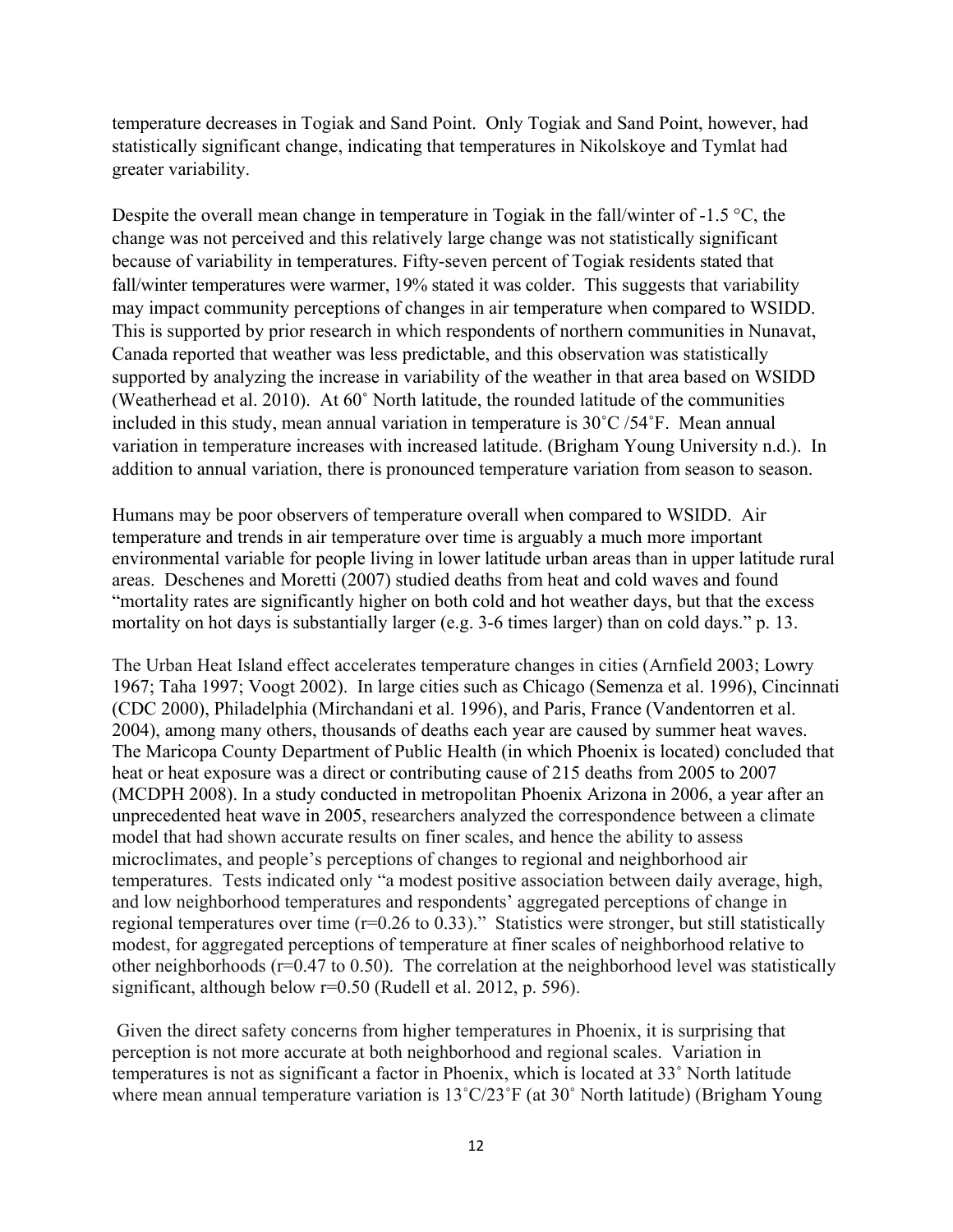University n.d.). Despite less variation, perceptions even a year following the heat wave were poor. Another factor impacting perceptions might be technological protection from the elements (Technologically-induced environmental distancing) (Alessa et al. 2010) in the form of airconditioned houses and vehicles, which mute the extremes of environmental temperatures.

Why might perceptions not track more closely to instrumented air temperature data in the communities in this study? First, air temperature change that has occurred over the time periods used in this study is not a direct threat to survival or reproduction. That is, temperature increases and decreases have not reached extremes that have caused deaths. Daily air temperature certainly has a direct effect on survival when making decisions of what clothing to wear, but when daily temperatures can vary by 15 to 20<sup>°</sup>C, attire must always be adaptable.

Indirect effects of increases in air temperature certainly impact survival in these communities, including making travel on ice more risky, and access to food resources more difficult. It is these more direct effects of changes in ice and snow cover that affect survival and people in northern regions perceive these changes more accurately. Another explanation may be that people more accurately perceive microclimates where they live and hunt. Placement of gauges in northern communities is sparse and related to ease of access. Neither gauges, nor climate models, accurately account for microclimates in northern regions, which might explain a great deal of the difference between perception and instrumented data. We also did not analyze perceptions at finer time scales, as the study allowed participants to decide at what time scales change had occurred. Such an analysis might also decrease the difference between the perceived and instrumented change. Although one would anticipate that because of increased time on the land of many of the study participants, the effect of having a warm house to retreat to would have a lower impact on perception of air temperature change than in large cities, technologyinduced distancing may have affected perception in these communities as well.

#### **Ice break up and freeze up**

Observations of changes in sea ice are interesting because, although general trends are welldocumented (thinning, decrease in extent, change in timing of freeze and thaw), changes vary regionally with some areas not experiencing change (Meier et al. 2011) even within the Bering Sea (Stabeno et al. 2012). An effort was made to verify observations with literature as close as possible to the local scale. As these are large scale changes, and Savoonga is only 63 km from Gambell, both villages were considered together. In this case, a relatively large body of scientific research conducted in the area of St. Lawrence Island supported the observations that break up was occurring earlier and freeze up later in these villages. Ice break up and freeze up have been confirmed by a number of other studies as being phenomena that are accurately observed (Prno et al. 2011; Fienup-Riordan & Carmack 2011; Ford et al. 2008).

The timing of ice events significant to survival by respondents was accurately perceived. These changes directly impact the ability of people living in these communities to travel safely and to gather food. Cognitive neuroscience suggests that natural selection has not shaped our perceptions to be an accurate representation of objective reality, but has shaped our perceptions to be species-specific guide to behaviors that we need to survive and reproduce (Hoffman 2009; Hoffman & Prakash 2014). Studies also suggest that people are more likely to perceive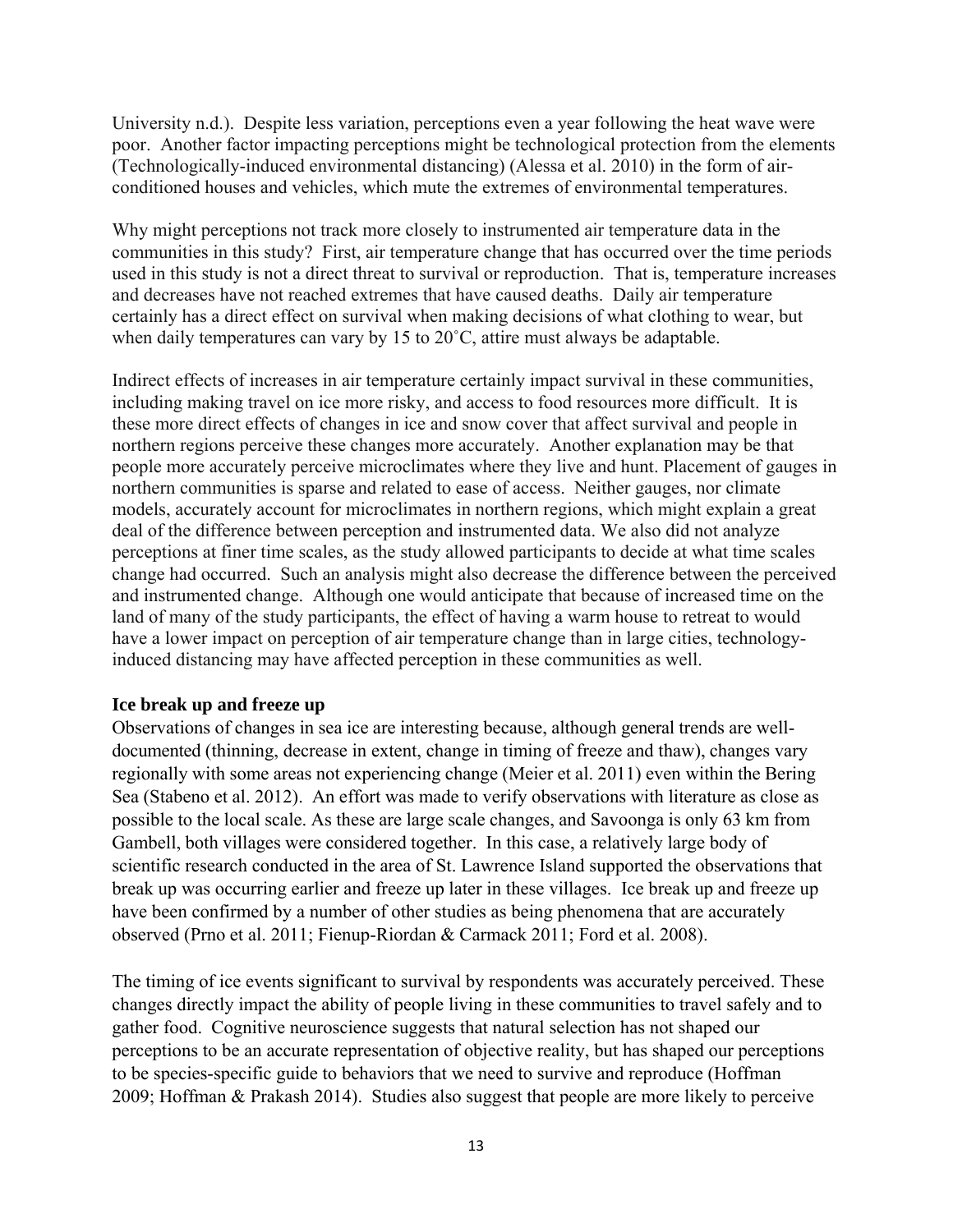risks after catastrophic events than changes that are slowly evolving (Rudell et al. 2012). As noted above, changes in ice conditions have resulted in increased deaths from travel on ice, a catastrophic event. More accurate perceptions of ice changes, which have a direct effect on survival, are consistent with the theories of Hoffman and Prakash.

#### **Vegetation changes**

Analysis of annual NDVI suggests that there has been no significant vegetation change in any village. Respondents from all of the villages, except Togiak, correctly reported that no vegetation changes had occurred. Togiak respondents were equally split in their opinions that vegetation had and had not changed. As shown in graph 1 and graph 2 below, maximum NDVI over time is highly variable. Although variability could impair the accurate observation of vegetation change, as it appears to have in air temperature change, vegetation change is much less variable than air temperature change and more villages accurately observed that vegetation had not significantly changed.

As well, changes to vegetation relate more closely to ability to survive in these communities as all communities gather greens for food. If greens had increased, which would be represented in NDVI, it would make sense that these communities would perceive this since it would likely increase their access to a food source.



16-day MODIS NDVI for Sand Point

Figure 3: Plot of annual variation in NDVI for Sand Point, Alaska. The red line indicates expected seasonal NDVI values (using the STL method), while the black line indicates observed NDVI values. This shows both the annual magnitude of NDVI change as well as the lack of change in green-up or length of season over the time period.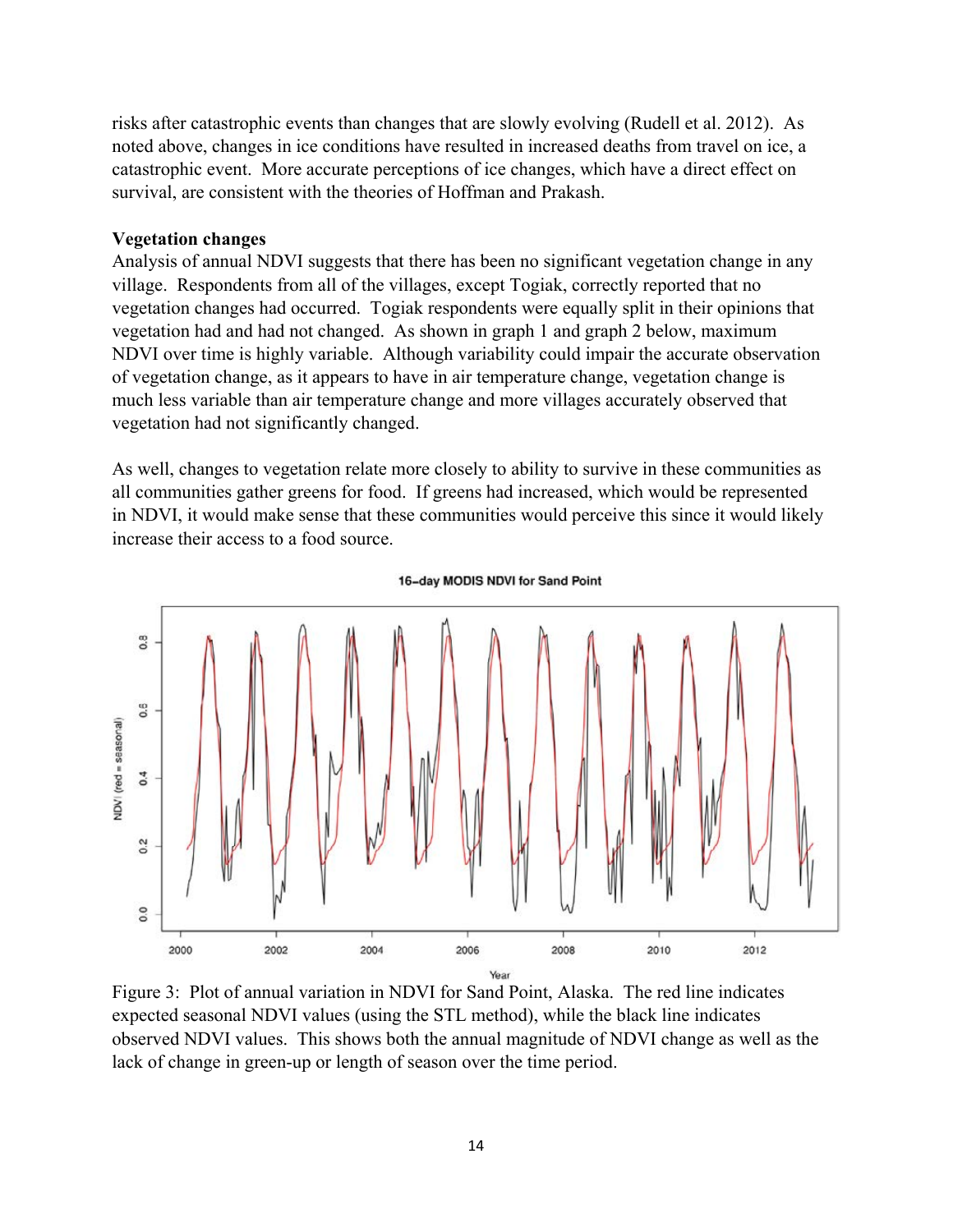## **CONCLUSION:**

Research into how and under what circumstances people's perceptions of the environmental are veridical to WSIDD environmental conditions is sparse. Cognitive neuroscientists have suggested that perception that closely tracks actual conditions does not increase adaptive capacity, a surprising result (Hoffman 2009; Hoffman & Prakash 2014). This may be partly explained in terms of the amount of information available from the environment and the amount of energy and time needed to process this information. Perception that is attuned to increasing our fitness to survive and reproduce will be selected (Hoffman 2009; Hoffman & Prakash 2014). Perceptions that reduce the amount of information we process to that which is most relevant to the particular environment, social conditions and circumstances of the observer are those that will most likely increase our survival. Our perceptions are likely placebased and function as complex adaptive systems.

Researchers have compared the techniques used by local place-based observers to characterize their environment as "fuzzy logic" (Berkes & Berkes 2009). Other research suggests that people do not limit their observations to single variables, but combine them to discern patterns in the environment (Berkes et al. 2007). Asking survey participants whether temperature, rain or wind direction had increased may have imposed Western science ways of observing on an Indigenous system and may have assured inaccurate responses, because those questions were not related to other variables in a meaningful way that relates to increased survival or ability to reproduce. Berkes et al. (2007) suggested that questions related to topics of safety, access to resources, species health and availability, and predictability result in keener observations. These suggestions are consistent with research in cognitive neuroscience and are supported by this study. Ambrose and colleagues (2014) found the following five questions to be most predictive of climate change knowledge in their study: temperature of water compared to 10 years ago, arrival of salmon, migration of trout, amount of flounders caught in nets, and water temperature increase resulting in an increase in crabs; all phenomena concerned with species health and availability, and access to subsistence resources.

Importantly, this study suggests that large variability in environmental conditions reduces the correspondence of community-based observations, this is true of even people who are, arguably, most attuned to environmental change, compared to WSIDD measurements of change. Climate scientists predict more variable climate, which may create situations where change is very difficult to predict. Other studies have supported the observations of people living in northern latitudes that climate is becoming less predictable.

## **REFERENCES**

Alessa, L., Kliskey, A., Gamble, J., Fidel, M., Beaujean, G., Gosz, J. 2015. The role of indigenous science and local knowledge in integrated observing systems: moving toward adaptive capacity indices and early warning systems. Sustainability Science, 10:2. DOI: 10.1007/s11625-015-0295-7.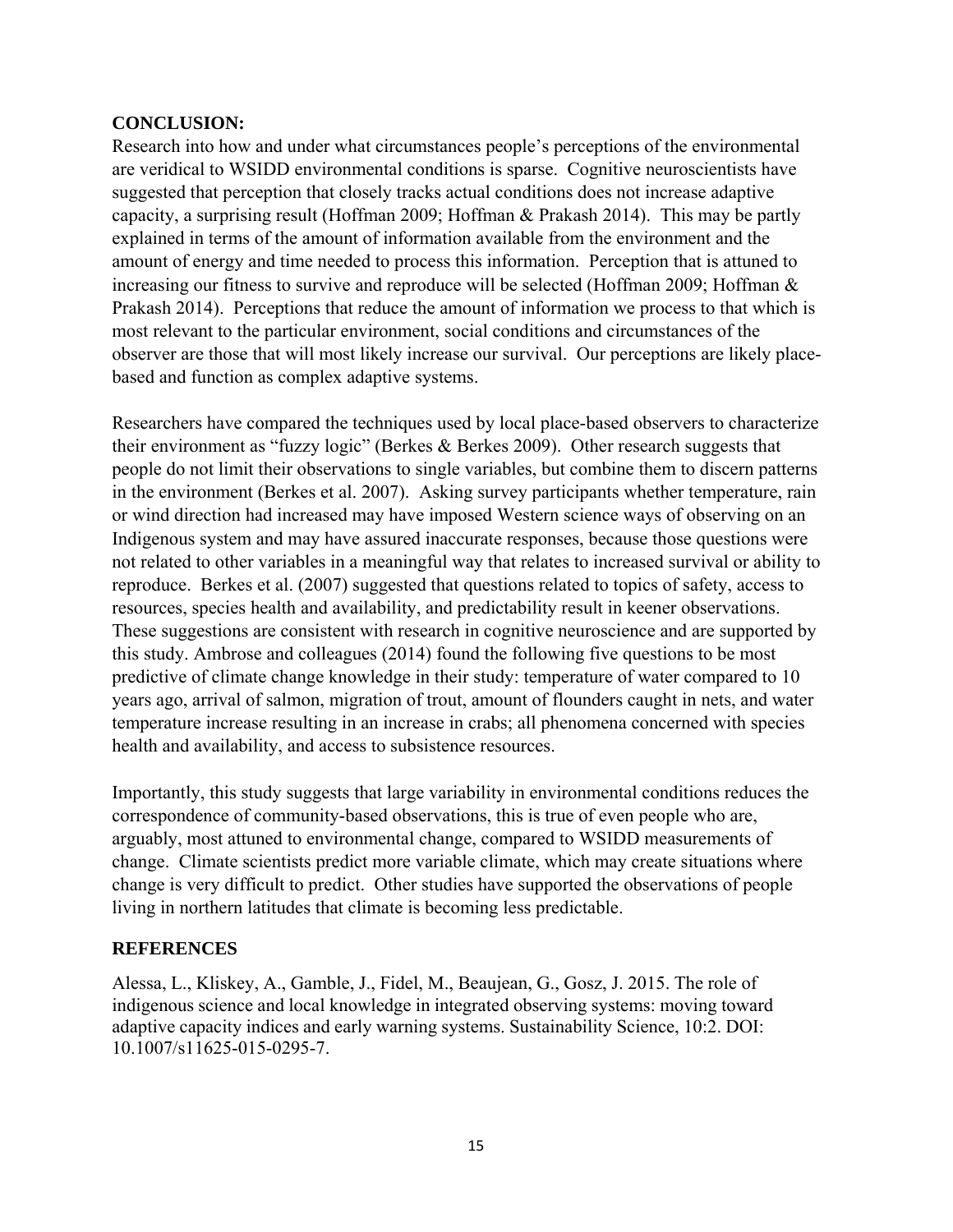Alessa L. N., Kliskey, A., Williams, P. 2010. Forgetting Freshwater: Technology, Values, and Distancing in Remote Arctic Communities, Society & Natural Resources, 23:3, 254-268, DOI: 10.1080/08941920802454813.

Alessa, L.N., Kliskey, A., Williams, P., Barton, M. 2007. Perceptions of change in freshwater in remote resource-dependent Arctic communities. Global Environmental Change*.* 18:153-164.

Alexander, C., Bynum, N. Johnson, E., King, U., Mustonen, T., Neofotis, P. Oettle, N., et al. 2011. Linking indigenous knowledge and scientific knowledge of climate change. BioScience 61 (6), 477-484.

Alaska Ocean Observing System (AOOS), [http://portal.aoos.org/real-time](http://portal.aoos.org/real-time-sensors.php#module-)[sensors.php#module-](http://portal.aoos.org/real-time-sensors.php#module-) search?lg=8c5dd704-59ad-11e1-bb67- 0019b9dae22b&p=proj3857&b=google\_hybrid&page=1&tagId=&q=chukchi%2Bsea.

Ambrose, William G., Clough, Lisa M., Johnson, Jeffrey C., Greenacre, Michael, Griffith, David C., Carroll, Michael L., & Whiting, Alex. 2014. Interpreting environmental change in coastal Alaska using traditional and scientific ecological knowledge. Frontiers in Marine Science, Vol. 1, article 40, doi: 10.3389/fmars.2014.00040.

Arnfield, A. J. 2003. Two decades of urban climate research: a review of turbulence, exchanges of energy and water, and the urban heat island. Int J Climatol 23:1–26.

Bauret, S. & Stuefer, S.L. 2013. Kenai Peninsula Precipitation and Air Temperature Trend Analysis*,* 19th International Northern Research Basins Symposium and Workshop Southcentral Alaska, 35 - 44.

Berkes, F., Berkes, M.K. 2009. Ecological complexity, fuzzy logic, and holism in indigenous knowledge. *Futures.* 41 (1):6-12, doi. 10.1016/j.futures.2008.07.003.

Berkes, F., Berkes, M., Fast, H. 2007. Collaborative Integrated Management in Canada's North: The Role of Local and Traditional Knowledge and Community-Based Monitoring. Coastal Management 35(1):143-162.

Berkes, F., Colding, J., & Folke, C. 2000. Rediscovery of Traditional Ecological Knowledge as adaptive management. Ecological Applications. 10(5), 1251-1262.

Brigham Young University, n.d. Retrieved from: [http://www.physics.byu.edu/faculty/christensen/physics%20137/Figures/Temperature/Effects%](http://www.physics.byu.edu/faculty/christensen/physics%20137/Figures/Temperature/Effects%20of%20Latitude%20on%20Annual%20Temperature%20Range.htm) [20of%20Latitude%20on%20Annual%20Temperature%20Range.htm.](http://www.physics.byu.edu/faculty/christensen/physics%20137/Figures/Temperature/Effects%20of%20Latitude%20on%20Annual%20Temperature%20Range.htm)

Brubaker, M.Y., Bell, J.N., Berner, J.E., Warren, J.A. 2011. Climate change health assessment: a novel approach for Alaska Native communities. International Journal of Circumpolar Health*.*  70(3):266-273.

Carmack, E., MacDonald, R. 2008. Water and ice-related phenomena in the coastal region of the Beaufort Sea: Some parallels between Native experience and Western science. Arctic.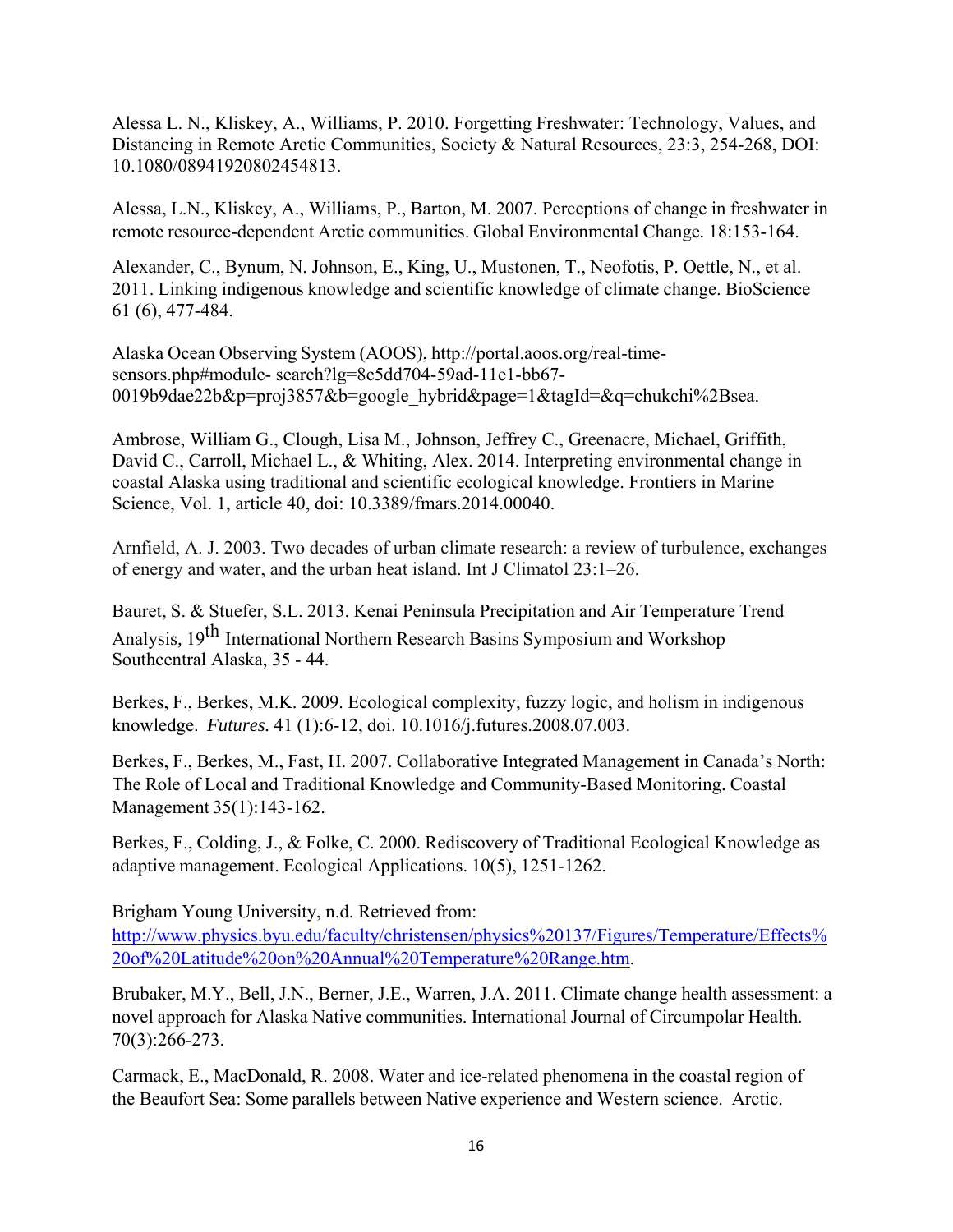61(3) 265-280.

(CDC) Centers for Disease Control. 2000. Heat-related illnesses, deaths, and risk factors— Cincinnati and Dayton, Ohio, 1999 and United States, 1979–1997. Morb Mortal Wkly Rep 49:470–473.

Chander, G., B. L. Markham, and D. L. Helder. 2009. Summary of current radiometric calibration coefficients for Landsat MSS, TM, ETM+, and EO-1 ALI sensors. Remote Sensing of Environment 113:893-903.

Collings, Peter 2011. Economic strategies, community, and food networks in Ulukhaktok, Northwest Territories Canada. *Arctic.* 64(2):207-219.

Deschenes, Oliver, Moretti, Enrico. 2007. Extreme weather events, mortality and migration. National Bureau of Economic Research Working Papers. Available at [http://www.nber.org/papers/w13227.](http://www.nber.org/papers/w13227)

Eicken, H., Lee, O. 2013. Status of current observing system, white paper synthesis brief of the Arctic Observing Summit, Vancouver, BC, Canada. Accessed on-line on 10/24/13 at [http://www.arcticobservingsummit.org/users/white\\_papers.php.](http://www.arcticobservingsummit.org/users/white_papers.php)

Fienup-Riordan, A., Carmack, E. 2011. "The ocean is always changing": Nearshore and farshore perspectives on Arctic coastal seas. Oceanography*.* 24(3):266-279, doi org/10.5670/oceanog.2011.78.

Ford, J. D. & Pearce, T. 2012. Climate change vulnerability and adaptation research focusing on the Inuit subsistence sector in Canada: Directions for future research. The Canadian Geographer*.*  56(2):275-287.

Ford, J.D., Pearce, T., Duerden, F., Furgal C., Smit, B. 2010. Climate change policy responses for Canada's Inuit population: The importance of and opportunities for adaptation. Global Environmental Change*.* 20:177-191.

Ford, J.D., Pearce, T., Gilligan, J., Smit, B., & Oakes, J. 2008. Climate change and hazards associated with ice use in northern Canada. Arctic, Antarctic & Alpine Research. 40(4): 647- 649.

Gearheard, S., Pocernich, M., Stewart, R., Sanguya, J., Huntington, H.P. 2010. Linking Inuit knowledge and meteorological station observations to understand changing wind patterns at Clyde River, Nunavut. Climatic Change*.* 100:267-294. Doi. 10.1007/s10584-009-9587-1.

Gearheard, S., Shirley, J. 2007. Challenges in community-research relationships: Learning from natural science in Nunavut. Arctic. 60(1):62-74.

Grant, S., & Berkes, F. 2007. Fisher knowledge as expert system: A case from the longline fishery of Grenada, the Eastern Caribbean. Fisheries Research*.* 84:162-170, doi. 10.1016/j.fishres.2006.10.012.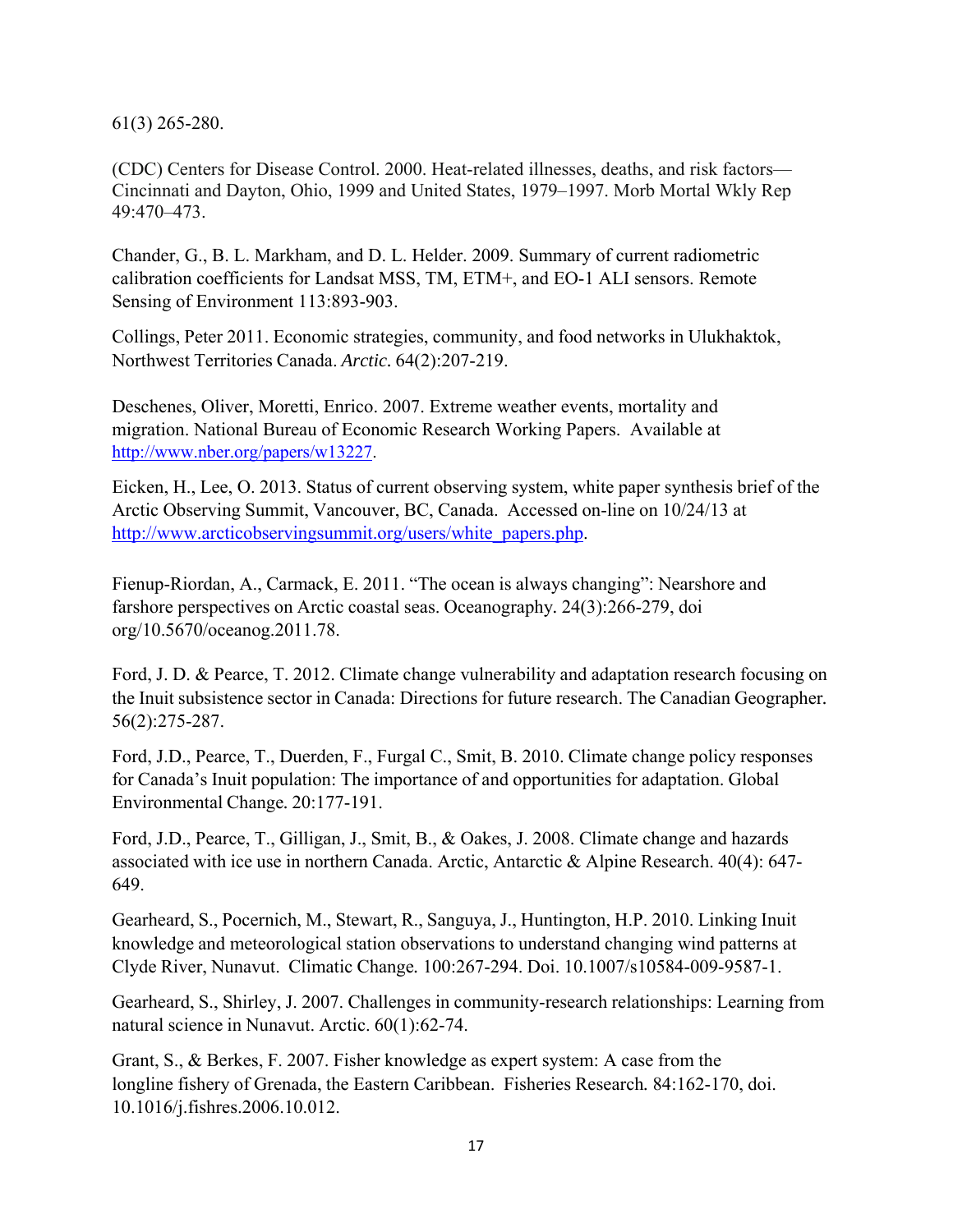Grebmeier, J.M. 2012. Shifting patterns of life in the Pacific Arctic and Sub-Arctic seas. Annual Review of Marine Science*.* 4:63-78.

Grebmeier, Jacqueline M., Overland, James E., Moore, Sue E., Farley, Ed V., Carmack, Eddy C., Cooper, Lee W., Frey, Karen E., Helle, John H., McLaughlin, Fiona A., & McNutt, S. Lyn. A major ecosystem shift in the Northern Bering Sea. Science, 311, 1461, DOI: 10.1126/science.1121365.

Herman-Mercer, N., Schuster, P.F., Maracle, B.K. 2011. Indigenous observations of climate change in the lower Yukon River Basin, Alaska. Human Organization*.* 70(3):244-252.

Hoffman, Donald D. 2009. The Interface Theory of Perception. In *Object Categorization: Computer and Human Vision Perspectives*, edited by Sven Dickinson, Michael Tarr, Ales Leonardis and Bernt Schiele. Cambridge University Press, pages 148-265.

Hoffman, Donald D., Prakash, Chetan. 2014. Objects of consciousness. Frontiers in Psychology, 5, article 577. doi: 10.3389/fpsyg.2014.00577.

Hoffman, Donald D., Singh, Manish, Prakash, Chetan. 2015. Psychonomic Bulletin & Review. 22(6):1480-1506.

Huntington, H.P., Callaghan, T., Fox, S., Krupnik, I. 2004. Matching traditional and scientific observations to detect environmental change: A discussion on Arctic terrestrial ecosystems. *Ambio.* Special report #13:18-23.

Jia, G. S. J., H. E. Epstein, and D. A. Walker. 2003. Greening of Arctic Alaska, 1981- 2001. Geophysical Research Letters 30.

Kane, D.L. & Stuefer, S. L. 2015. Reflecting on the status of precipitation data collection in Alaska: a case study, Hydrology Research, 46(4), 478-493.

Kirtman, B., S.B. Power, J.A. Adedoyin, G.J. Boer, R. Bojariu, I. Camilloni, F.J. Doblas-Reyes, A.M. Fiore, M. Kimoto, G.A. Meehl, M. Prather, A. Sarr, C. Schär, R. Sutton, G.J. van Oldenborgh, G. Vecchi and H.J. Wang, 2013: Near-term Climate Change: Projections and Predictability. In: Climate Change 2013: The Physical Science Basis. Contribution of Working Group I to the Fifth Assessment Report of the Intergovernmental Panel on Climate Change [Stocker, T.F., D. Qin, G.-K. Plattner, M. Tignor, S.K. Allen, J. Boschung, A. Nauels, Y. Xia, V. Bex and P.M. Midgley (eds.)]. Cambridge University Press, Cambridge, United Kingdom and New York, NY, USA.

Lawrimore, J.H., Menne, M. J., Gleason, B. E., Williams, C. N., Wuertz, D. B., Vose, R. S., & Rennie, J. 2011. An overview of the Global Historical Climatology Network monthly mean temperature data set, version 3, Journal of Geophysical Research. 116. D19121, doi:10.1029/2011JD016187.

Levine, S. 1998. Ecosystems and the biosphere as complex adaptive systems. Ecosystems.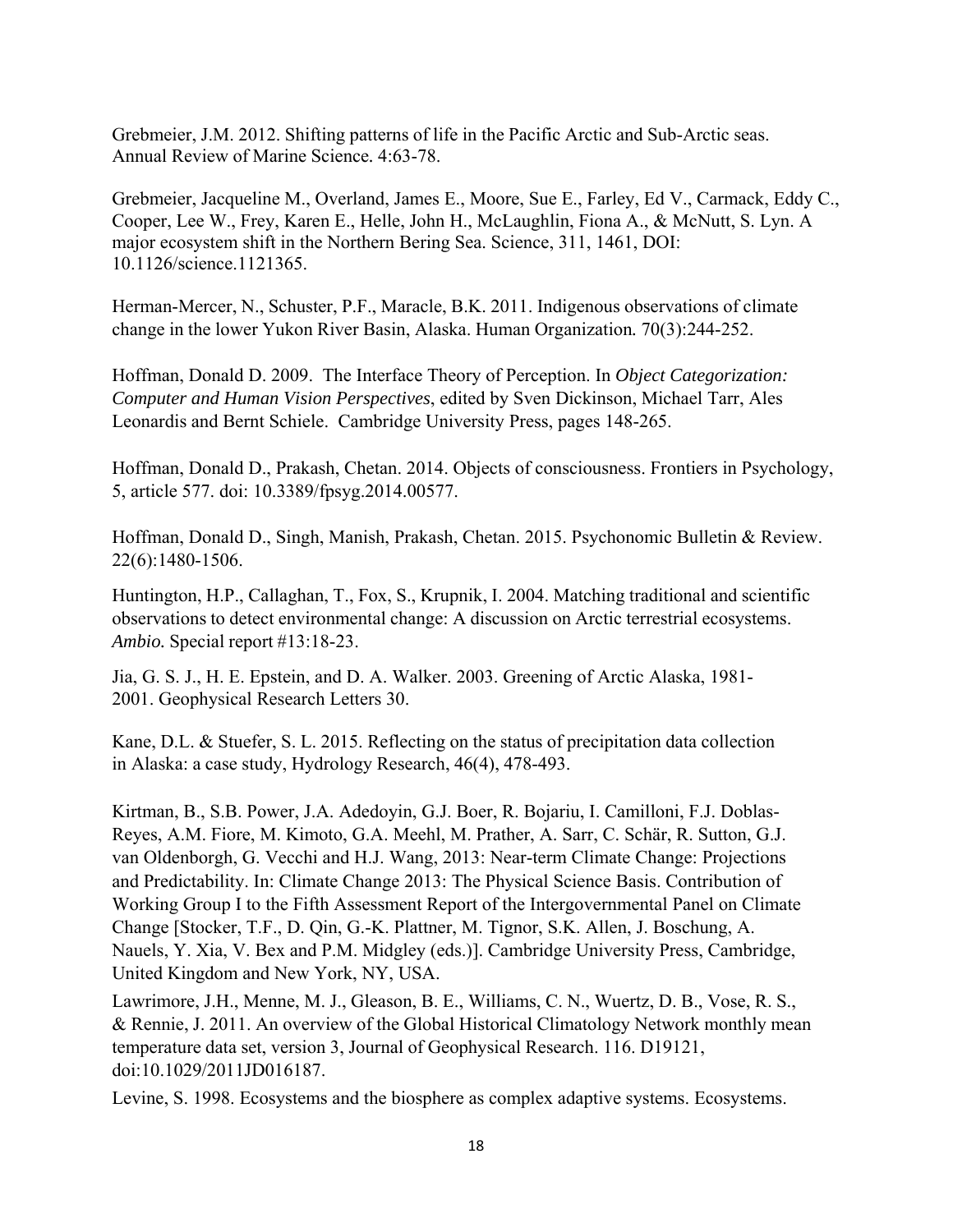1(5); 431-436.

Lowry W. 1967. The climate of cities. Scientific Amercian, 217:15–23.

Mahoney, A., Gearheard, S., Oshima, T., Qillaq, T. 2009. Sea Ice Thickness Measurements from a Community-Based Observing Network. Bulletin of the American Meteorological Society. 90(3):370-377.

Mauro, F., & Hardison, P. D. 2000. Traditional knowledge of indigenous and local communities: International debate and policy initiatives. Ecological Applications. 10(50: 1263-1269.

(MCDPH) Maricopa County Department of Public Health, Division of Disease Control, Office of Epidemiology and Data Services. 2008. Heat caused and heat related death occurrences in Maricopa County. (August 12). Phoenix, AZ.

Meek, C.L., Lovecraft, A.L, Robards, M.D., & Kofinas, G.P. 2008. Building resilience through interlocal relations: Case studies of polar bear and walrus management in the Bering Strait. *Marine Policy.* 32:1080-1089

Meier, W.N., Gerland, S., Granskog, M.A. Key, J.R. 2011. Sea Ice. Chap. 9 In Snow, water, ice and permafrost in the Arctic (SWIPA): Climate change and the cryosphere. Arctic Monitoring and Assessment Programme, Oslo, Norway. 9.1-9.87.

Mirchandani H, McDonald G, Hood I, Fonseca C. 1996. Heat-related deaths in Philadelphia— 1993. American Journal of Forensic Medical Patholology, 17:106–108.

National Oceanic & Atmospheric Association, National Climate Data Center at <http://www.ncdc.noaa.gov/cdo-web/datasets#GHCND>

National Research Council, Toward an Integrated Arctic Observing Network 2006., at 85; Alaska Ocean Observing System, AOOS: A tool for tracking, predicting, managing, and adapting to changes in our marine environment, 2015. available at [www.aoos.org.](http://www.aoos.org/)

Pattison, R. R., J. C. Jorgenson, M. K. Raynolds, and J. M. Welker. 2015. Trends in NDVI and Tundra Community Composition in the Arctic of NE Alaska Between 1984 and 2009. Ecosystems 18:707-719.

Pearce, T.D., Ford, F.D., Laidler, G.J., Smit, B., Duerden, F., Allarut, M., Andrachuck, M., Baryluk, S., Dialla, A., Elee, P., Goose, A., Ikummaq, T., Joamie, E., Kataoyak, F., Loring, E., Meakin, S., Nickels, S., Shappa, K., Shirley, J., Wandel, J. 2009. Community collaboration and climate change research in the Canadian Arctic. *Polar Research.* 28:10-27.

Philip, K. S. 2001. Indigenous knowledge: science and technology studies. In, Smelser, N. J., & Bates, P. B. eds. International Encyclopedia of the Social & Behavioral Sciences. Amsterdam and New York:Elsevier.

Pierotti R, & Wildcat D. 2000. Traditional Ecological Knowledge: The third alternative (commentary). Ecological Applications. 10(5): 1333-1340, DOI: 137.229.184.15.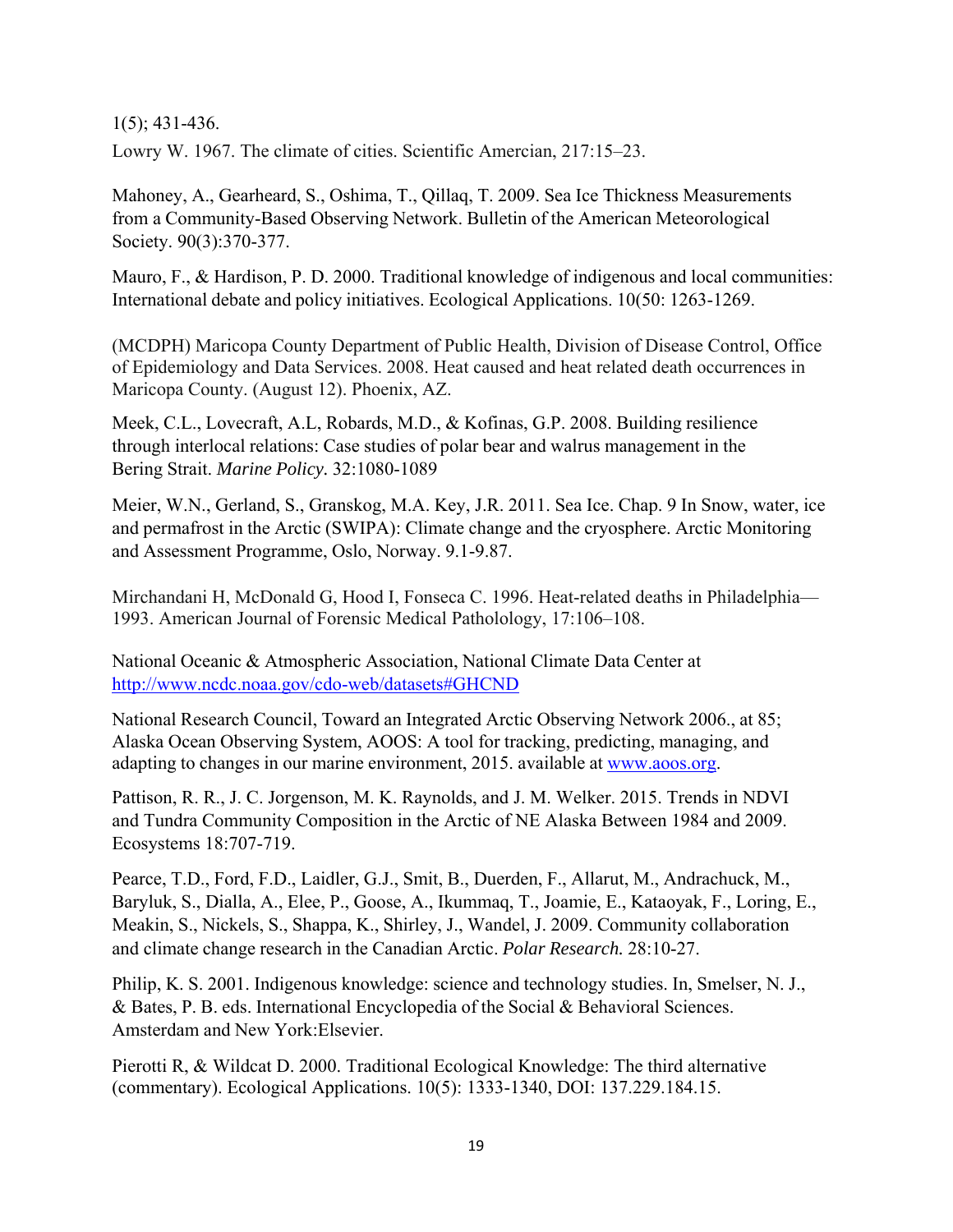Prno, J., Bradshaw, B., Wandel, J., Pearce, T., Smit, B., Tozer, L. 2011. Community vulnerability to climate change in the context of other exposure-sensitivities in Kugluktuk, Nunavut. Polar Research*.* 30:7363, doi 10.3402/polar.v30i0.7363.

Ramnath, A. 2014. 'Indigenous knowledge' and 'science' in the age of globalization. IIM Kozhikode Society & Management Review. 3(1): 101-107.

Riedlinger, Dyanna 2001. Responding to climate change in Northern communities: Impacts and adaptations. Arctic. 54(1):96-98.

Rudell, Darren, Harlan, Sharon l., Grossman-Clarke, Susanne, & Chowell, Gerardo. 2012. Scales of perception: public awareness of regional and neighborhood climates. Climatic Change, 111:581–607, DOI 10.1007/s10584-011-0165-y.

Semenza JC, Rubin CH, Falter KH, Selanikio JD, Flanders WD, How HL, Wilhelm JL 1996. Heat-related deaths during the July 1995 heat wave in Chicago. Am J Prev Med 16:269–277.

Shimada, K., Kamoshida, T., Itoh, M., Nishino, S., Carmack, E., McLaughlin, F., Zimmermann, S., Proshutinsky, A. 2006. Pacific Ocean inflow: Influence on catastrophic reduction of sea ice cover in the Arctic Ocean. Geophysical Research Letters. 33(L08605), doi 10.1029/2005GL025624.

Stabeno, P.J., Farley, E.V., Kachel, N.B., Moore, S., Mordy, C.W., Napp, J.M., Overland, J.E., Pinchuk, A.I., Sigler, M.F. 2012. A comparison of the physics of the northern and southern shelves of the eastern Bering Sea and some implications for the ecosystem. Deep Sea Research II. 65-70:14-30.

Stow, D., S. Daeschner, A. Hope, D. Douglas, A. Petersen, R. Myneni, L. Zhou, and W. Oechel. 2003. Variability of the seasonally integrated normalized difference vegetation index across the north slope of Alaska in the 1990s. International Journal of Remote Sensing 24:1111-1117.

Taha H. 1997. Urban climates and heat islands: albedo, evapotranspiration, and anthropogenic heat. Energy and Buildings, 25:99–103.

Tremblay, M., Furgal, C., Larrivee, C., Annanack, T., Tookalook, P., Qiisik, M., Angiyou, E., Swappie, N., Savard, J., Barrett, M. 2007. Climate change in North Quebec: Adaptation strategies from community-based research. Arctic. 61(Suppl. 1):27-34

Turnbull, D. 2000. Masons, tricksters and cartographers: Makers of knowledge and space. Amsterdam, Harwood Academic; Abingdon: Marston.

United Nations. 2008. United Nations Declaration on the Rights of Indigenous Peoples. Resolution adopted by the General Assembly, March 2008. United Nations. Usher, P. 2000. Traditional and Ecological Knowledge in Environmental Assessment and Management. Arctic 53(2):183-193.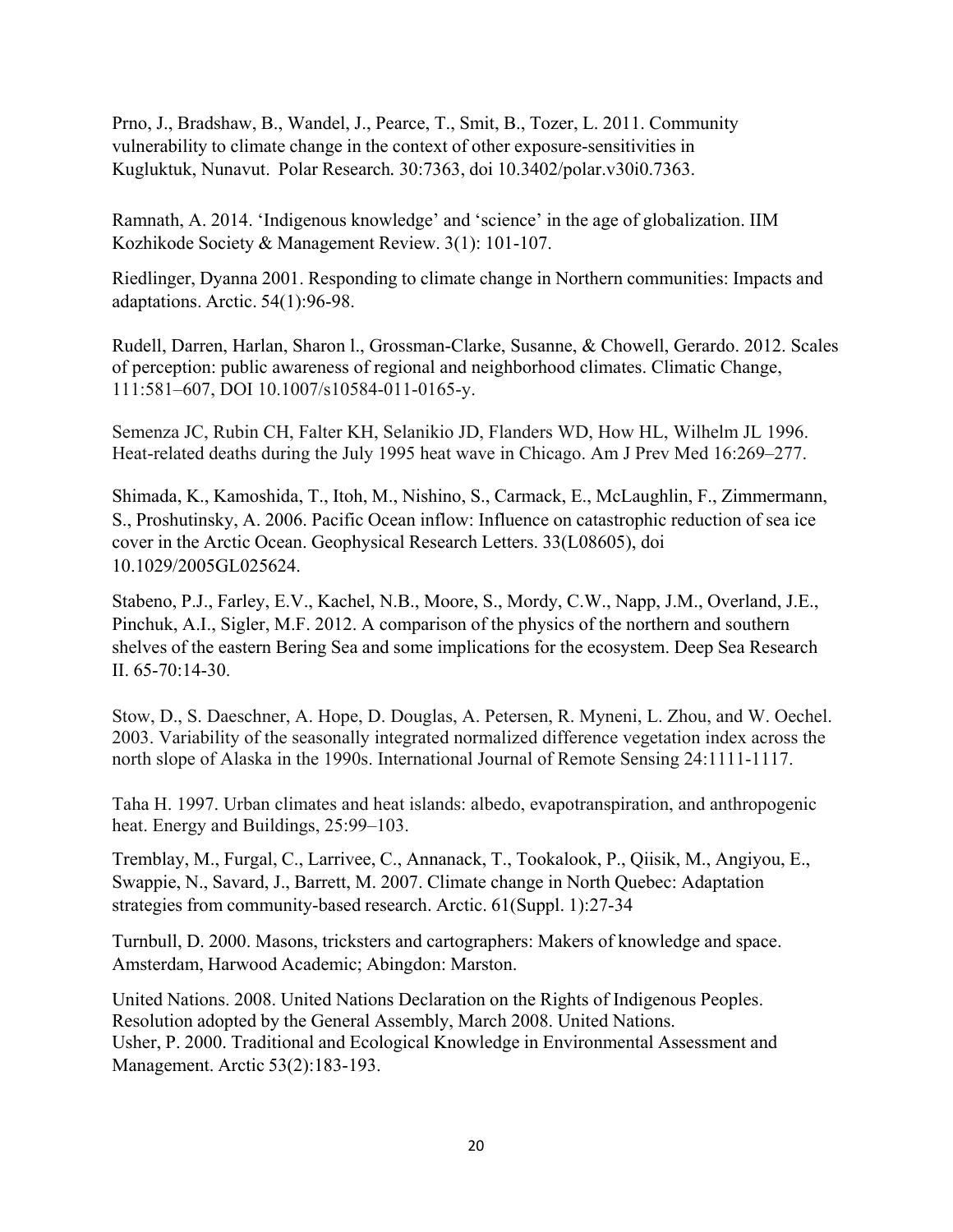Vandentorren S, Suzan F, Medina S, Pascal M, Maulpoix A, Cohen J-C (2004) Mortality in 13 French cities during the August 2003 heat wave. Am J Public Health 94:1518–1520.

Verbyla, D. 2008. The greening and browning of Alaska based on 1982-2003 satellite data. Global Ecology and Biogeography 17:547-555.

Voogt JA (2002) Urban Heat Island. In: Douglas I (ed) Encyclopedia of global environmental change. Wiley & Sons, Chichester, pp 660–666.

Weatherhead, E., Gearheard, S., Barry R.G. 2010. Changes in weather persistence: Insight from Inuit knowledge. Global Environmental Change*.* 20(3):523-528

Wolfe, B. Armitage, D., Wesche, S., Brock, B., Sokal, M., Clogg-Write, K., Mongeon, C., Adam, M., Hall, R., Edwards, T. 2007. From isotopes to TK interviews: Towards interdisciplinary research in Fort Resolution and Slave River Delta, Northwest Territories. Arctic. 60(1):75-87.

Woodgate RA, Weingartner T, Lindsay R. 2010. The 2007 Bering Strait oceanic heat flux and anomalous Arctic sea-ice retreat. Geophys. Res. Lett. 37:L01602

## APPENDIX

| <b>Village</b> | Population | Number of   | Response | $\frac{0}{0}$ | Average | Years                        | Survey                 |
|----------------|------------|-------------|----------|---------------|---------|------------------------------|------------------------|
|                |            | Respondents | Rate     | Male          | Age     | hunting<br>and/or<br>fishing | administered           |
| Nikolskoye     | $-800$     | 85          | 73%      | 88%           | 52      | 31                           | $03/2010 -$<br>05/2010 |
| Tymlat         | $-500$     | 51          | 33%      | 80%           | 51      | 30                           | $06/2010 -$<br>10/2011 |
| Kanchalan      |            | 50          |          |               | 51      |                              | $05/2010-$<br>06/2010  |
| Gambell        | 681        | 77          | 37%      | 86%           | 52      | 38                           | $01/2011$ -<br>8/2012  |
| Sand Point     | 976        | 70          | 65%      | 84%           | 52      | 35                           | $01/2010 -$<br>03/2013 |
| Savoonga       | 671        | 52          | 35%      | 87%           | 55      | 40                           | $5/2012 -$<br>3/2013   |
| Togiak         | 821        | 151         | 71%      | 51%           | 47      | 30                           | $01/2010 -$<br>02/2013 |
| St. George     |            | 9           |          |               | 57      |                              | $07/2011 -$<br>07/2012 |

*Table 2. Some demographic and survey information for the Environment Survey*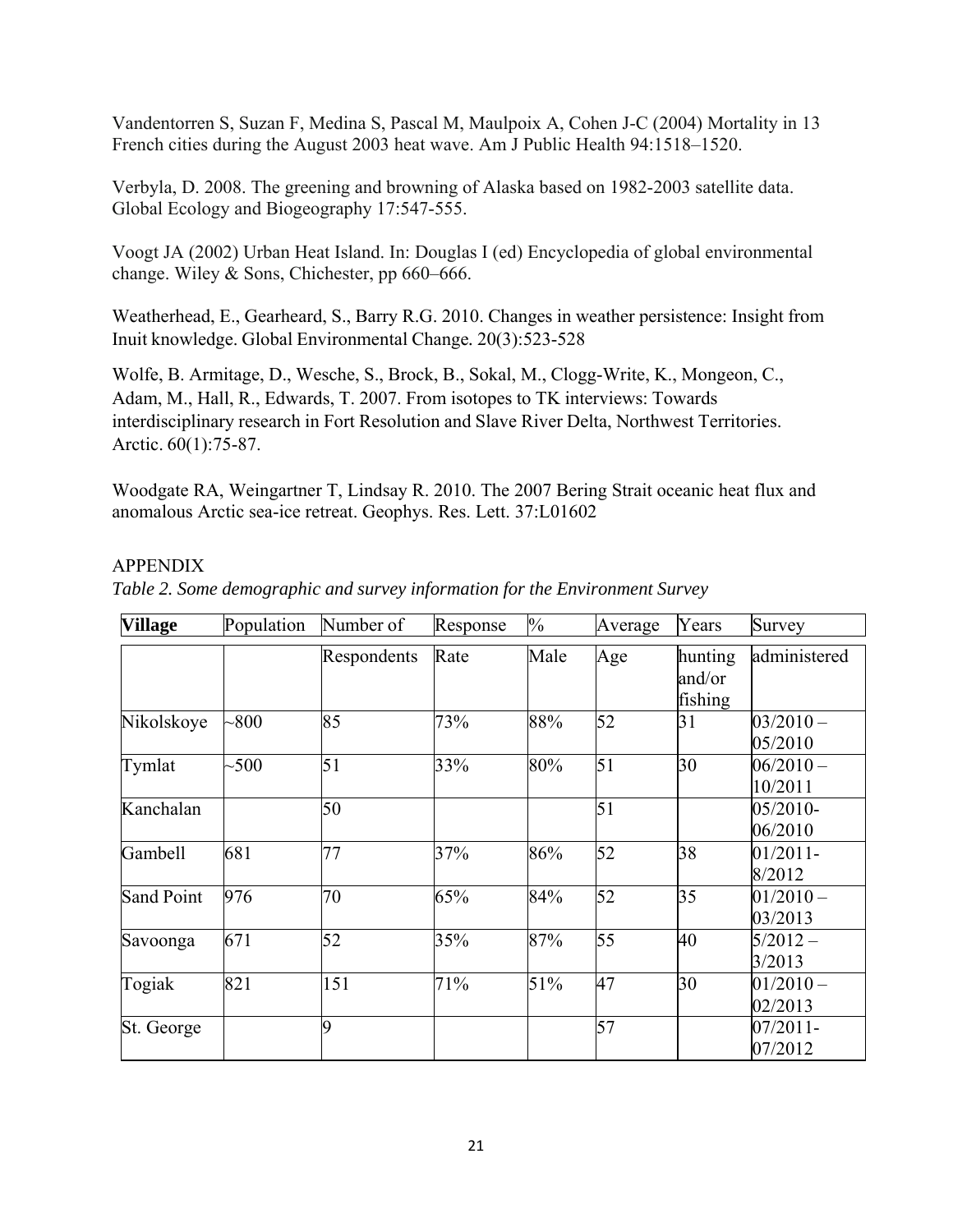### **Engaging rural communities in permafrost and climate monitoring in the Upper Kuskokwim region, interior Alaska**

Santosh K. Panda<sup>1</sup>, Alexander Kholodov<sup>1</sup>, Charlene Dubay<sup>2</sup>, Teresa Hanson<sup>2</sup>

<sup>1</sup>Geophysical Institute, University of Alaska Fairbanks, Fairbanks, AK 99775 <sup>2</sup>Telida Village Council, 3131 North Lazy Eight Court, Wasilla, AK 99654

#### Email: [skpanda@alaska.edu](mailto:skpanda@alaska.edu)

Alaska's land, water, plants, wildlife, and seasons are undergoing a great upheaval, and its people, especially the tribal communities living in remote villages are directly and severely impacted by these widespread environmental changes. These environmental changes are not only widespread but also often so rapid that we cannot possibly have enough scientist and professional on the ground to detect and predict these changes before their effects are obvious. Especially environmental changes occurring in and around the remote communities in Alaska are directly affecting the tribal livelihood, recreation and subsistence practices and thus have the most impact on the socio-economic conditions of these communities. In order to detect, monitor, and forecast these environmental changes to better prepare the communities to respond and adapt we need to engage the community members in scientific monitoring and assessment process. We could potentially build adaptive and resilient communities by observing and monitoring processes and indicators that the communities want to monitor.

With the above strategy in mind, the Geophysical Institute Permafrost Laboratory at University of Alaska Fairbanks and Telida Village Council secured funding from the National Science Foundation in September 2015 to build community capacity to monitor permafrost and related environmental changes in the vicinity of the Telida village in the Upper Kuskokwim region of interior Alaska. The overarching goal of this project is to help the tribal communities take the lead in assessing and responding to the environmental changes that are coming with warming climate and thawing permafrost. Permafrost being a subsurface feature, the best way to assess the permafrost condition is by scientific observation and instrumentation. The project will help build the tribal capacity to monitor changes in local climate and permafrost by providing the Tribes the scientific knowledge and skills necessary to acquire, analyze, and interpret scientific data through training and education. We will use the local knowledge on permafrost and landscape change to identify key sites for detailed field observations and instrumentations. In consultation with the participating community members, the project will establish local climate and permafrost observation system, map land cover and permafrost in the Upper Kuskokwim region. It will also develop a geo-hazard map for the region to facilitate safe subsistence and recreational practices and land use.

The community is aware that in their region permafrost is discontinuous i.e. near-surface permafrost is generally present in lowlands where black spruce and sphagnum grow in peat that is a foot or thicker and found sporadically in areas of birch, aspen, willow and cottonwood stands. Permafrost is thawing out and affecting their means of travel and subsistence food resources. The community wants to have a better and scientific understanding of relationship between permafrost degradation and impact on their physical environment and tribal way of life. The members of the community involved in this project, Charlene Dubay and Teresa Hanson, are convinced that the best way to assess and respond to environmental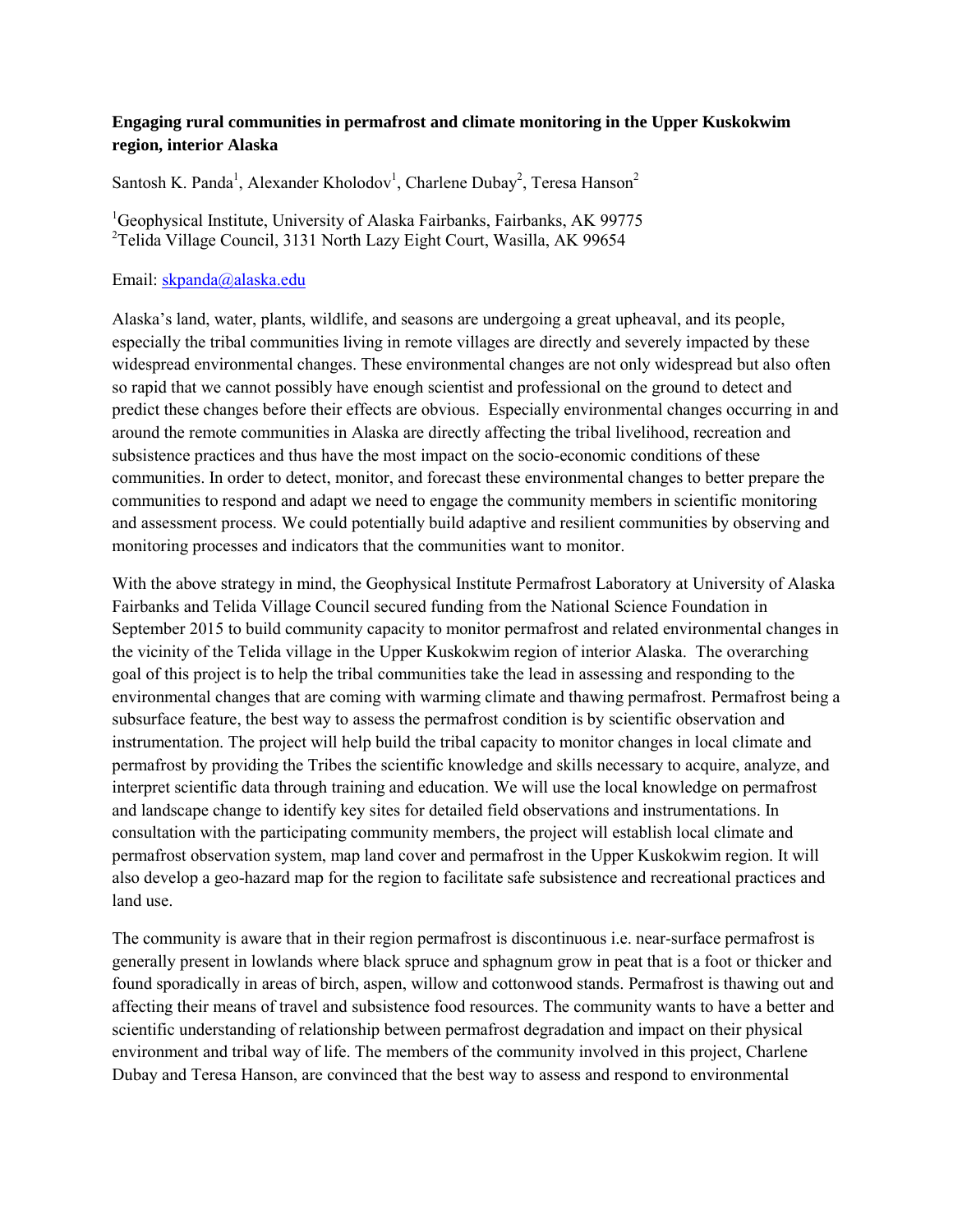changes is by building community capacity, getting involved in research, and incorporating scientific data and knowledge in planning for the future.

The permafrost related environmental impacts that the community is aware of are a) drying of lakes which affect their fishing and trapping, b) lower water level in Rivers which affect their main mode of transportation in summer, c) appearance of sinkholes that pose threat to the safety of the community members and their properties, and d) eruption of a sand dune in the middle of the Telida village air strip.

The community has not done anything significant to deal with permafrost changes yet, but it wants to take necessary steps to improve their understanding of climate change and permafrost thaw, and to minimize the impact of permafrost degradation on their environment, subsistence food resource, and transportation. Using scientific data and knowledge, the community members want to develop the best practices for assessing and responding to the changes, and better prepare for the changes coming with warming climate and thawing permafrost.

In summary, the project will offer the traditionally-underserved tribal communities of the Upper Kuskokwim region and the Tribal Council an opportunity to engage in climate research. It will provide them the motivation, resources, climate science knowledge and skills to study the impact of climate change on their tribal way of life and environment. The data, knowledge, and skills gained through this project will benefit the tribal communities in adaptive management of subsistence resources, implementation of safe land use practices, and planning for the future. The scientific community will also benefit hugely by having an improved understanding of permafrost dynamics, access to field data and maps from this understudied remote part of Alaska. The lessons that will be learned from this project will contribute to the development of best practices and standard in building successful community based permafrost monitoring programs. In addition, the project will provide outreach and workshops on climate change to the community members using examples from their own communities to advance their climate science knowledge and encourage them to use scientific data and knowledge to plan for the future.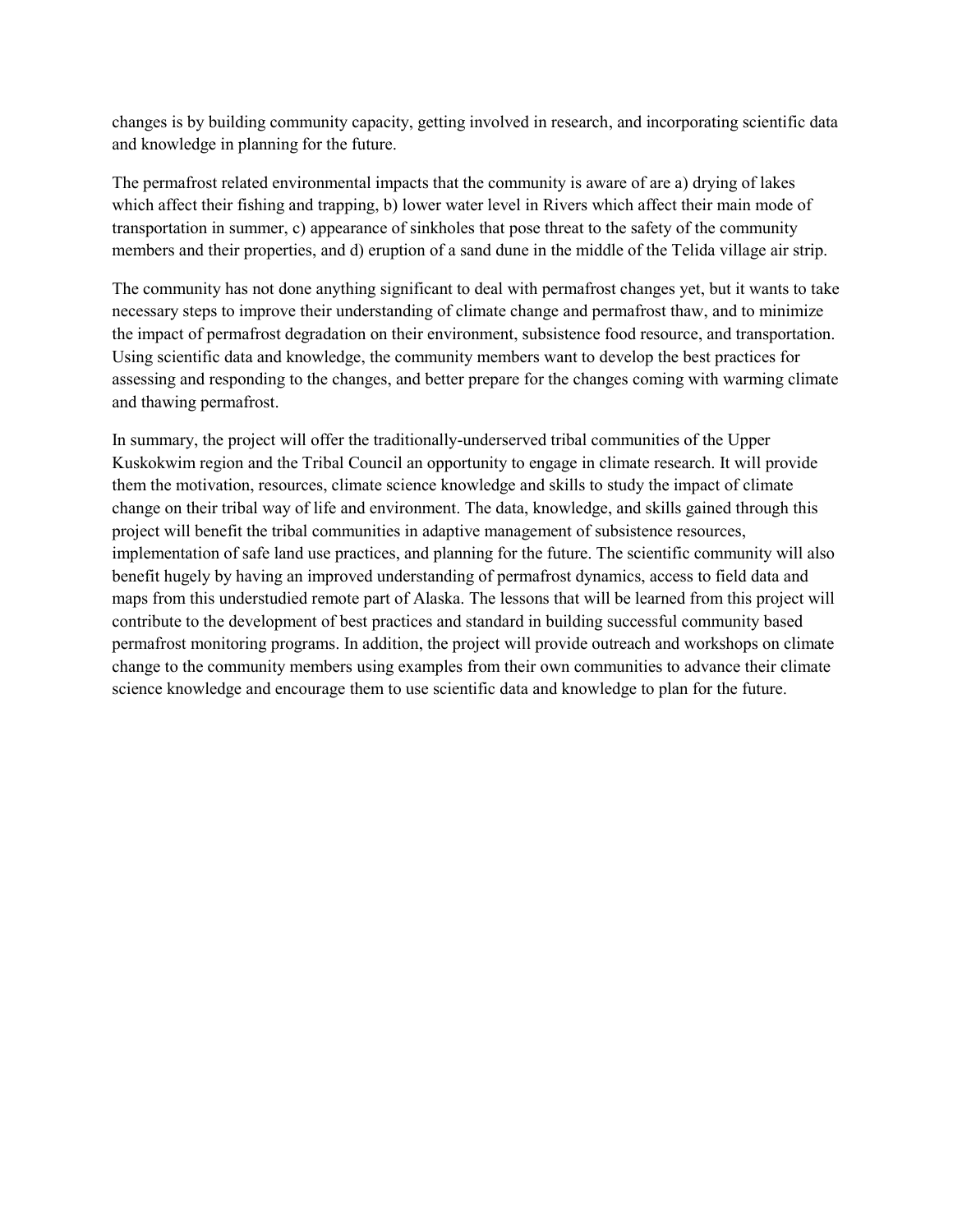### **Arctic Indigenous Observing Strategies**

Nancy G. Maynard Rosenstiel School of Marine & Atmospheric Science (RSMAS) Cooperative Institute for Marine & Atmospheric Studies (CIMAS) University of Miami nmaynard@rsmas.miami.edu

### **Abstract**

The recently-published 2014 IPCC WG2 "Polar Regions" chapter has underscored the importance of addressing the issues of the indigenous communities in the Arctic as well as strengthening their voice and role in the planning and implementation of research to understand the environmental changes and impacts taking place across the north as well as practical and timely solutions. (Larsen et al, 2014). This paper summarizes some recent recommendations for enhancing the availability and use of local, indigenous, and community-based knowledge as well as scientific research data among all communities.

*"…Indigenous, isolated, and rural populations are especially vulnerable to climate change due to a strong dependence on the environment for food, culture and way of life; their political and economic marginalization; existing social, health, poverty disparities; as well as their frequent close proximity to exposed locations along ocean, lake or river shorelines…." (Larsen et al, 2014)* 

Although indigenous communities are facing climate, development, and other changes, which are impacting community infrastructure, health, water supplies, food, and safety on a daily basis, they have had limited participation in the scientific studies associated with these changes. This is due in part to the indigenous emphasis on relationships among biophysical, ecological, and cultural components versus the western science emphasis on specific facts. (Cochran et al 2013) A number of multi-faceted approaches have been suggested to help broaden indigenous participation in climate change research to strengthen the voice of the communities. This paper summarizes some recent recommendations for enhancing the availability and use of local, indigenous, and community-based knowledge as well as scientific research data among all communities.

A recent study by Cochran et al (2013) in Alaska outlines a multi-pronged approach to ways that indigenous peoples can contribute more effectively to understanding and adapting to climate change – as follows:

- 1. *"Engage communities in designing climate-change solutions*
- 2. *Create an environment of mutual respect for multiple ways of knowing*
- 3. Directly assist communities in achieving their adaptation goals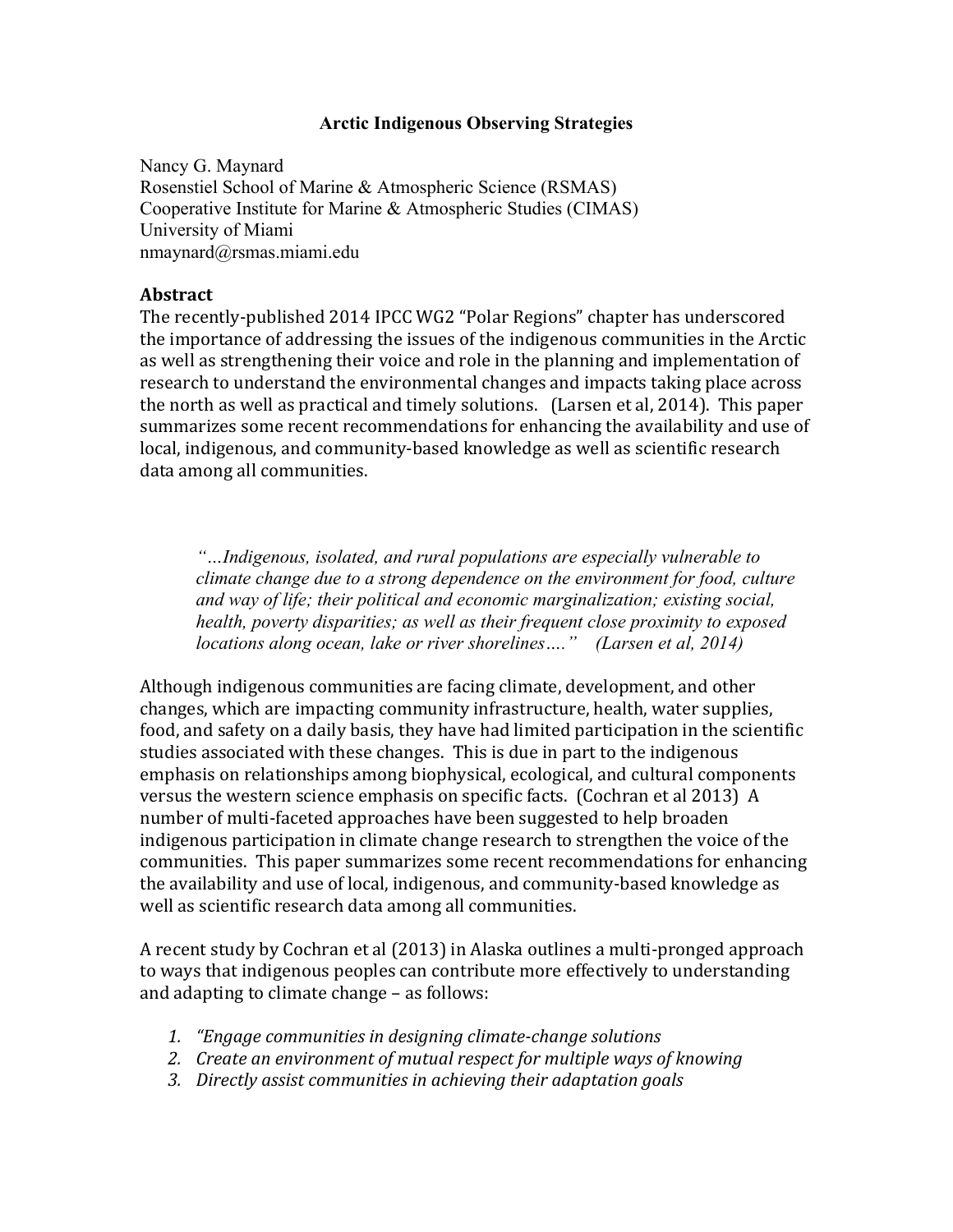- 4. Promote partnerships that foster effective climate solutions from both western *and indigenous perspectives*
- 5. Foster regional and international networking to share climate solutions"

In a presentation on the "*Consequences of Changes Across the Arctic: Implications for Arctic Indigenous Peoples*" in 2011, a list of potential solutions and strategies for future adaptations via "Indigenuity" (Indigenuity = Indigenous + Ingenuity - A term coined by Dr. Dan Wildcat of Haskell Indian Nations University) was given which outlined some of the key strategies for creating resilience in the Sami indigenous reindeer herding community discussed among members of a research team – which can be applied to a more general indigenous community observing approach. (Maynard 2011) They were as follows:

- 1. Utilize all best available Indigenous and scientific data and observations for decision-making and predictions: Indigenous knowledge, science, technologies, *weather, etc.* 
	- *a. Collaborate & co-produce*
	- *b. Create strong partnerships*
- 2. Utilize a local observations & monitoring network (e.g., the International *Centre for Reindeer Husbandry)* to ensure strong input of indigenous *knowledge for decision-making & predictions*
- 3. *Create assessments & adaptation strategies to address impacts of climate change, development, pollution, & loss/changes (e.g., in pasturelands on indigenous reindeer herder communities*)
- *4. Expand outreach, education, capacity-building and information-sharing among all stakeholders*
- *5. Establish agreements between indigenous communities and industries and governments to ensure they can co-exist in changing climates (e.g., adaptive access to historical pasturelands and migration routes)*
- *6. Create mechanisms for clear and on-going communications between*  indigenous communities and the oil and gas industry and governments for co*managing land use*
- 7. Ensure that Indigenous knowledge and peoples are included in decision-making which impacts the herding community
- 8. Ensure that industry, governments & reindeer herders work together to help preserve language, culture and well-being of Indigenous peoples (Maynard, 2011)

Finally, when addressing the most effective ways of "Interfacing Traditional Knowledge, Community-Based Monitoring and Scientific Methods for Sustained Arctic Monitoring", it is important to include the conclusions from the NRC 2009 report on *Informing Decisions in a Changing Climate*. Their key considerations in the design of observations and data system to support decision-making support are as follows: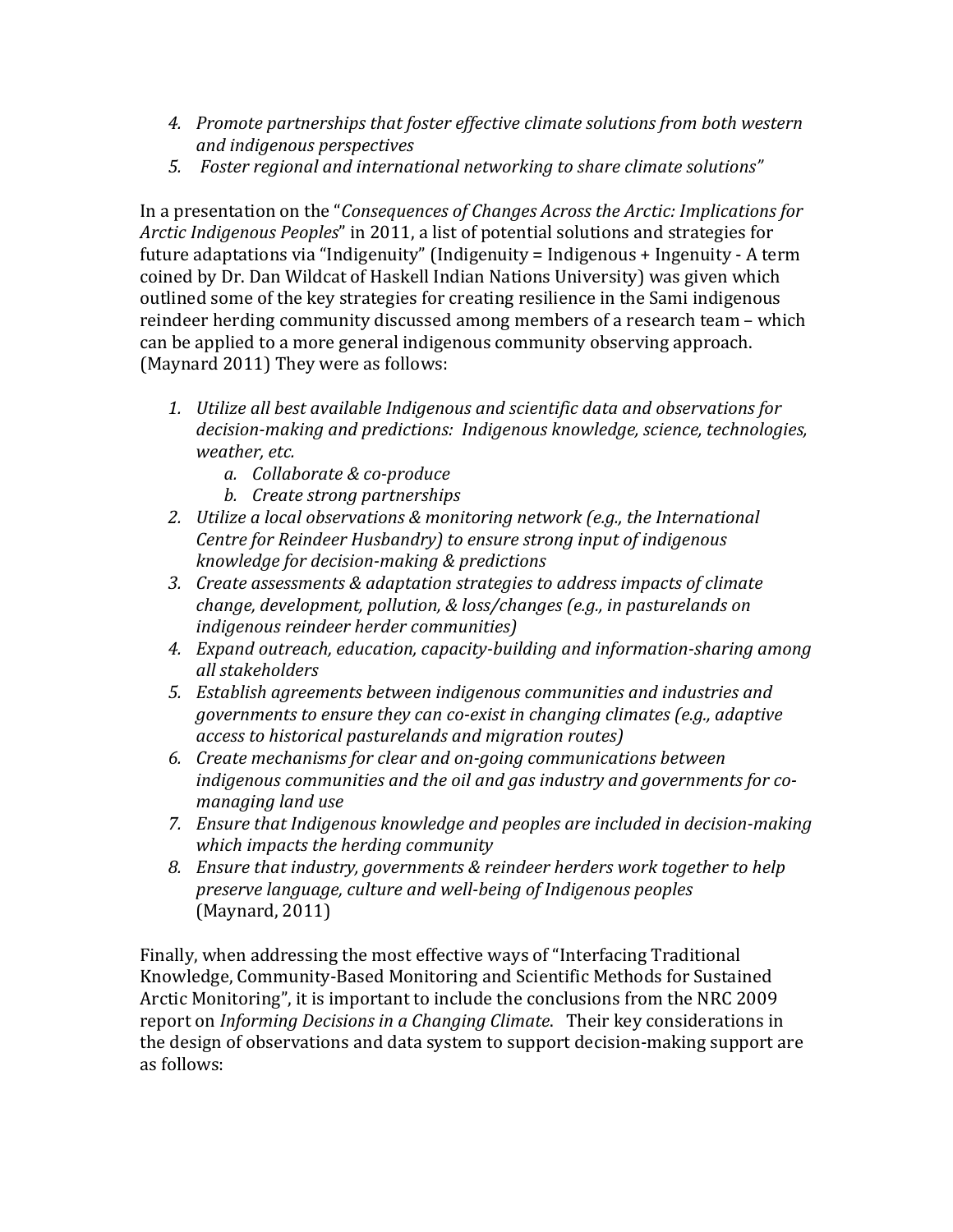- 1. *Begin with user needs*. Decision support activities should be driven by users' needs, not by scientific research priorities.
- 2. *Give priority to processes over products*. To get the right products, start with the right process.
- 3. Link information producers and users: Decision support systems require networks, and institutions linking information producers and users
- 4. *Build connections across disciplines and organizations*.
- 5. *Seek institutional stability*: Decision support systems need stable support. (i.e., long term financial commitments to maintain continuity of data and gap free data)
- 6. *Design for learning.* (Learning from experience with constant dating and redesign to assure currency and relevance)

## **References**

Cochran, P., O.H. Huntington, C. Pungowiyi, S. Tom, F.S. Chapin, H.P. Huntington, N.G. Maynard, and S.F. Trainor. 2013. Indigenous frameworks for observing and responding to climate change in Alaska. Climatic Change. Springer. DOI 10.1007/s10584-013-0735-2. Published online: 26 March 2013.

Larsen, J.N., O. Anisimov, A. Constable, A. Hallowed, N. Maynard, P. Prestrud, T. Prowse, J. Stone. 2014. Chapter 28. Polar Regions. In: Climate Change 2014, Impacts, Adaptation, and Vulnerability. Contribution of Working Group II to the Fourth Assessment Report of the Intergovernmental Panel on Climate Change. Cambridge University Press. Cambridge. 71 pp.

Maynard, N.G. 2011. Commentary on Paper #1: "Consequences of the Changes Across the Arctic: Implications for Indigenous Peoples". Presentation to the North Pacific Dialogue on Arctic Transformation. The Korea Transport Institute. East-West Center. Honolulu, HI

National Research Council. 2009. Informing Decisions in a Changing Climate. Panel on Strategies and Methods for Climate-Related Decision Support, Committee on the Human Dimensions of Global Change. Division of Behavioral and Social Sciences and Education. Washington, DC: The National Academies Press**.**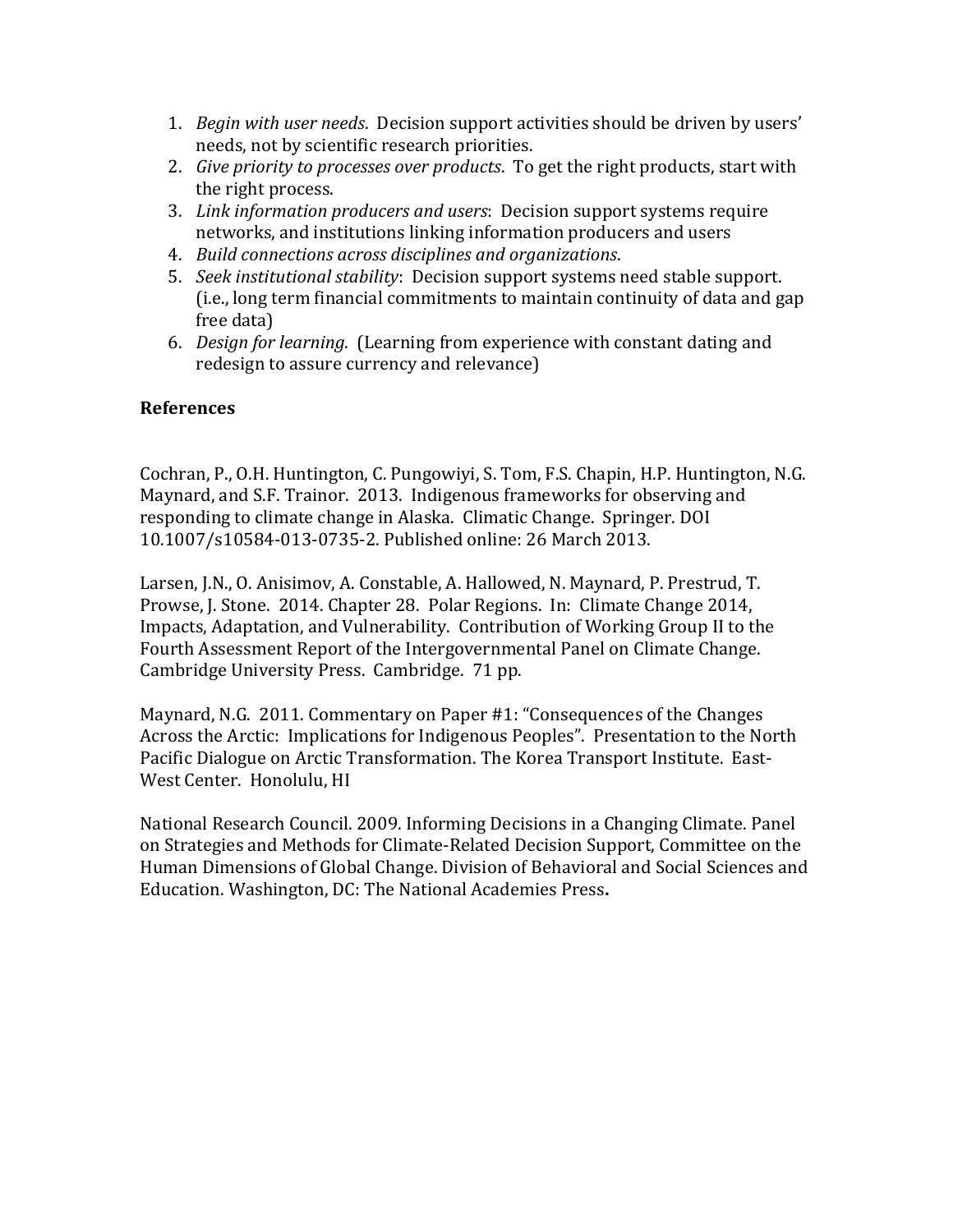Community Paper for the 2016 Arctic Observing Summit

### **Theme 6: Interfacing Traditional Knowledge, Community-based Monitoring and Scientific Methods for sustained Arctic Observations**

October 18, 2015

## **Our Beluga, Fish and Environment are Changing: Traditional Knowledge study on food resources on Kendall Island in the Inuvialuit Settlement Region**

Kathleen Snow (Inuvik Area Office, Fisheries and Oceans Canada) Shannon O'Hara (Inuvialuit Resource Centre) Doug Joe Esagok (Inuvik Hunters and Trappers Committee) Sonja Ostertag (Freshwater Institute, Fisheries and Oceans Canada) Lisa L Loseto\* (Freshwater Institute, Fisheries and Oceans Canada) *\* Corresponding author (lisa.loseto@dfo-mpo.gc.ca)* 

Snow1, Kathleen1; O'Hara2, Shannon2; Esagok3, Dougie3; Ostertag4, Sonja4; and Loseto5, Lisa5.

## **Summary/Abstract**

Inuvialuit people are making observations of climate change that may be affecting the health of beluga and fish at traditional harvest camp on Kendall Island, Inuvialuit Settlement Region, NT, Canada. In response, the Inuvik Hunters and Trappers Committee led a community based research project with Elders and youth to document the types of changes being observed in the Western Arctic coast through traditional knowledge interviews and experiences on the land. Outcomes from interviews highlighted eight themes that ranged from the importance of respecting the land to the value of beluga harvest and fishing to the culture and well-being of the Inuvialuit.

### **Introduction**

At the global scale the Arctic has experienced warming at twice the global average (IPCC 2013) with rates of sea ice loss faster than previously predicted (Stroeve et al., 2012). At the local and regional scale, communities are noting changes in the environment and need to adapt to continue their subsistence-based livelihoods (Pearce et al., 2006). The Inuvialuit settled their land claim in the western Canadian Arctic in 1984; today, the Inuvialuit reside in six communities and co-manage their natural resources (IFA 1984). Beluga whales (*Delphinapterus leucas*) have long been an important component of Inuvialuit subsistence and are central to their cultural well-being (McGhee 1988). Despite the settlement of permanent communities in the Mackenzie Delta (e.g. Inuvik and Aklavik), many Inuvialuit continue to harvest beluga whales travel to summer camps along the coast to both hunt and fish (Harwood and Smith, 2002). Billy Day described where people went historically to harvest beluga whaling; these locations are still utilized as whaling camps today.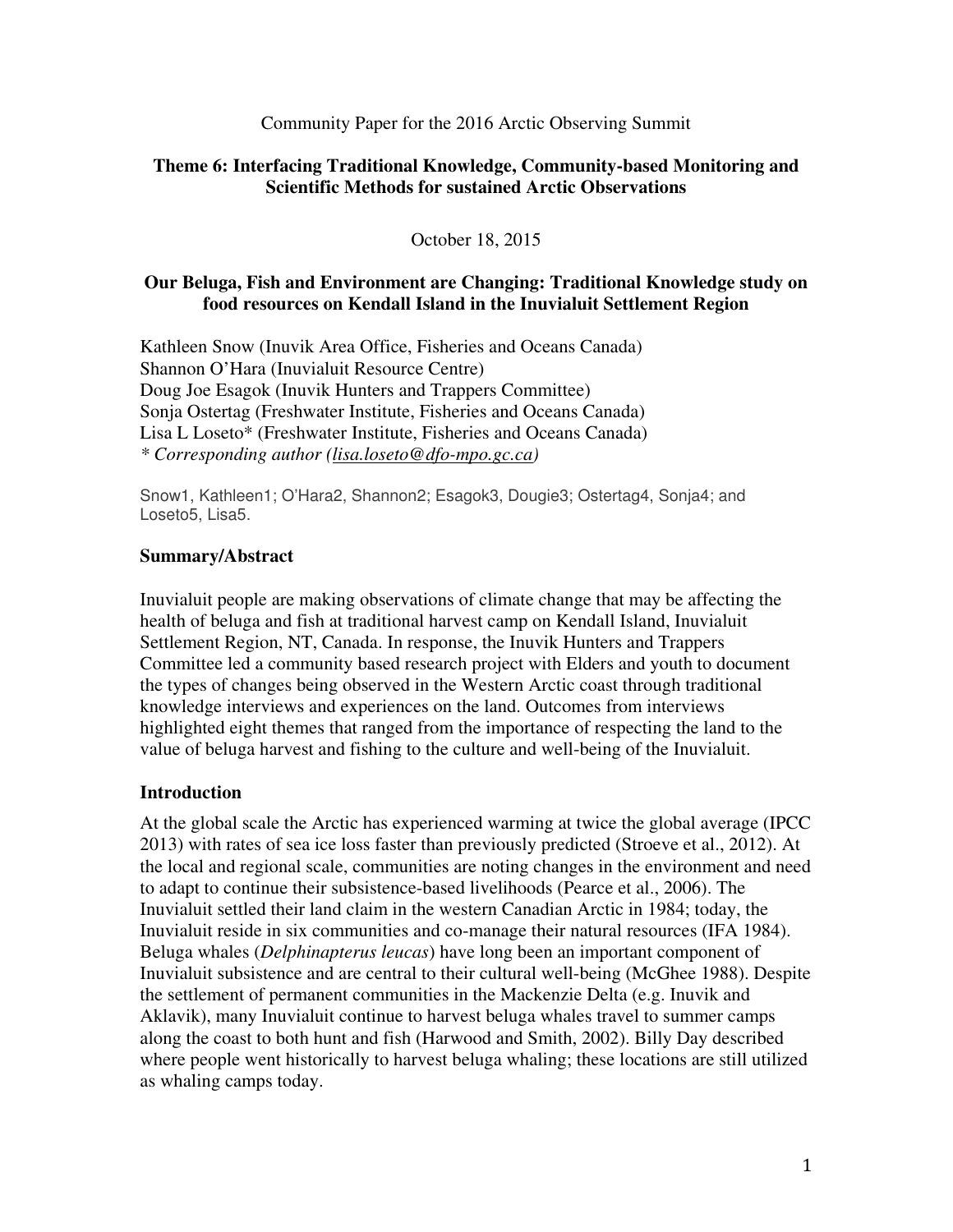"There are a number of places that people would go for whaling each summer: East Whitefish Station (Nalguriak), Kendall Island (Ukeevik), West Whitefish (Neakonnak), and Shingle Point (Tapkak). The people from Tuktoyaktuk would also go whaling right from home." (Billy Day, Tusaayaksat, p.30).

Community members, harvesters, elders and youth have observed changes in the physical environment, fish and beluga whales that they hunt at these camps. Questions and concerns have been raised regarding the viability of long term harvesting in the area, access to these areas, and how to properly monitor the changes in order to determine a means to adapt to ongoing and future changes. Thus, a community-based project was proposed by the Inuvik Hunters and Trappers Committee (IHTC) to respond to harvester and community questions and concerns about the changing environment. This project specifically addressed changes in beluga whales and fish being observed at the whaling camps, as these changes were affecting the livelihoods of the Inuvialuit. The IHTC identified the need to collect traditional and local ecological knowledge (TEK/LEK) of the area and species. A pilot project was launched by the IHTC to collect beluga whaling and fishing TEK at Kendall Island in July 2012. This project was organized to have Inuvialuit youth collect TEK from Elders and seasoned hunters and trappers through a series of interviews.

#### **Approach**

The project was led by the community; the two project leads and coordinator were residents of Inuvik and they created a team made up of four Elders, three youth and one translator to conduct TEK interviews on Kendall Island. The team spent four days conducting interviews with six people who stay out at Kendall Island during the summer whaling season. The elders were the boat drivers, navigators and teachers who took time to teach the team about fishing and whaling practices as well as told stories of lessons they learned when they were younger. The translator was the camp boss who owned the camp that the team resided. She also taught the team important lessons that related to hunting, preparing food and safety. The research participants have lived seasonally and hunted at Kendall Island for approximately 15-50 years.

In total, approximately twelve hours of interviews were transcribed, verified and themes were extracted. Interviews were transcribed and later verified by each of the interviewees. The two youth and the project coordinator transcribed all of the interviews. The project coordinator analyzed the transcribed interviews and drew out underlying themes from the interviewees' answers to various questions that ranged from cultural practices to adaptation to a changing climate. The themes were then returned to the interviewee to disapprove, approve or edit as they saw fit. The small sample size allowed for the coordinator to read and listen to all of the interviews and draw out underlying themes from each interview. The nature of the questions and small number of interviews did not allow for large, quantifiable data, but rather more of an observational set of data.

#### **Outcomes**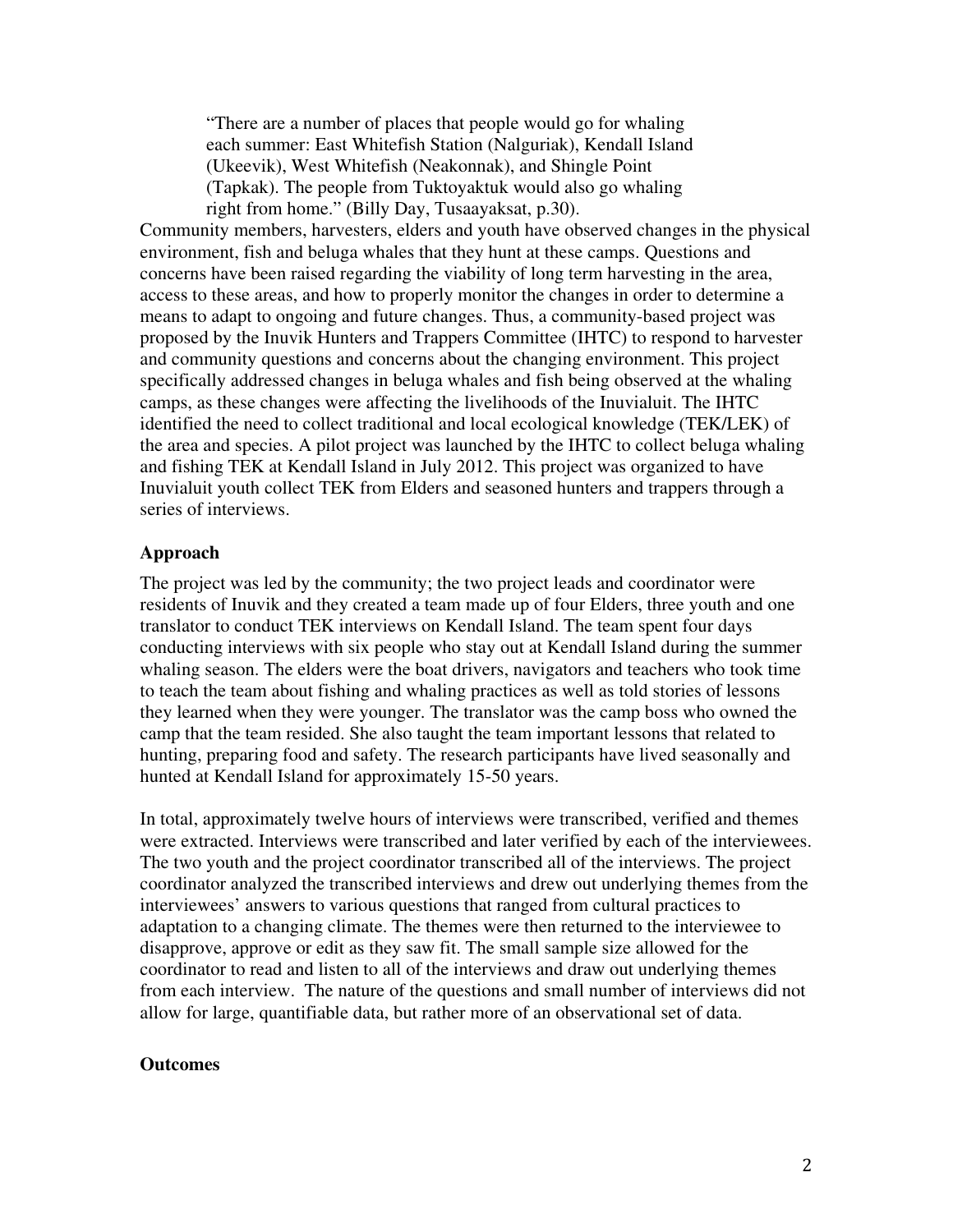Analyses of the interviews revealed reoccurring themes were present and those themes are valuable for future research and monitoring designs around Kendall Island and the ISR. Here we present some of the shared observations of ecosystem change followed by reoccurring themes identified.

Elders and harvesters noted ecosystem changes from the terrestrial to the marine that require some attention for future monitoring and climate change adaptation. The permafrost thawing and slumping at camps were noted throughout the harvesting area where the historic camps remain. The Arctic islands are becoming smaller and the water is becoming shallower making it difficult to travel by boat to the coast of the Arctic Ocean. The whales are arriving earlier and earlier due to the earlier ice break up and melting in the area. Fluctuations in both beluga whales and fish were observed and were thought to be due to natural causes. If any beluga whales or fish show any signs of sickness, it is not eaten in case it will make people sick.

The following reoccurring themes were identified in the six interviews, which highlight the importance of whaling camps and harvesting activities for strengthening the culture and knowledge of the Inuvialuit:

*-*Only take what you need and share what you have;

*-*Where one chooses to hunt whales is very important and is worth protecting and preserving;

*-*Going out to the whaling camp every summer is instrumental in enriching one's culture and also to have a better grasp of Inuvialuktun, the native language;

*-*A traditional way of living brings family closer together;

-Technology is utilized more to communicate during a beluga hunt and is beneficial for assuring that a family will get a whale;

*-*Until someone (scientists, health professionals, family etc.) says that beluga or fish are unsafe to eat, people will continue hunting and harvesting beluga and fish for consumption;

-In terms of adaptation to a changing climate, search diligently and thoroughly for a better way of doing things and follow that way; and,

-It's not all about money, food or environment but it's important to pass down traditional knowledge for the "togetherness of the Inuvialuk".

### **Conclusions**

This pilot study drew on the capacity and expertise of the Inuvialuit to document the observations of environmental changes and their impacts on culture and subsistence. The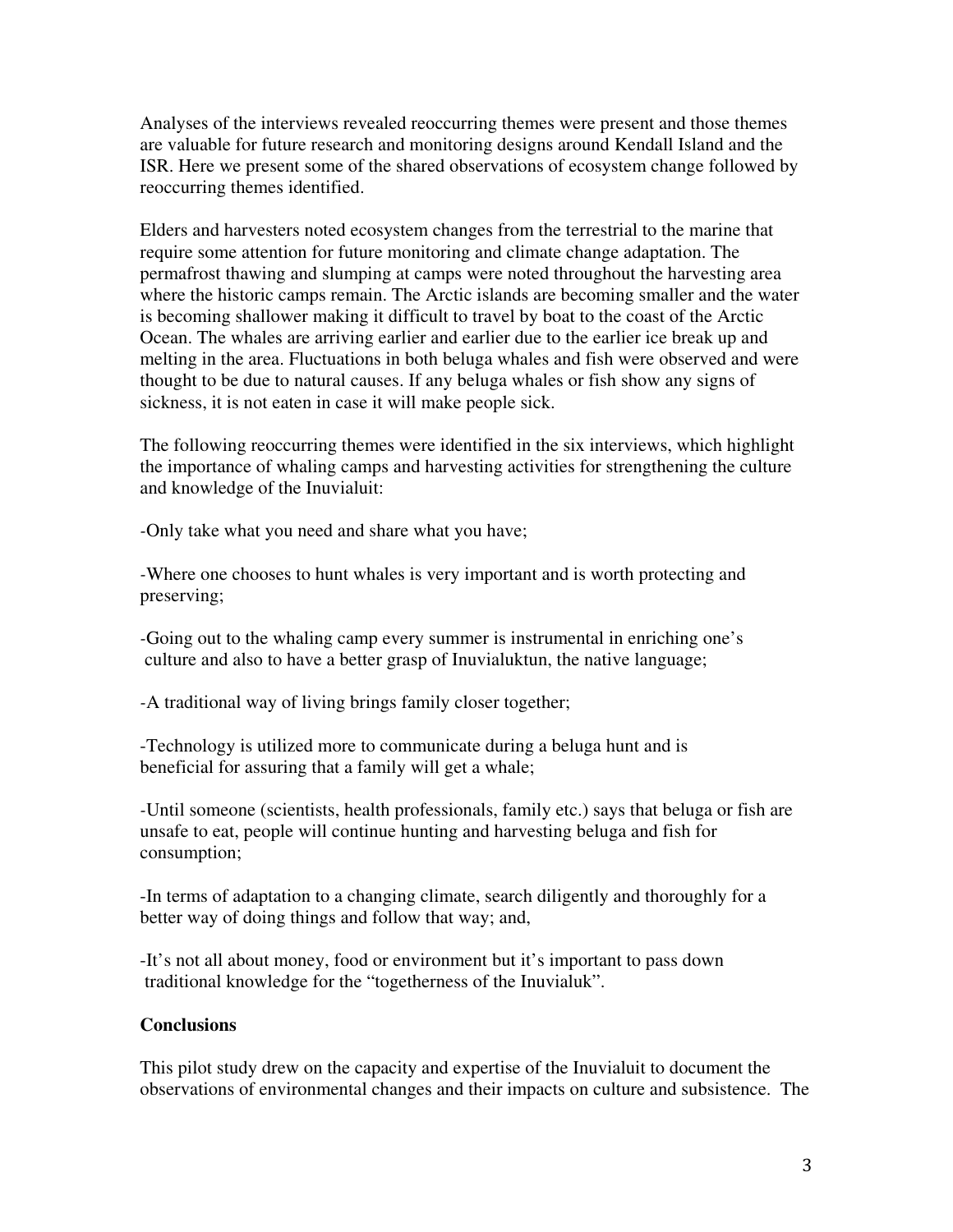Inuvialuit Settlement region is arduously working toward being able to generate research ideas and to independently conduct the research thus defining community based research (CBM). This pilot study is the epitome of CBM, which also launched a TEK local observations component of the Beluga monitoring program. To be able to document this vital work is not only documenting the participants valuable knowledge but also able to create a stronger and more dynamic foundation for further research endeavors.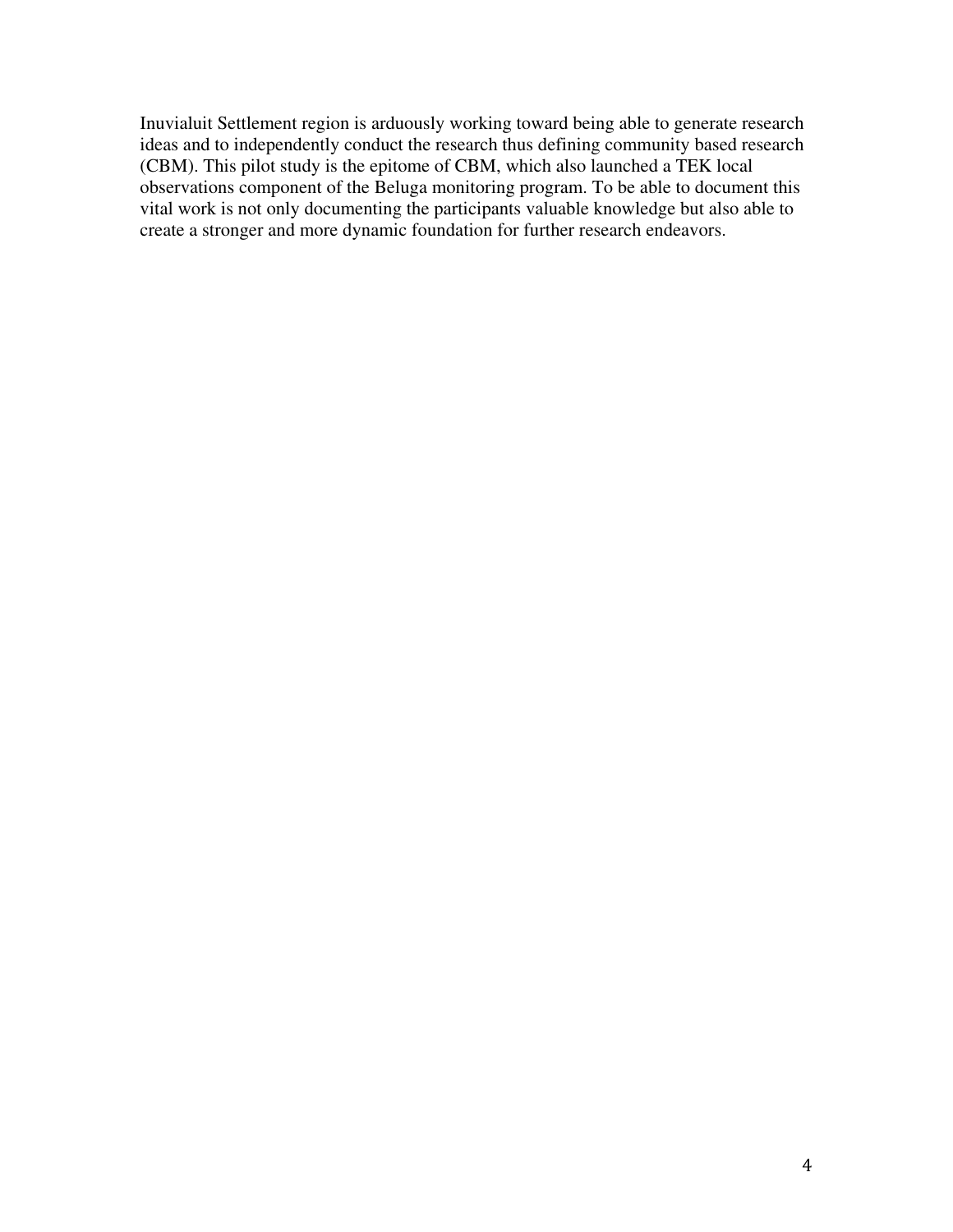### **References**

Harwood, L.A. and Smith, T.G. 2002. Whales of the Inuvialuit Settlement Region in Canada's Western Arctic: An overview and outlook. *Arctic* 55(1): 77-93.

IFA. 1984. The Western Arctic Claim, Inuvialuit Final Agreement. Pp. 162. IPCC. 2013. Climate Change 2013: The physical science basis.

McGhee, R. 1988. Beluga hunters: An archaeological reconstruction of the history and culture of the Mackenzie Delta Kittegaryumiut.

Pearce, T., B. Smit, F. Duerden, F. Katayoak, R. Inuktalik. 2006. Travel routes, harvesting and climate change in Ulukhaktok, Canada. Fourth Northern Research Forum.

Stroeve, J. C., M. C. Serreze, M. M. Holland, J. E. Kay, J. Maslanik, and A. P. Barrett. 2012. The Arctic's rapidly shrinking sea ice cover: a research synthesis. *Climatic Change* 110(3-4): 1,005-1,027, doi:10.1007/s10584-011-0101-1.

Tusaayaksat, The Inuvialuit Year, Inuvialuit Communications Society, 2009.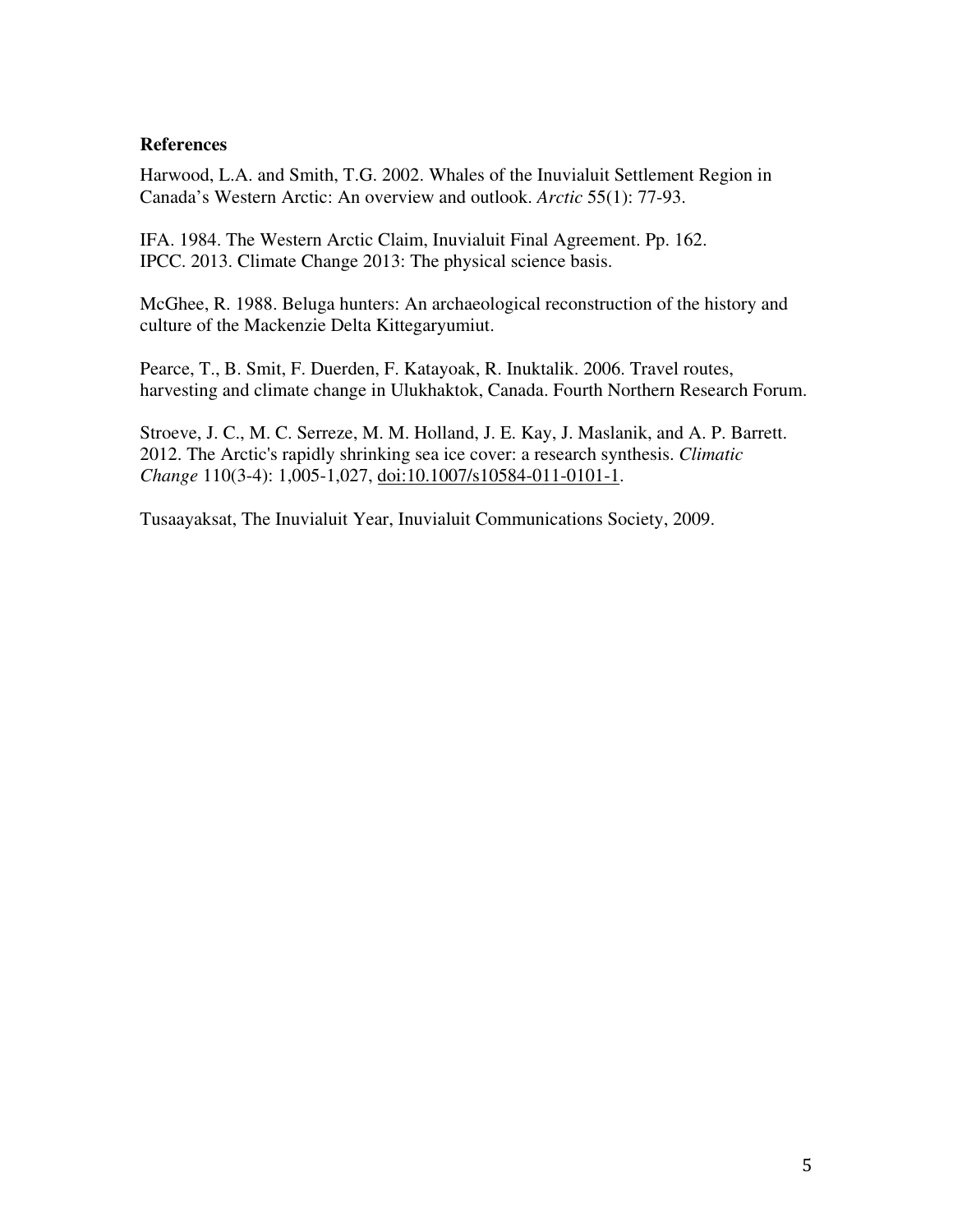## A Fish Camp Approach to Survey Research

#### By James Magdanz

This short statement offers some personal observations on using household surveys to collect quantitative data in small Arctic communities. First, research questions should be informed by qualitative research, including traditional knowledge, and administered with a reliable and tested survey. Given that, two methodological decisions are crucial: the number of researchers and duration of data collection. At one end of the scale are projects with long durations and a single researcher. At the other end are projects with short durations and multiple researchers .I began my agency career as a slow solo researcher and ended it as a fast team researcher, simply because a team approach worked so much better. It reduces burdens on communities and fatigue of researchers.

Over time, I came to see survey research as rather like going to fish camp. Fish are challenging to capture, and spoil quickly if not well cared for. The same can be said of data; they are challenging to collect, easy to spoil. Fish are wonderful food, when properly stored and distributed. The same is true for data; they must be properly stored and distributed. In a fish camp, there is a clear purpose. Everyone understands their roles, and knows how to use their tools. They all work hard, sometimes in great bursts of energy, and then it's over. Along the way, there can be some friendly competitions to see who can catch or cut the most fish. In conducting survey research, I consciously tried to follow the fish camp model. We had teams working towards a common goal, with controlled data collection, with careful processing, storage, and distribution, and with some friendly competition among researchers.

As momentum builds for community-based Arctic observing systems, it is easy to imagine a system built on the solo researcher model. It is hard to justify multiple social science researchers in a region, let alone in a single community. The solo researcher model also is a way to distribute employment benefits to a maximum number of communities. While there are some success stories – Bob Uhl's daily logs of environmental conditions at Sisualik is a wonderful example – there are many more examples of solo researchers gone AWOL. This is especially true of survey research. Asking a hundred people the same exact questions over and over again is tedious and exhausting. Unless you are a graduate student singlemindedly pursuing a degree, there are easier and more interesting ways to make a living.

A promising, uncommon approach to survey research involves indigenous researchers from multiple rural communities working together in a single community. My first limited experience with this came in the 1990s when Elizabeth Andrews asked Clarence Alexander – a Gwich'in leader familiar with survey research from the Council of Athabaskan Tribal Government's own efforts – to join survey projects in Noatak, Shishmaref, and Wales – *Iñupiat* communities. It worked extremely well, and I learned a lot working with Clarence. While project teams are often "vertically" structured, meaning urban agency or university researchers working with rural community researchers, I hope for a future with many more "horizontally" structured teams, community researchers working together, but not always "at home."

James Magdanz retired from the ADF&G Division of Subsistence in 2012. He lived and worked in Nome and Kotzebue from 1981 to 2012.He is currently a graduate student working toward a PhD in Natural Resources and Sustainability at the University of Alaska Fairbanks. Contact jmagdanz@alaska.edu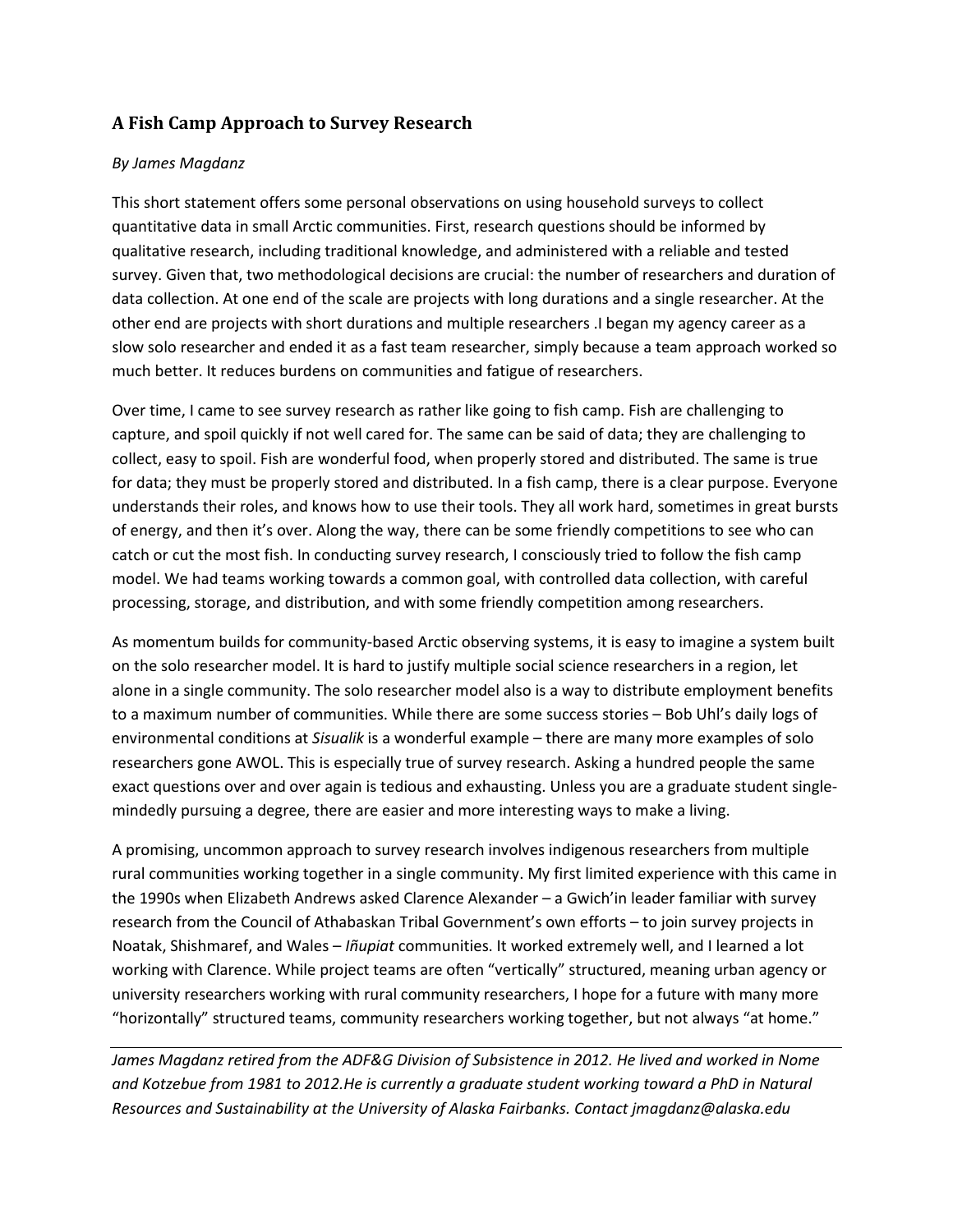### Community Paper for the 2016 Arctic Observing Summit

Theme 6: Interfacing Traditional Knowledge, Community-based Monitoring and Scientific Methods for sustained Arctic Observations

### Title: **Enhancing monitoring of beluga whales (***Delphinapterus leucas***) in the western Canadian Arctic through the development of local ecological indicators**

Authors: Sonja Ostertag\* (Freshwater Institute, Fisheries and Oceans Canada) Deva Lynn Pokiak (Tuktoyaktuk, NT) Diane Ruben (Paulatuk, NT) Kate Snow (Inuvik Area Office, Fisheries and Oceans Canada) Lisa L Loseto (Freshwater Institute, Fisheries and Oceans Canada) *\* Corresponding author (sonja.ostertag@dfo-mpo.gc.ca) Ostertag, Sonja1, Pokiak, Deva Lynn2; Ruben, Diane3; Snow, Kathleen4, Loseto, Lisa5* 

### **Introduction**

The Inuvialuit of the western Canadian Arctic have harvested beluga whales (*Delphinapterus leucas*) for centuries; today, the harvest continues at summer whaling camps situated along the Beaufort Sea coast (McGhee 1988; Harwood and Smith, 2002). Beginning in the 1980s, beluga harvests were monitored in the Inuvialuit Settlement Region (ISR) in Kugmallit Bay, Shallow Bay and Kendall Island and the Paulatuk area (Harwood et al., 2015). Standardized beluga monitoring documents the size, efficiency and timing of the subsistence harvest (Harwood et al., 2015); sample collection supports the analysis of indicators for beluga diet, ecotoxicological endpoints and contaminant exposure (e.g. Desforges et al., 2013; Loseto et al., 2008a, 2008b; Noel et al., 2014; Ostertag et al., 2013).

The knowledge about beluga whales held by the Inuvialuit is associated with decades of observations, and includes hunters' and Elders' knowledge of beluga whale behaviour and predation (Byers and Roberts, 1995). Although hunters and monitors have contributed to the beluga monitoring program in the ISR through sampling and data collection, the traditional and local ecological knowledge (TEK/LEK) held by the Inuvialuit have not been explicitly recorded in the monitoring process. Therefore, this study was initiated in 2013 to record local observations and identify TEK/LEK indicators of beluga whales that could support holistic monitoring of beluga whales. This project aimed to document community perspectives and observations of beluga whales that may be used as indicators of beluga health and environmental change.

### **Approach**

This project aimed to include all interested community members from Inuvik, Paulatuk and Tuktoyaktuk, NT, to engage in the development of methods and instruments for documenting local observations about beluga whales in the ISR. The process for developing the instruments, recording observations and interpreting results involved frequent community engagement through community meetings, interviews, semistructured questionnaires, survey forms and focus groups in the three communities. In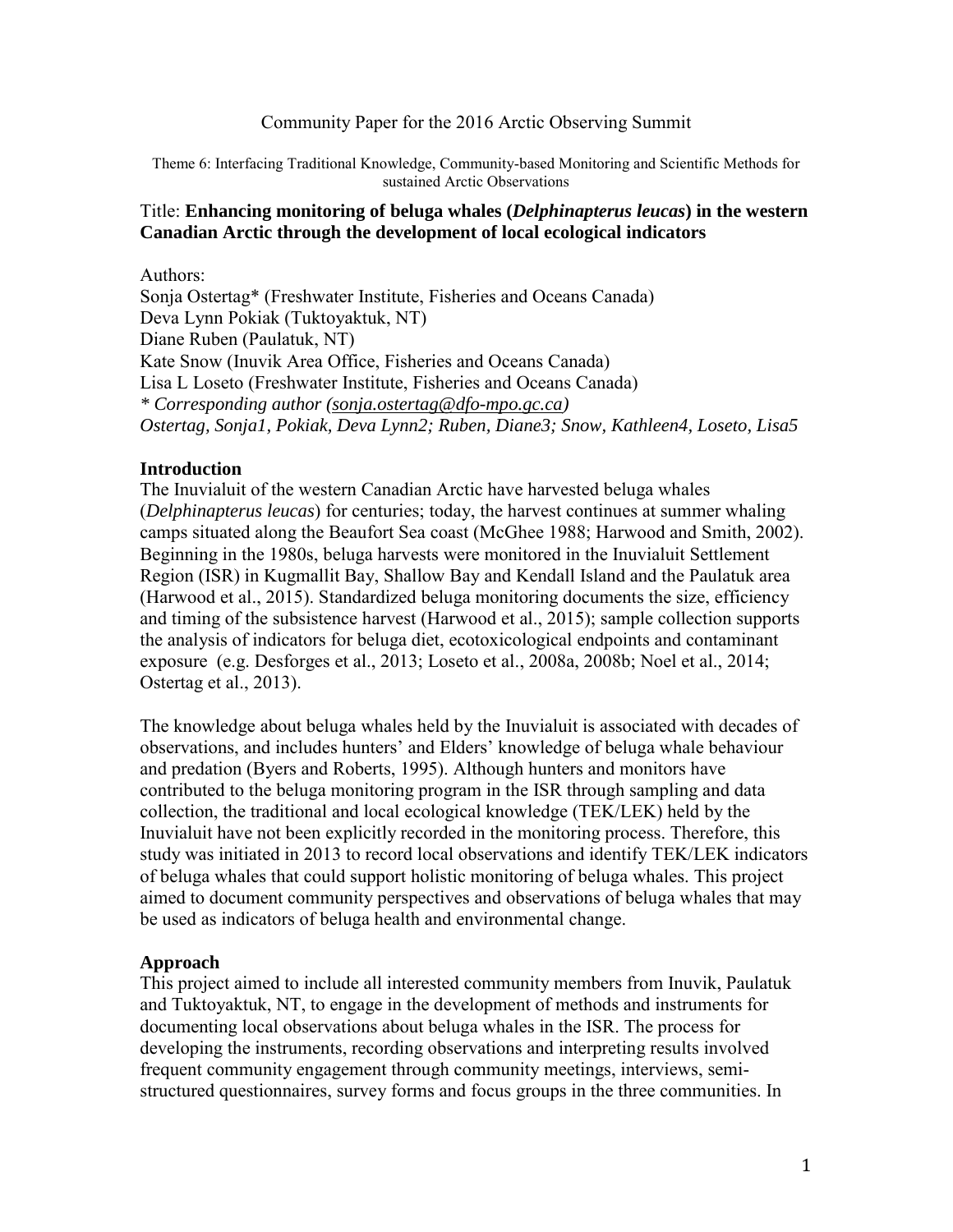addition, this project aimed to provide opportunities for local employment and increased capacity for research.

## **Results and Discussion**

This project successfully engaged community members from the predominant belugaharvesting communities in the ISR (Table 1). Community meetings held in 2013 were well-attended and were effective for initiating the project design. In 2014, we found that the meetings were less effective for exploring findings from the data collection; therefore, we chose to use focus groups in 2015 to review the research findings and fill in knowledge gaps.

Questionnaires and surveys supported the collection of 'real-time' observations made during the harvest about beluga condition, behaviour and activity, or, opportunistic observations about migrating and feeding whales. The methods for recording shore-based observations varied between years, hence the large number of observations in 2013 and 2014 compared to 2015. Overall, community members were receptive to the use of questionnaires and surveys for documenting local observations. However, the use of questionnaires to record observations following the beluga harvest was more challenging due to the time constraints associated with butchering and food preparation.

Through interviews and focus groups, we were able to spend more time with participants, meet with more diverse knowledge-holders (e.g. women, youth, Elders, and harvesters) and reach greater depths of understanding.

The final stage of this work will be to identify potential indicators for beluga health and habitat use. The final decision on the best indicators and methods for monitoring local indicators will take place with the participation of northern research partners. We will use the following criteria to evaluate beluga characteristics that could serve as potential indicators:

- 1) An observation that can be recorded by harvesters, beluga monitors and/or community members;
- 2) an observation that is considered to be important by community members based on consensual informant responses;
- 3) an observation that supports or complements scientific studies; and,
- 4) observations that are quantifiable and/or comparable between years and/or communities.

### **Conclusions**

The strong community engagement that was also diverse in its representation resulted in the successful collection of a broad range of observations and a depth of knowledge about beluga whales that will strengthen the beluga monitoring program. This work supports the inclusion of the Inuvialuit in strengthening the beluga monitoring program in the ISR through the development of novel indicators of beluga health and habitat use. Previous work has identified that the inclusion of all knowledge holders and users in developing research and management plans creates an enriched understanding of the changes occurring in arctic marine ecosystems and supports knowledge generation and sharing (Tengo et al., 2014).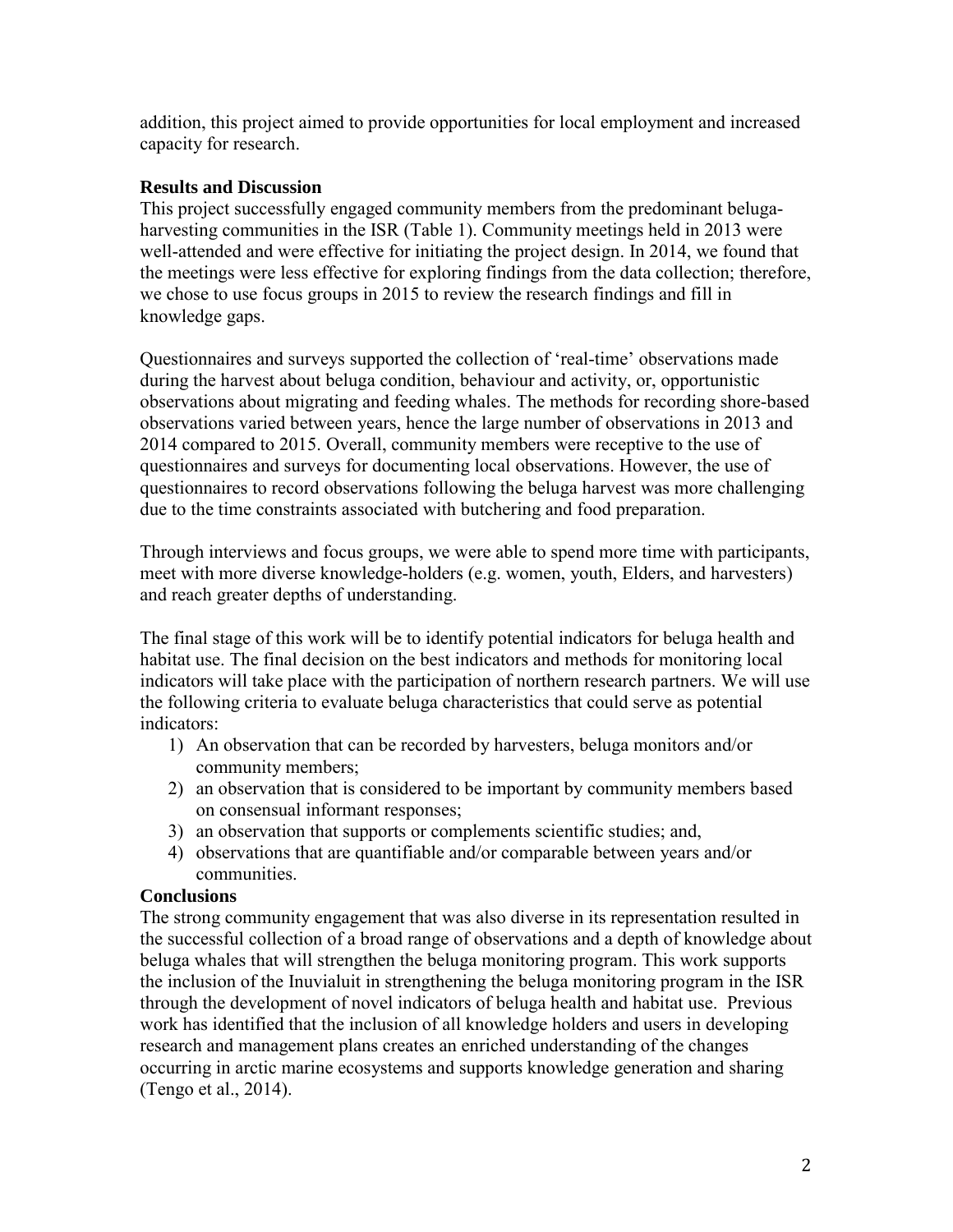**Table 1.** Participation in the LEK/TEK and local observations project by community members in the Inuvialuit Settlement Region. The annual number of meetings, research assistants and participant observations were pooled for Inuvik, Paulatuk and Tuktoyaktuk, NT, between 2013 and 2015.

|                              | Year               |                 |                             |  |  |
|------------------------------|--------------------|-----------------|-----------------------------|--|--|
| <b>Activity</b>              | 2013               | 2014            | 2015                        |  |  |
| Community meetings $(n)$     | 6 meetings         | 6 meetings      | $\theta$                    |  |  |
|                              | $>80$ participants | 51 participants |                             |  |  |
| Focus groups $(n)$           | na                 | na              | 3 meetings                  |  |  |
|                              |                    |                 | 28 participants             |  |  |
| Community-based research     | 4                  | 6               | 5                           |  |  |
| assistants $(n)$             |                    |                 |                             |  |  |
| Shore-based surveys $(n)$    | 346                | 451             | 76                          |  |  |
| Harvester observations $(n)$ | 30                 | 28              | 33                          |  |  |
| Interviews $(n)$             | na                 | 43              | $\mathcal{D}_{\mathcal{A}}$ |  |  |

## **References**

Desforges J, Ross P, Dangerfield N, Palace V, Whiticar M, Loseto L. (2013). Vitamin A and E profiles as biomarkers of PCB exposure in beluga whales (*Delphinapterus leucas*) from the western Canadian Arctic. *Aquat Toxicol.* 142-143: 317-28.

Harwood, L.A. and Smith, T.G. (2002). Whales of the Inuvialuit Settlement Region in Canada's Western Arctic: An overview and outlook. *Arctic* 55(1): 77-93.

Harwood, L.A., Kingsley, M.C.S., and Pokiak, F. (2015). Monitoring beluga harvests in the Mackenzie Delta and near Paulatuk, NT, Canada: harvest efficiency and trend, size and sex of landed whales, and reproduction, 1970-2009. *Can. Manuscr. Rep. Fish. Aquat. Sci.* 3059: vi + 32 p.

Loseto L, Stern G, Deibel D, Connelly T, Prokopowicz A, Lean D, Fortier L, Ferguson S (2008a). Linking mercury exposure to habitat and feeding behaviour in Beaufort Sea beluga whales. *J Marine Syst.* 74: 1012-1024.

Loseto L, Stern G, Ferguson S. (2008b). Size and biomagnification: How Habitat selection explains beluga mercury levels. *Environ Sci Technol.* 42: 3982-8.

McGhee, R. 1988. Beluga hunters: An archaeological reconstruction of the history and culture of the Mackenzie Delta Kittegaryumiut.

Noel M, Loseto L, Helbing C, Veldhoen N, Dangerfield N, Ross P. (2014). PCBs are associated with altered gene transcript profiles in arctic beluga whales (*Delphinapterus leucas*). *Environ Sci Technol.* 48: 2942-51.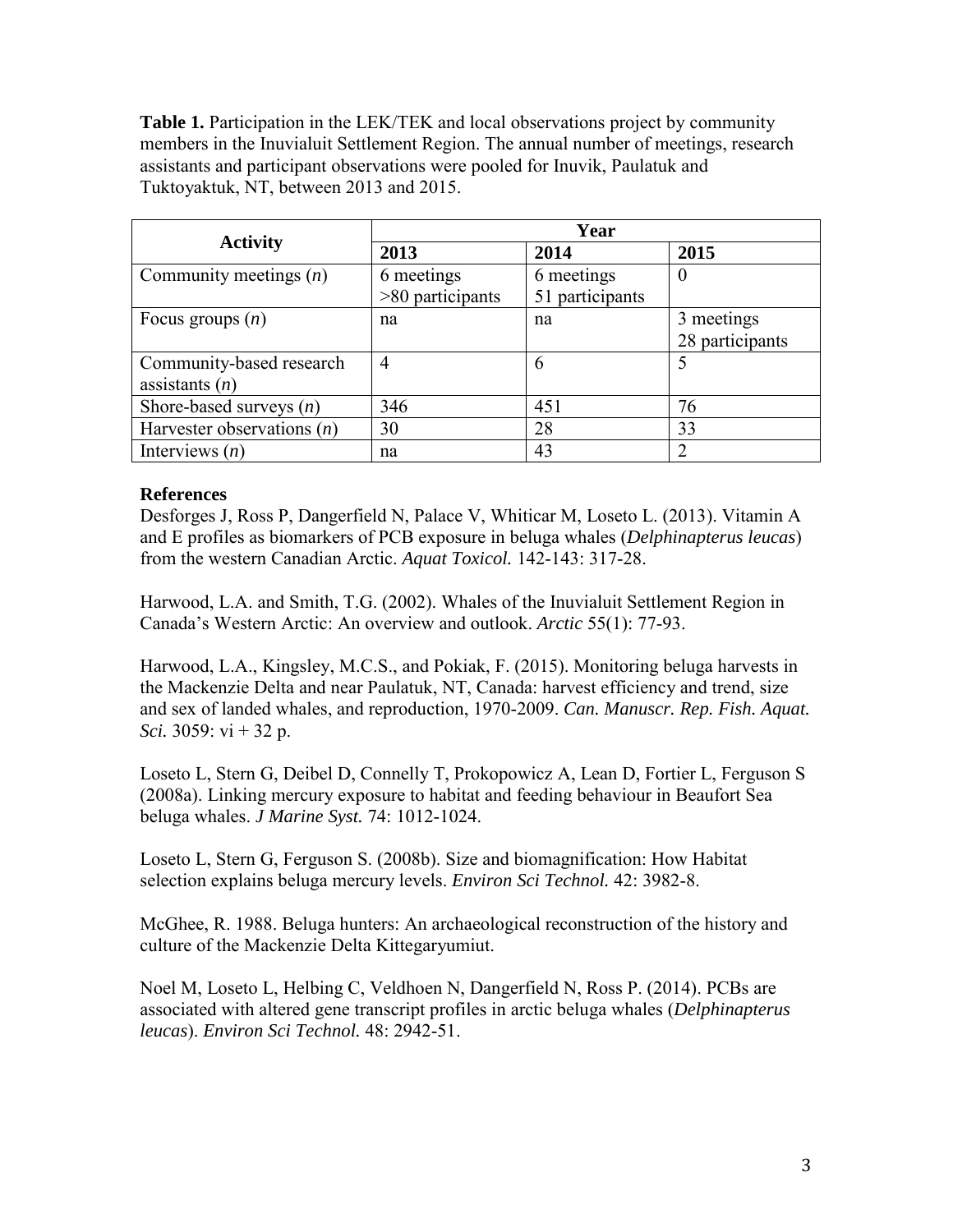Ostertag S, Shaw A, Basu N, Chan H. (2014). Molecular and Neurochemical Biomarkers in Arctic Beluga Whales (*Delphinapterus leucas*) were Correlated to Brain Mercury and Selenium Concentrations. *Environ Sci Technol.* 48: 11551-9.

Tengo M, Brondizio E, Elmqvist T, Malmer P, Spierenburg M. (2014). Connecting Diverse Knowledge Systems for Enhances Ecosystem Governance: The Multiple Evidence Base Approach. *AMBIO.* 43:579-591.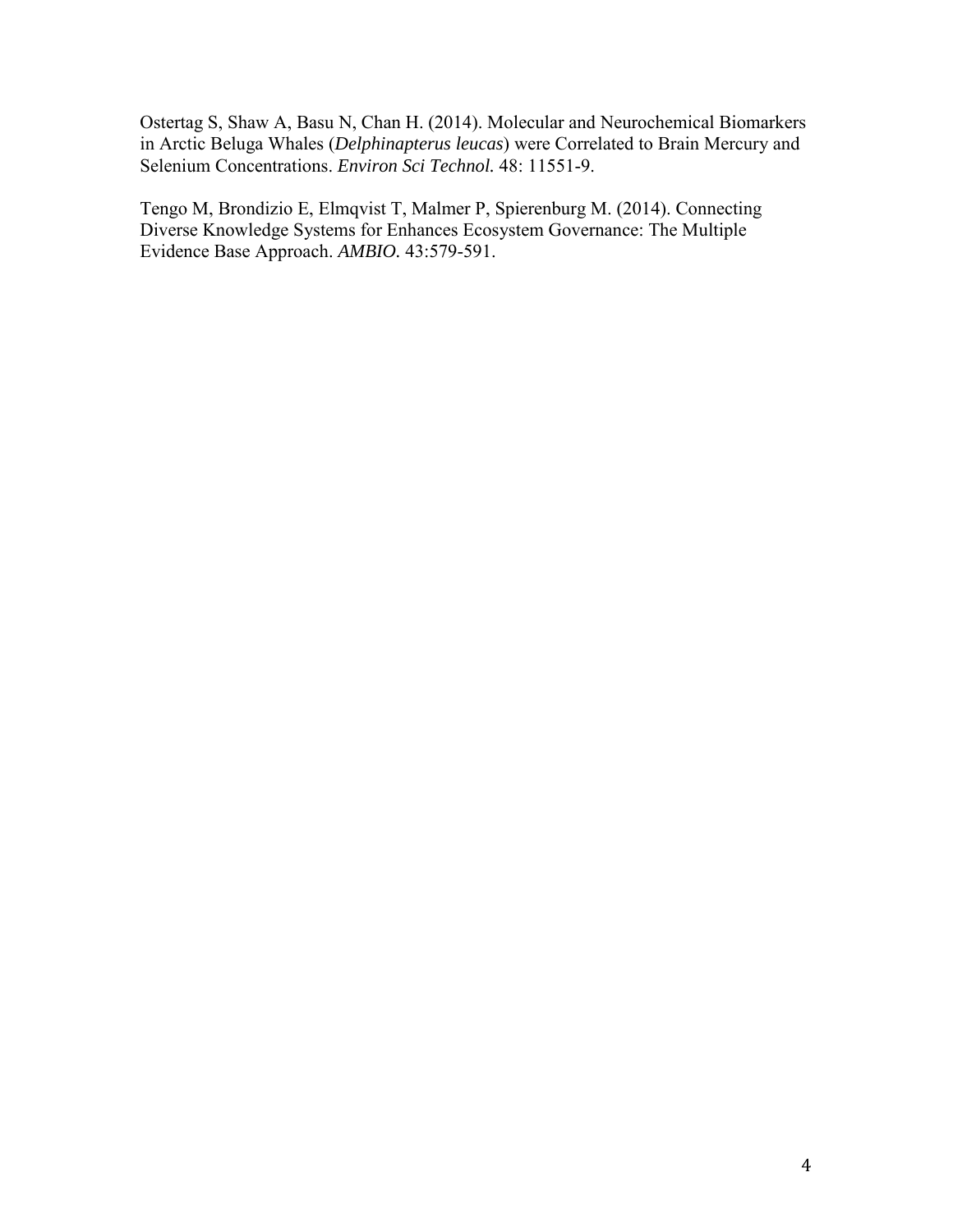Proposed Process for Use of Western Science, Citizen Based Monitoring, and Traditional Knowledge in Ecosystem Models

Vanessa Skean and Carl J. Markon, U.S. Geological Survey

Traditional knowledge can help detect changes in terrestrial Arctic ecosystems and guide potential adaptation responses. As the cryosphere changes, climate feedbacks may become more complex and changes in Arctic systems may occur more rapidly. Traditional knowledge, along with the systematic collection of information, can assist in identifying the effects of climate change on habitats and their use by human society. Observations of landscape conditions and trends are commonly achieved through different means of monitoring. The selection and monitoring of sites where climate feedbacks are observable is possible using existing networks and the data obtained through western science, citizen based monitoring, and the inclusion of traditional knowledge. These types of data collection build capacity for identifying, understanding, predicting, and responding to diverse environmental changes throughout the Arctic.

The inclusion of traditional knowledge into the planning for ecosystem science and adaption strategies for climate change remains a challenge. To meet the challenge, the Interagency Arctic Research Policy Committee (http://www.iarpccollaborations.org/about.html) established a milestone that would attempt to use local traditional knowledge, GIS data and integrated climate models to help understand the relationships among climate, land use change, ecosystem services, village subsistence systems, and food security. This milestone will attempt to bring monitoring data and information from a wide variety of sources together for potential input to existing climate and ecosystem models that assess spatial and temporal aspects of climate predictions and ecological change. When possible, traditional knowledge will be utilized to evaluate and enhance the modeled predictions. The climate and ecosystem models will, in turn, be available to traditional knowledge holders to assess projected changes in subsistence resources as well as an aid for fish and wildlife management.

To implement this milestone, six of the 12 IARPC Collaboration Teams will potentially be involved: Terrestrial Ecosystems, Arctic Data, Modeling, Arctic Observing, Arctic Communities, and Chukchi-Beaufort Seas. Figure 1 shows a generalized depiction of the process. Solid lines indicate direct and open transfer of information to/from organizations. Dashed lines indicate selected information transferred from/to traditional knowledge holders depending on the need and proprietary nature of the traditional knowledge in question; the Traditional Knowledge (TK) GIS component is totally separate from the rest of the processes as far as connectivity because some of the TK information is considered sensitive and proprietary tothe local knowledge holders. This process however, would give TK GIS owners the ability to accept a wide range of information to analyze in their GIS systems, but also allowing them to release what they consider appropriate for public or limited government use. Thus, the resulting GIS data and spatial applications represents a potentially valuable source of information for subsistence users, resource managers, and scientists studying climate and ecosystem processes.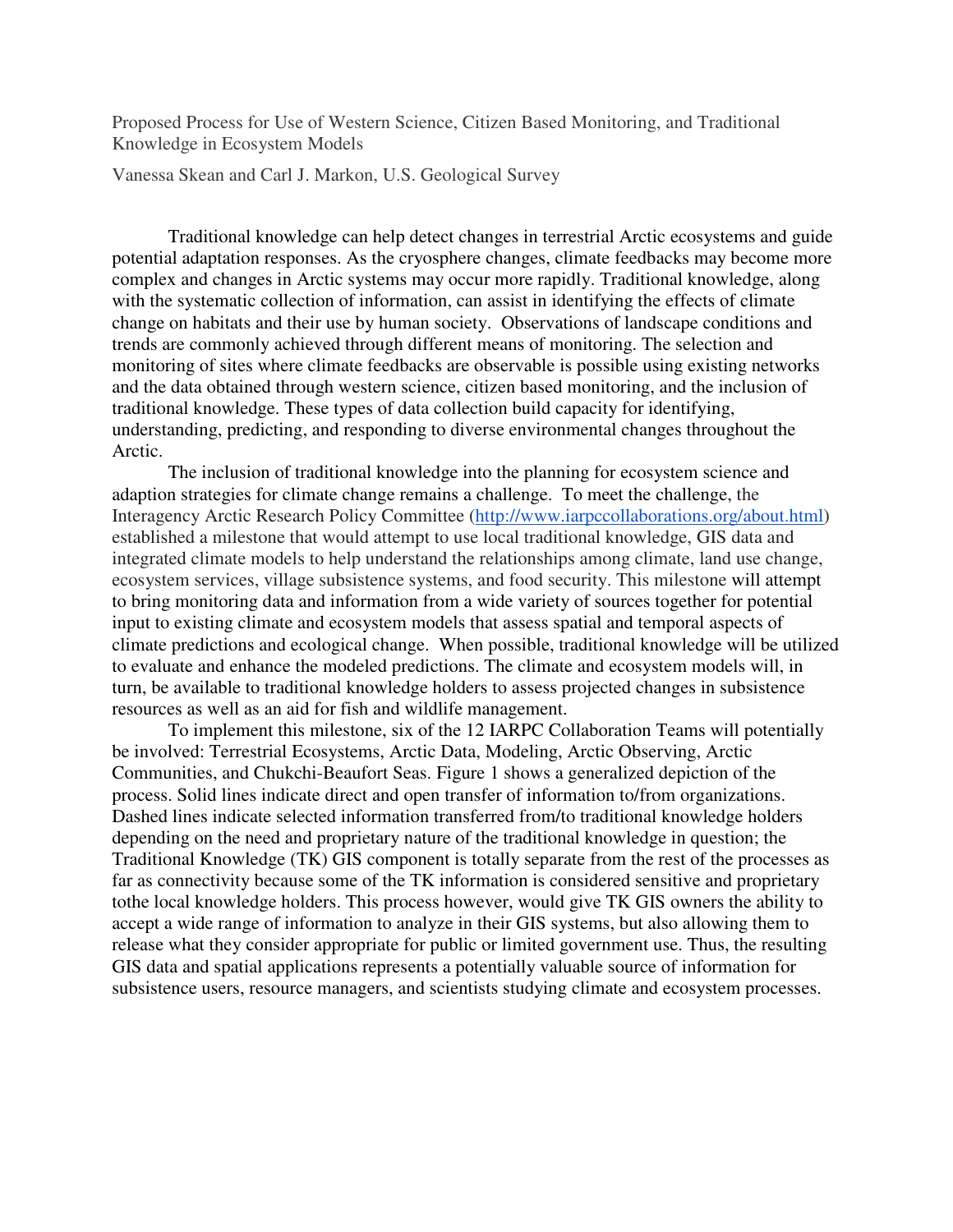Figure 1. IARPC Implementation of Milestone 3.2.3.a - Using collaboration teams to help transfer different types of knowledge for climate associated management and adaptation decision making.

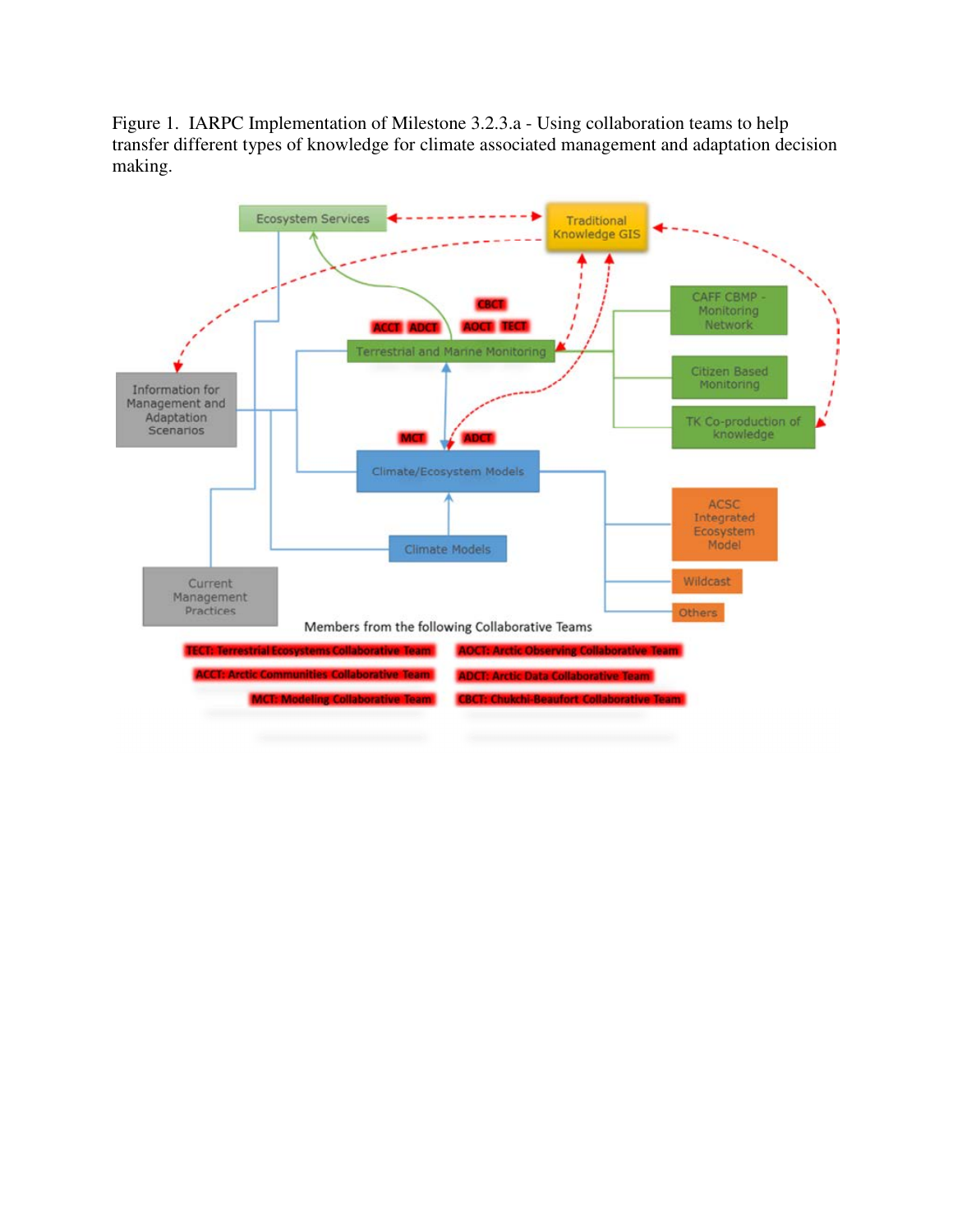#### **Briefing Note On Traditional Knowledge Sources From The Internet**

Julie Raymond-Yakoubian (Social Science Program Director, Kawerak, Inc.) Carolina Behe (Indigenous Knowledge/Science Advisor, ICC-Alaska) Raychelle Daniel (Marine Biologist, Pew Environmental Trust) Pitseolalaq Moss-Davies (Research Coordinator, ICC-Canada)

This briefing note addresses the use of traditional knowledge (TK) data sources from the internet, the associated ethical issues and challenges, and provides an example of a situation that poses such challenges – community based monitoring platforms.

The global rise in social media platforms and users has resulted in a concomitant increase of Indigenous Peoples, communities and organizations sharing information based on their knowledge and experiences publicly on the internet. Social media platforms are significant venues for Indigenous Peoples to communicate within and between communities about environmental knowledge, gathering food, social and cultural activities, and changes that are occurring, among other topics. Some western science researchers have expressed an interest in gathering (and have begun to gather) such information, framed as "Traditional Knowledge", for use in research. Information from TK should not be solely gathered through the use of social media (including Facebook posts, public environmental observation program websites or other platforms). Widespread access to this type of information raises several concerns and challenges, particularly related to ethics and scientific and TK rigor.

Though individuals are sharing information on public platforms, there are troubling ethical questions around research practices that gather data from these platforms. Many people unknowingly share information on websites/portals without understanding or reading the use agreements that may give others ownership of the information shared. With information available on the internet, it is difficult to control use rights, access to information, or how it is used. The absence of informed consent is inherent in the use of publicly available information today (e.g., Facebook and many applications on smart phones). It is important to ensure proper documentation, management of information, as well as involvement of TK holders to ensure that TK is not taken out of context or misinterpreted. Research protocols and policies need to be established for web-based information gathering to ensure that individuals and communities are not harmed by the information collected or its use, that research rigor is maintained, and that information is used ethically.

Information from TK must be collected and documented with rigorous social science and/or TK methodologies. TK is not evenly distributed throughout indigenous communities. While researchers may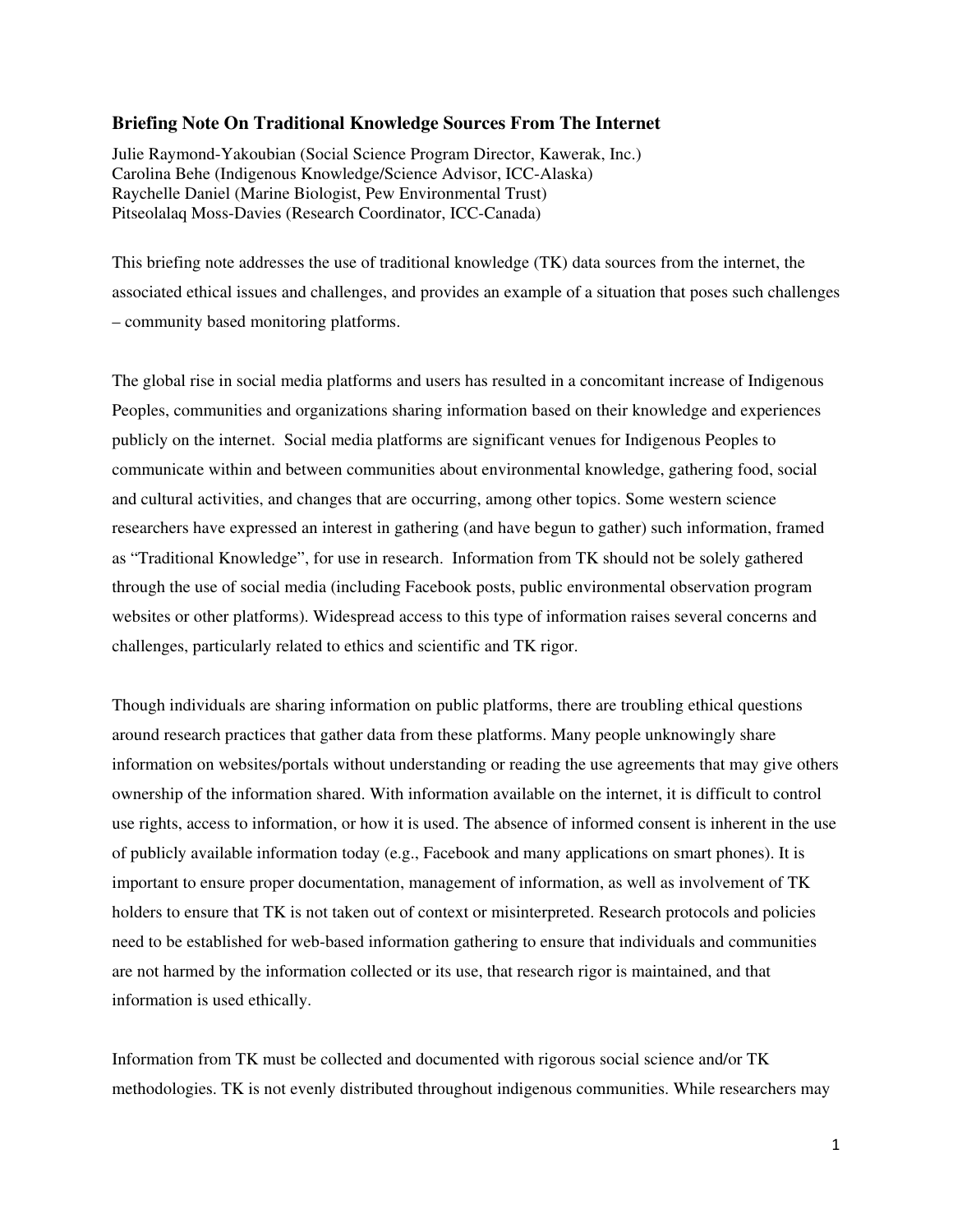want to harvest digital information from online sources, without proper engagement of communities, particular knowledge holders, or a formal research agreement, it may be impossible to determine who a TK holder is, and who may be a community member, but not an individual considered *by* their community to be a TK holder or expert. It is also difficult or impossible to determine if information shared on a public website has been vetted through the proper channels. The collection of information must always be in direct collaboration with TK holders. This includes (but is not limited to) free, prior and informed consent, development of research questions and protocols, analysis of information and review and approval of research products. Many TK holders participate in social media and share information from their knowledge via online platforms; however, using social media as a sole data source for TK documentation is unacceptably problematic (e.g., the data is not contextualized, sampling errors).

As one brief example, community based monitoring (CBM) projects have received much attention in the last decade. As stewards and residents of the Arctic, Indigenous peoples are the first witnesses to changes that are occurring and hold detailed and complex knowledge of the relationships between Arctic systems. As such, researchers and government agencies recognize the many benefits of including Northern Indigenous communities in their research, often viewing Indigenous communities lining the coast of Arctic countries as an inexpensive source of environmental monitoring and information gathering. The challenge that we face is in ensuring that the needs of the communities are equally addressed and that the utilization of information from TK is done in an ethical and sound manner. Equally important is the identification of who is providing the information into CBM projects; as a result, data**-**bases must be clear and transparent.

Another important consideration is the identification of knowledge holders, because of the different levels and distribution of knowledge within communities. For example, a 20-year old with no hunting experience, or someone who has no experience with fish but is talking about fish, is an example of an individual that may not be considered a TK holder or be following TK practices. CBM programs that solicit observations/information from any and all people are not the same as a program based on TK. These considerations for TK-based CMB projects are also true for the use of other social media or internet-based information.

As we move forward with the use of the many technological tools available today ethical, scientific, and TK rigor cannot be forgotten. It is important that we apply the same standards to information gathered on or off of the Internet.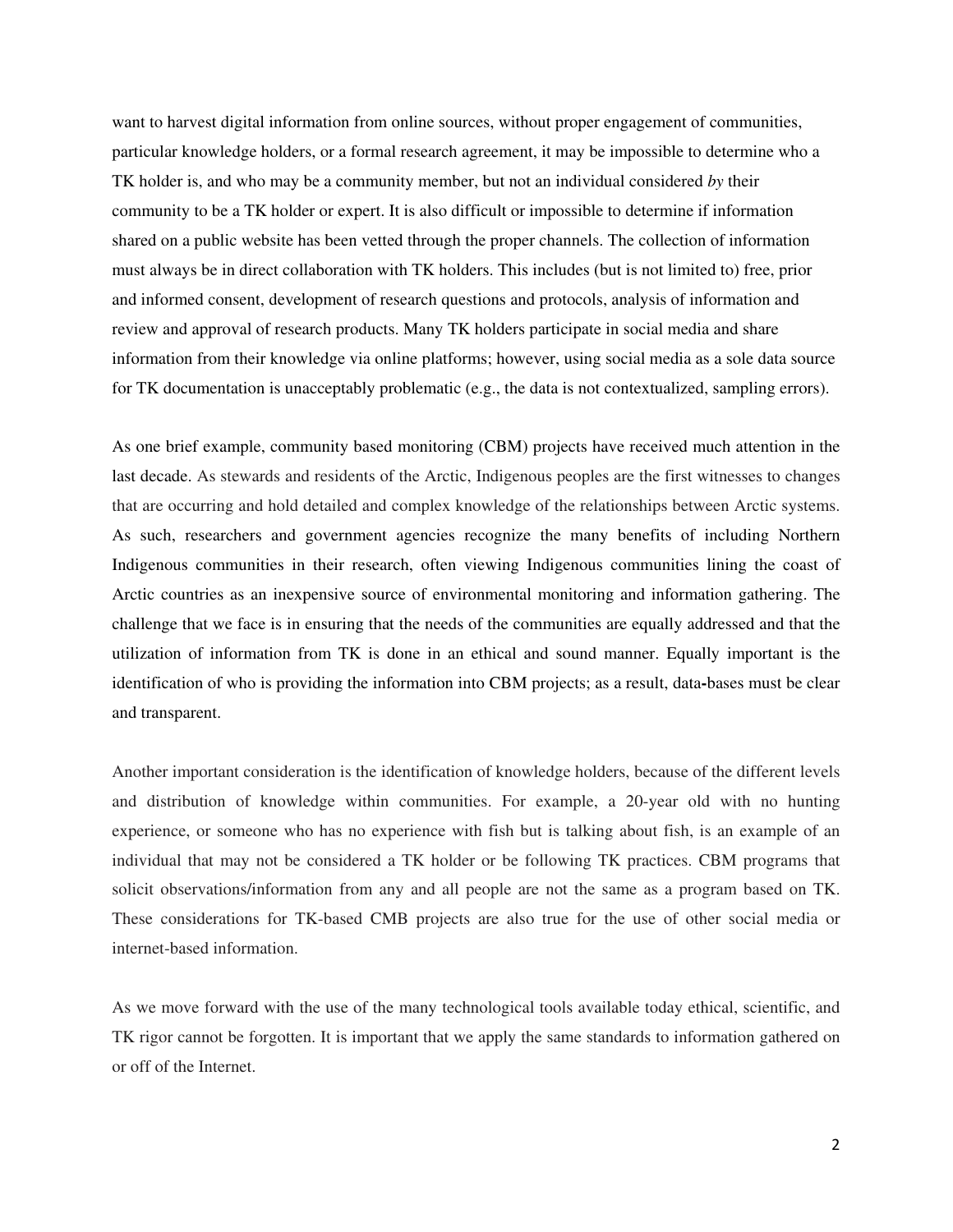Witnessing 100 years of the sub-Arctic region's climatic variability: sheep farming in southern Greenland

Naotaka Hayashi, University of Calgary

Sheep farmers in southern Greenland are witnesses to a recent and historical changing climatic conditions. Since sheep farming is directly influenced by weather conditions, seasonally and yearly, the developmental history of sheep farming reflects a hundred years of local adaptation to the changeable climate of the sub-Arctic region. In southern Greenland, approximately 22,000 lambs and sheep are processed yearly and distributed within Greenland. In addition to seal meat and dried cod, lamb is regarded as traditional food in Greenland.

# History

# 1) The reintroduction of animal husbandry

At the turn of the 20th century, the paternalistic colonial policy of Denmark reintroduced sheep farming to Greenland. Because of low prices of blubber oil and the persistence of subsistence fishing, Greenland industry was underdeveloped from a Danish point of view. The Danish authority intended to give a "sideline" to Greenlanders (Inuit descendant inhabitants in Greenland). The reintroduction meant the revival of animal husbandry after the demise of Norsemen communities in the 15th century, just before so-called the Little Ice Age. Greenland has been under the sway of a big historical climate cycle. The Danish attempt of reintroduction of sheep raising was successful partly because of a rising trend in temperature at that time, which became apparent during the 1930s. Local sheep farmers tell that their previous generations experienced this warming trend.

# 2) The early stage of sheep raising in southern Greenland

In 1917, the Danish authority established a sheep breeding station at the town of Qaqortoq, southern Greenland, in order to promote sheep raising among Greenlanders. Gradually seal-hunting Greenlanders picked up an interest in this new kind of livelihood (i.e., sheep raising). The total number of sheep kept (ewes) in southern Greenland surpassed 5,000 by 1930, continuously increasing to approximately 10,000 in 1936, and reached 22,000 in 1948. By the 1950s, one in five kept sheep in southern Greenland. Sheep raising clearly took hold in the society as an important economic activity.

# 3) The establishment of today's sheep farming

In 1924, one Greenlander started to make a living at Qassiarsuk exclusively by sheep farming. This is the origin of today's large-scale, professional sheep farming. Before long, full-time sheep farmers' community was also established at Igaliku. After the 1930s, full-time sheep farmers began to appear along the inner part of the fjords towards the south, near the town of Nanortalik. They were unique because, at that time, most people were small-scale, part-time sheep farmers. Statistics show that in 1948 among 264 sheep farming, as many as 212 of them (about 80%) kept only fewer than 100 sheep.

 The form of sheep raising started to change after several harsh winters. Recurrent cold spells squeezed many sheep owners' households. At that time, sheep owners would let their animals loose in hills and mountains all year around, even during the winter months. In the inner fjords of southern Greenland, a cold wind and a warm foehn wind (a Chinook-like wind) alternate, which results in a wide fluctuation in temperature. Once covered by ice, pastures are not accessible to animals. In a harsh winter, many sheep starved to death. The number of sheep declined from 22,000 to 9,000 in 1948-49, from 23,000 to 17,000 in 1956-57, and from 47,000 to 22,000 in 1966-67. Particularly, after the 1966- 67 winter, many sheep owners stopped keeping sheep. By regulation, sheep has been slaughtered and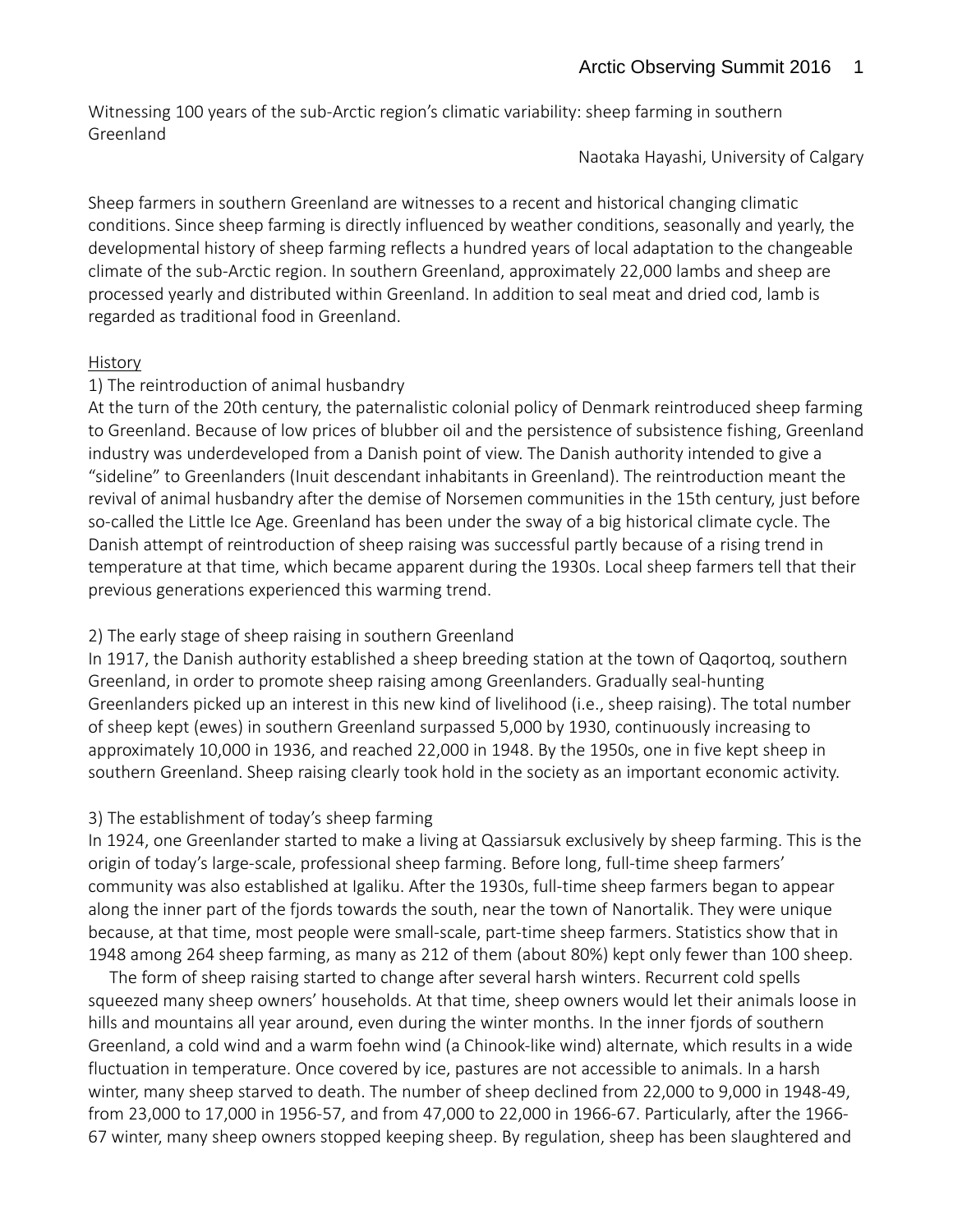processed at a slaughter house. A decline in meat production reflects historical harsh winters (Figure 1).

 By the 1970s, it became clear that a small-scale sheep raising was not profitable and that sheep raising should be upgraded. The sheep breeding station was moved from Qaqortoq to Upernaviarsuk, northeast of the town in the same fjord, being upgraded to the agricultural research station. Further, in the 1970s, its administration was transferred from the Danish to Greenlanders. When Greenland gained autonomy from Denmark in 1979, the Greenland government enforced regulations which required sheep owners to stable their animals during winter and to provide sufficient fodder for their animals. Accordingly, small-scale sheep owners declined in number while large-scale, full-time sheep farmers survived because they were able to afford to build and renew sheep sheds and to grow grasses during summer. Today, no one keeps sheep as a sideline. Although Greenlanders lost a form of sheep raising as a sideline, about 50 full-time, large-scale (300 to 700 sheep per farm) sheep farms have been established. Sheep farming has now became a new tradition in southern Greenland, establishing a strong presence in Greenlandic culture.

### The vertical linkage of support system in sheep farming

A review of the history of sheep farming in Greenland shows coordinated efforts to cope with climatic variability and anomalies. Sheep farmers created associations in different communities to help each other. The agricultural research station (at Upernaviarsuk) has a farming school to train youngsters to become the next generation's responsible farmers, and the state agricultural advisory office assumes the role of pipeline between government and farmers. In light of climate change, farmers' adaptive capacity has been built through this vertical linkage from the local to national level. In a sense, sheep farming developed by coping with abruptly changing weather conditions in winter.

 Now that farmers confine their animals during the winter season, farmers' current concern is weather in the summer instead. Recently, Greenlandic sheep farmers are observing drier summers that substantially affect the production of grasses – fodder making for winter stabling. The government offers subsidies on well favourable terms when farmers expand their fields, so that they can cultivate arable areas in order to increase their hay production. In the event of a bad harvest, farmers buy fodder from foreign countries, such as Norway, to supplement the shortage, through the federation of sheep farmers' associations. Although it may create a dependency of farmers on government, this vertical linkage is still helpful for sheep farmers to cope with abnormal summer weather conditions.

#### Information exchange across scales

In the years 2008, 2009, and 2015 when I did my fieldwork, dry summer conditions were the primary concern of sheep farmers. Although farmers can supplement the shortage of grasses by importing fodder from foreign countries, unfavourable weather conditions caused financial burden on farmers. Some farmers used sprinklers for their fields drawing water from the nearest river. A few farmers built a small hydroelectric generator at river in order to cut the expenditure for fuel. These mitigation measures were also assisted by government subsidies through the agricultural advisory office.

 Sheep farms spread along the coastlines of the inner fjords. Local weather conditions vary from place to place. Farmers communicate local information at occasions such as sheep farmers' association's meetings and causal visits to town. In addition to the horizontal information exchange, farmers' information is moved to upper scales such as the federation of sheep farmers' associations and government. The media (the Greenland national broadcasting corporation) also takes a role in information transmission to communities in the form of radio and TV news. Farmers expect that the government can take swift action to mitigate damage caused by unusual weather conditions, based on smooth communication at all scales.